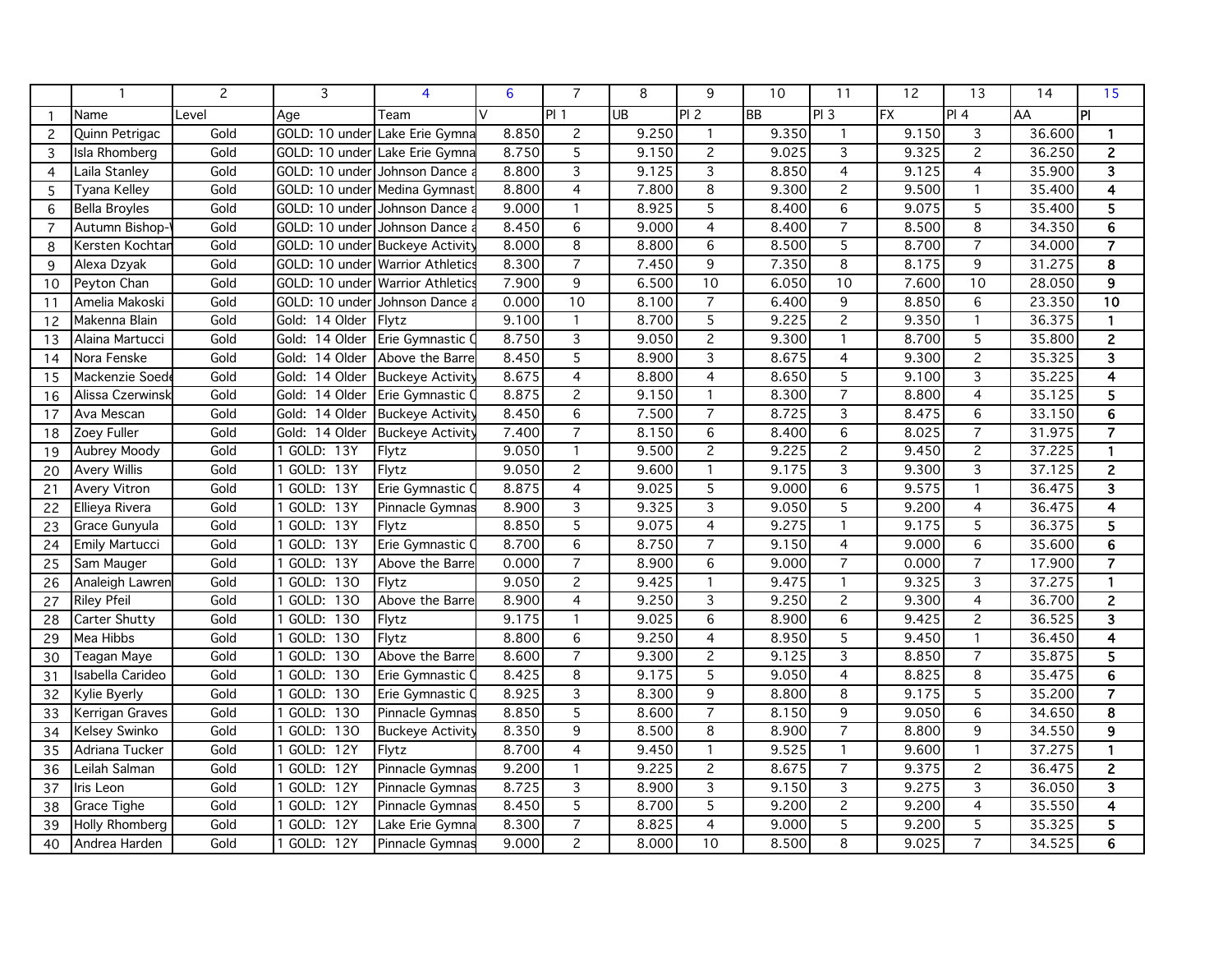|    |                       | $\overline{c}$ | 3                | 4                        | 6     | $\overline{7}$ | 8     | 9              | 10    | 11             | 12    | 13             | 14     | 15                      |
|----|-----------------------|----------------|------------------|--------------------------|-------|----------------|-------|----------------|-------|----------------|-------|----------------|--------|-------------------------|
| 41 | Olivia Stanopiew      | Gold           | <b>GOLD: 12Y</b> | Erie Gymnastic (         | 8.000 | 10             | 8.675 | 6              | 9.150 | $\overline{4}$ | 8.425 | 10             | 34.250 | $\overline{7}$          |
| 42 | <b>Quinn Harrell</b>  | Gold           | GOLD: 12Y        | <b>Buckeye Activity</b>  | 8.100 | 8              | 8.650 | $\overline{7}$ | 8.450 | 9              | 8.850 | 8              | 34.050 | $\overline{\mathbf{8}}$ |
| 43 | Brianna DeBow         | Gold           | GOLD: 12Y        | Medina Gymnast           | 8.050 | 9              | 8.150 | 8              | 8.950 | 6              | 8.725 | 9              | 33.875 | 9                       |
| 44 | Campbell Dunaw        | Gold           | GOLD: 12Y        | <b>Warrior Athletics</b> | 8.450 | 6              | 8.100 | 9              | 7.950 | 10             | 9.200 | 6              | 33.700 | 10                      |
| 45 | Arlo Haren            | Gold           | GOLD: 120        | Flytz                    | 9.025 | 2              | 9.500 | $\mathbf{1}$   | 9.500 | $\mathbf{1}$   | 9.375 | 2              | 37.400 | 1                       |
| 46 | Savannah Adam         | Gold           | GOLD: 120        | Lake Erie Gymna          | 9.125 | $\mathbf{1}$   | 9.325 | 3              | 8.850 | 3              | 9.350 | 3              | 36.650 | $\overline{2}$          |
| 47 | Carys Melfi           | Gold           | GOLD: 120        | Flytz                    | 8.500 | 6              | 9.200 | 5              | 9.350 | $\mathbf{2}$   | 9.550 |                | 36.600 | 3                       |
| 48 | Caitlyn Oehlers       | Gold           | GOLD: 120        | Medina Gymnast           | 8.825 | 3              | 9.450 | 2              | 8.525 | 5              | 8.575 | 8              | 35.375 | 4                       |
| 49 | Danica Bir            | Gold           | GOLD: 120        | <b>Buckeye Activity</b>  | 8.800 | $\overline{4}$ | 9.275 | 4              | 7.850 | 9              | 9.300 | $\overline{4}$ | 35.225 | 5                       |
| 50 | Lauren Bentley        | Gold           | GOLD: 120        | Pinnacle Gymnas          | 8.500 | $\overline{7}$ | 8.650 | 8              | 8.775 | $\overline{4}$ | 8.925 | 6              | 34.850 | 6                       |
| 51 | <b>Bella Kufner</b>   | Gold           | GOLD: 120        | Above the Barre          | 8.575 | 5              | 9.175 | 6              | 8.125 | 8              | 8.775 | $\overline{7}$ | 34.650 | $\overline{7}$          |
| 52 | Soraya Hosford        | Gold           | GOLD: 120        | Erie Gymnastic (         | 7.900 | 10             | 8.725 | $\overline{7}$ | 8.400 | 6              | 8.975 | 5              | 34.000 | 8                       |
| 53 | Ava Abramczyk         | Gold           | GOLD: 120        | <b>Buckeye Activity</b>  | 8.050 | 8              | 7.800 | 10             | 8.300 | $\overline{7}$ | 8.250 | $\overline{9}$ | 32.400 | $\overline{9}$          |
| 54 | <b>Ellie Cingel</b>   | Gold           | GOLD: 120        | <b>Buckeye Activity</b>  | 8.050 | 9              | 8.550 | 9              | 7.600 | 10             | 7.400 | 10             | 31.600 | 10                      |
| 55 | Ellie Jenko           | Gold           | GOLD: 11Y        | Lake Erie Gymna          | 9.150 | $\mathbf{1}$   | 9.225 | $\overline{c}$ | 9.450 | $\mathbf{1}$   | 9.450 |                | 37.275 | 1                       |
| 56 | Isabella Dooley       | Gold           | GOLD: 11Y        | Flytz                    | 8.750 | 4              | 9.550 | $\mathbf{1}$   | 8.775 | 8              | 9.250 | $\overline{4}$ | 36.325 | $\overline{2}$          |
| 57 | Sarah Dawson          | Gold           | GOLD: 11Y        | Lake Erie Gymna          | 8.700 | 5              | 9.000 | 5              | 9.225 | 4              | 9.125 | 6              | 36.050 | 3                       |
| 58 | Cayla Troschinet      | Gold           | GOLD: 11Y        | Pinnacle Gymnas          | 8.825 | 3              | 8.425 | 8              | 9.250 | 3              | 9.400 | $\overline{2}$ | 35.900 | 4                       |
| 59 | Isabella Supers       | Gold           | GOLD: 11Y        | Medina Gymnast           | 8.300 | 8              | 9.150 | 3              | 9.325 | $\overline{c}$ | 9.000 | 8              | 35.775 | 5                       |
| 60 | Karlee Brothers       | Gold           | <b>GOLD: 11Y</b> | Flytz                    | 8.850 | $\overline{c}$ | 8.650 | 6              | 9.150 | 5              | 9.075 | $\overline{7}$ | 35.725 | 6                       |
| 61 | <b>Riley Sprenger</b> | Gold           | GOLD: 11Y        | Above the Barre          | 8.700 | 6              | 8.625 | $\overline{7}$ | 9.000 | 6              | 9.175 | 5              | 35.500 | $\overline{7}$          |
| 62 | <b>Riley Schwamel</b> | Gold           | <b>GOLD: 11Y</b> | Pinnacle Gymnas          | 8.450 | $\overline{7}$ | 8.100 | 9              | 8.625 | 9              | 9.300 | 3              | 34.475 | 8                       |
| 63 | Rori Baker            | Gold           | GOLD: 11Y        | Johnson Dance a          | 8.250 | 9              | 9.125 | 4              | 8.800 | $\overline{7}$ | 7.900 | 9              | 34.075 | 9                       |
| 64 | Sofia Bucar           | Gold           | GOLD: 110        | Lake Erie Gymna          | 8.600 | $\overline{c}$ | 8.500 | 4              | 9.125 | $\mathbf{1}$   | 9.150 | $\overline{2}$ | 35.375 | $\mathbf{1}$            |
| 65 | Jillian Harvey        | Gold           | GOLD: 110        | Pinnacle Gymnas          | 8.800 | $\mathbf{1}$   | 9.000 | $\mathbf{1}$   | 8.250 | 6              | 9.025 | $\overline{4}$ | 35.075 | $\overline{c}$          |
| 66 | Annabel Telesco       | Gold           | GOLD: 110        | Erie Gymnastic (         | 8.150 | 6              | 9.000 | $\overline{c}$ | 8.925 | $\mathbf{2}$   | 8.925 | 5              | 35.000 | 3                       |
| 67 | Madelyn Smith         | Gold           | GOLD: 110        | Flytz                    | 8.500 | 3              | 8.500 | 5              | 8.650 | 4              | 9.125 | 3              | 34.775 | 4                       |
| 68 | Eva Myers             | Gold           | GOLD: 110        | <b>Buckeye Activity</b>  | 8.150 | $\overline{7}$ | 8.750 | 3              | 8.850 | 3              | 8.825 | 6              | 34.575 | 5                       |
| 69 | Ava DePolo            | Gold           | GOLD: 110        | Pinnacle Gymnas          | 8.400 | $\overline{5}$ | 7.800 | $\overline{7}$ | 8.000 | $\overline{7}$ | 9.175 |                | 33.375 | 6                       |
| 70 | Emma Smith            | Gold           | GOLD: 110        | Pinnacle Gymnas          | 8.500 | 4              | 7.750 | 8              | 8.425 | 5              | 8.550 | $\overline{7}$ | 33.225 | $\overline{7}$          |
| 71 | Avery Abeson          | Gold           | GOLD: 110        | <b>Warrior Athletics</b> | 7.750 | 8              | 8.000 | 6              | 5.750 | 8              | 7.700 | 8              | 29.200 | 8                       |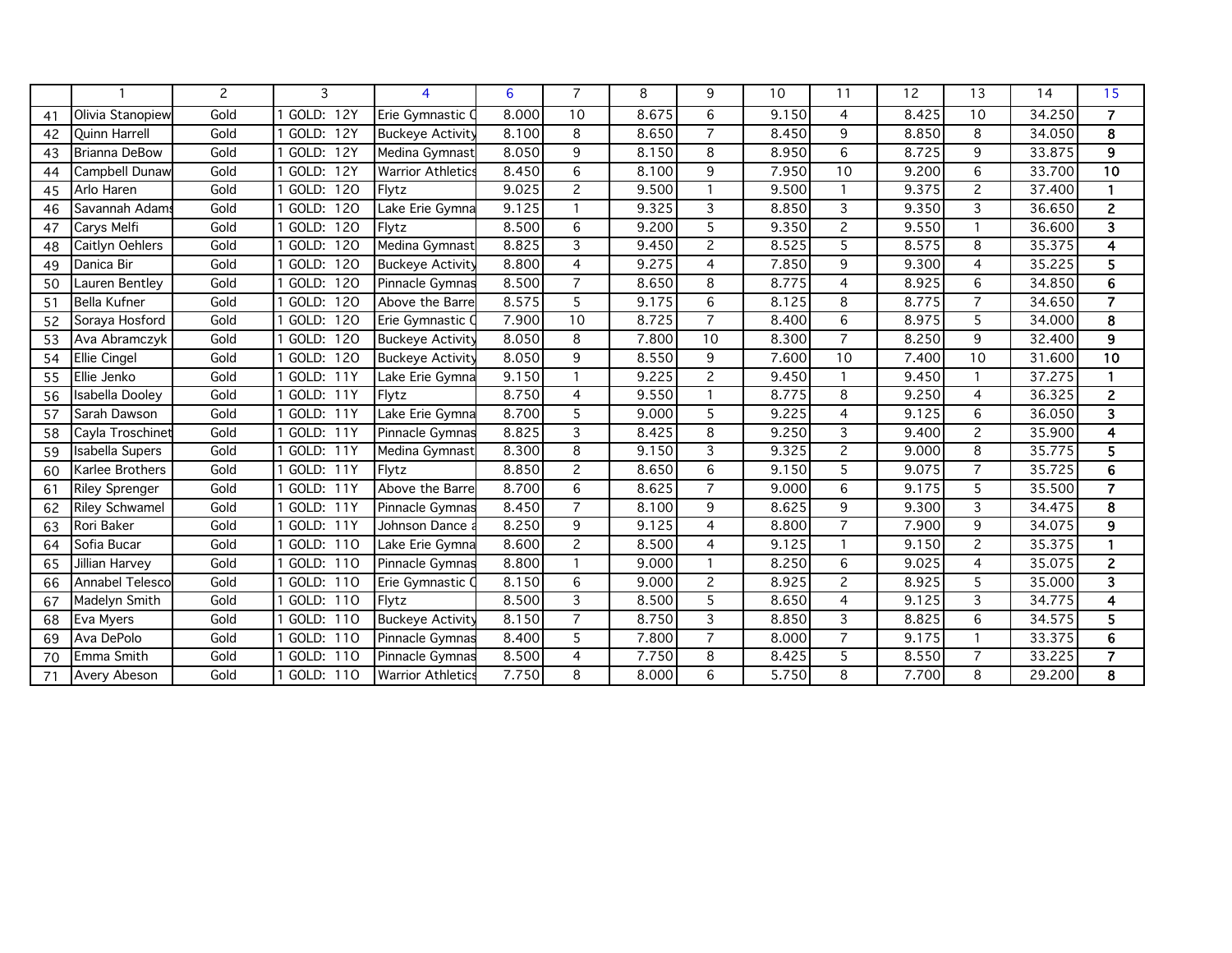|    | 6                              |          | 8      | 9    |    | 10     | 11              |           | 12     | ۱3              | 4         | 15   | 20                        |
|----|--------------------------------|----------|--------|------|----|--------|-----------------|-----------|--------|-----------------|-----------|------|---------------------------|
|    | Team                           | Sub Team |        | PI 1 | UB |        | PI <sub>2</sub> | <b>BB</b> |        | PI <sub>3</sub> | <b>FX</b> | PI 4 | Total                     |
| C  | Flytz                          |          | 27.325 |      |    | 28.650 |                 |           | 28.500 |                 | 28.600    |      | 113.075                   |
|    | Lake Erie Gymnastic School Inc |          | 27.125 | 2    |    | 27,800 | $\overline{2}$  |           | 28.025 | 2               | 28.125    |      | 111.075<br>$\overline{2}$ |
| 4  | Pinnacle Gymnastics and Trampo |          | 27.100 | 3    |    | 27.550 | 4               |           | 27.600 | 3               | 28.075    |      | 110.325<br>3              |
|    | Erie Gymnastic Center          |          | 26.675 | 4    |    | 27.375 | 5               |           | 27,600 | 4               | 27.750    |      | 5<br>109.400              |
| 6  | Above the Barre Gymnastics     |          | 26.200 | 6    |    | 27.725 | 3               |           | 27.375 | 6               | 27.775    |      | 109.075<br>4              |
|    | Medina Gymnastics Academy      |          | 25.925 | 8    |    | 26.750 | 8               |           | 27.575 | 5               | 27.225    |      | 107.475                   |
| 8  | Johnson Dance and Gymnastics I |          | 26.250 | 5    |    | 27.250 | 6               |           | 26.050 | 8               | 27.050    |      | 106.600<br>8              |
| 9  | <b>Buckeye Activity Center</b> |          | 25.925 |      |    | 26.875 |                 |           | 26.475 |                 | 27.250    |      | 6<br>106.525              |
| 10 | <b>Warrior Athletics LLC</b>   |          | 24.650 | 9    |    | 23.550 | 9               |           | 21.350 | 9               | 25.075    |      | 94.625<br>9               |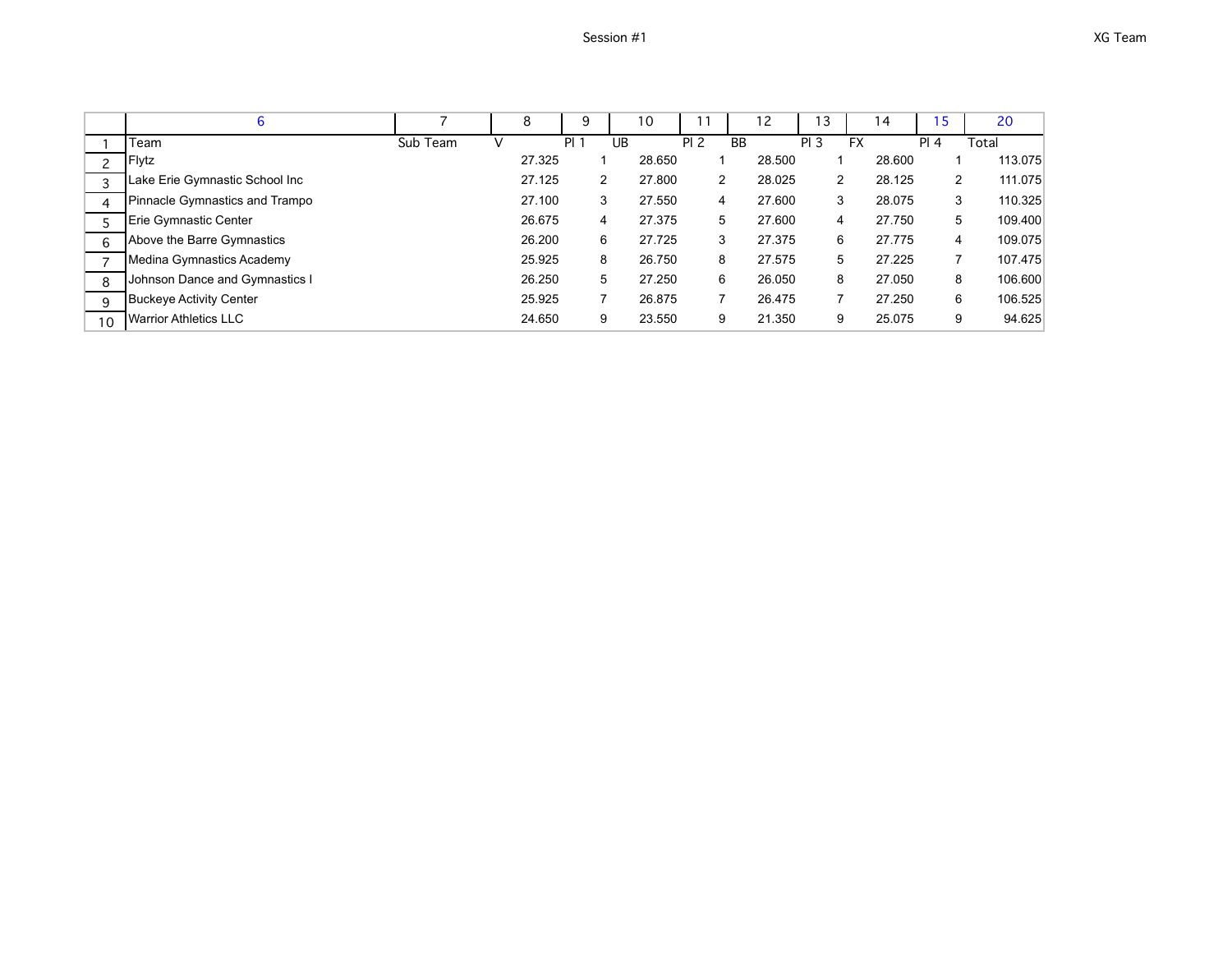|                |                          | $\overline{c}$     | 3                   | 4                         | 6      | $\overline{7}$  | 8         | 9              | 10        | 11              | 12    | 13                      | 14     | 15                      |
|----------------|--------------------------|--------------------|---------------------|---------------------------|--------|-----------------|-----------|----------------|-----------|-----------------|-------|-------------------------|--------|-------------------------|
|                | <b>Name</b>              | Level              | Age                 | Team                      | $\vee$ | PI <sub>1</sub> | <b>UB</b> | PI 2           | <b>BB</b> | PI3             | F X   | PI4                     | AA     | PI                      |
| $\mathcal{P}$  | Emma Nolan               | LEVEL 9            | L9: All             | Johnson Dance ar          | 9.300  | $\mathbf{1}$    | 8.150     | $\mathbf{1}$   | 9.250     | $\mathbf 1$     | 9.100 | $\mathbf{1}$            | 35.800 | $\mathbf 1$             |
| 3              | Sophie Akers-Novak       | LEVEL 9            | L9: All             | Medina Gymnastio          | 8.750  | 4               | 8.000     | $\overline{2}$ | 9.025     | 3               | 9.100 | $\overline{2}$          | 34.875 | $\overline{2}$          |
| $\overline{4}$ | <b>Madison Lee</b>       | LEVEL <sub>9</sub> | $L9:$ All           | Medina Gymnastio          | 8.825  | 3               | 6.100     | 4              | 9.100     | $\overline{2}$  | 9.100 | 3                       | 33.125 | $\overline{3}$          |
| 5              | Lillian Nolan            | LEVEL <sub>9</sub> | $L9:$ All           | Johnson Dance ar          | 9.000  | $\overline{2}$  | 7.200     | 3              | 7.650     | 4               | 8.200 | 4                       | 32.050 | 4                       |
| 6              | Makayla Davies           | LEVEL 8            | $L8:$ All           | Flytz                     | 9.275  | $\overline{2}$  | 9.475     | $\overline{2}$ | 9.550     | $\mathbf{1}$    | 8.650 | $\overline{2}$          | 36.950 | $\mathbf{1}$            |
| $\overline{7}$ | Alaina Lawrence          | LEVEL 8            | $L8:$ All           | Johnson Dance ar          | 8.925  | 3               | 9.500     | $\mathbf{1}$   | 8.650     | 4               | 8.250 | $\overline{\mathbf{4}}$ | 35.325 | $\overline{2}$          |
| 8              | <b>Aurora Meeks</b>      | LEVEL 8            | $L8:$ All           | Flytz                     | 8.925  | 4               | 7.550     | 4              | 9.375     | $\overline{2}$  | 8.550 | 3                       | 34.400 | 3                       |
| 9              | Hayleigh Armstrong       | LEVEL 8            | $L8:$ All           | Flytz                     | 9.400  | $\mathbf{1}$    | 0.000     | $\overline{5}$ | 9.300     | $\overline{3}$  | 9.425 | $\mathbf{1}$            | 28.125 | $\overline{4}$          |
| 10             | <b>McKinnley Hackett</b> | LEVEL 8            | $L8:$ All           | Medina Gymnastic          | 0.000  | 5               | 9.250     | $\overline{3}$ | 8.000     | 5               | 0.000 | 5                       | 17.250 | 5                       |
| 11             | <b>Alexis Suffolk</b>    | LEVEL <sub>7</sub> | $L7:$ All           | Flytz                     | 9.150  | $\overline{2}$  | 9.400     | $\overline{2}$ | 9.425     | $\mathbf{1}$    | 9.400 | $\overline{1}$          | 37.375 | $\overline{1}$          |
| 12             | <b>Hayden Blue</b>       | LEVEL <sub>7</sub> | $L7:$ All           | Flytz                     | 9.225  | $\mathbf{1}$    | 9.475     | $\mathbf{1}$   | 8.575     | 4               | 9.400 | $\overline{2}$          | 36.675 | $\overline{2}$          |
| 13             | <b>Heaven Ward</b>       | LEVEL <sub>7</sub> | L7: All             | Flytz                     | 9.000  | $\overline{3}$  | 9.050     | $\overline{3}$ | 9.175     | 3               | 9.150 | $\overline{3}$          | 36.375 | $\overline{3}$          |
| 14             | <b>Mollie Armstrong</b>  | LEVEL <sub>7</sub> | $L7:$ All           | Flytz                     | 8.500  | 5               | 8.825     | $\overline{4}$ | 9.200     | $\overline{2}$  | 9.025 | 5                       | 35.550 | $\overline{4}$          |
| 15             | <b>Alysa Kinton</b>      | LEVEL 7            | L7: All             | Heart of Ohio Athl        | 8.800  | 4               | 8.175     | 5              | 8.175     | 5               | 9.075 | 4                       | 34.225 | 5                       |
| 16             | Megan Likovetz           | LEVEL 6            | L6: 12 older        | Flytz                     | 9.150  | $\mathbf{1}$    | 9.450     | $\overline{2}$ | 9.550     | $\mathbf{1}$    | 9.575 | 4                       | 37.725 | $\mathbf{1}$            |
| 17             | Charlie Hibbard          | LEVEL 6            | L6: 12 older        | Flytz                     | 9.150  | $\overline{2}$  | 9.300     | $\overline{3}$ | 9.400     | $\overline{4}$  | 9.350 | 8                       | 37.200 | $\overline{2}$          |
| 18             | Mckenna Monroe           | LEVEL 6            | L6: 12 older        | Flytz                     | 8.750  | $\overline{7}$  | 9.525     | $\mathbf{1}$   | 9.450     | 3               | 9.425 | 6                       | 37.150 | $\overline{3}$          |
| 19             | Kayla Syx                | LEVEL 6            | L6: 12 older        | Flytz                     | 9.150  | 3               | 8.750     | 8              | 9.475     | $\overline{2}$  | 9.675 | $\mathbf{1}$            | 37.050 | $\overline{\mathbf{4}}$ |
| 20             | <b>Isabelle Spain</b>    | LEVEL 6            | L6: 12 older        | Flytz                     | 8.900  | 4               | 9.050     | 4              | 9.250     | $6\overline{6}$ | 9.650 | $\overline{2}$          | 36.850 | $\overline{5}$          |
| 21             | Valerie Barker           | LEVEL 6            | L6: 12 older        | Flytz                     | 8.900  | 5               | 8.950     | 6              | 9.325     | 5               | 9.400 | $\overline{7}$          | 36.575 | 6                       |
| 22             | Emani Stallworth         | LEVEL 6            | L6: 12 older        | Johnson Dance ar          | 8.775  | 6               | 9.000     | $\overline{5}$ | 9.050     | $\overline{7}$  | 9.450 | $\overline{5}$          | 36.275 | $\overline{7}$          |
| 23             | <b>Kaylee Fredrick</b>   | LEVEL 6            | L6: 12 older        | Flytz                     | 8.600  | 9               | 8.775     | $\overline{7}$ | 8.850     | 8               | 9.600 | 3                       | 35.825 | $\overline{8}$          |
| 24             | <b>Ashley Herder</b>     | LEVEL 6            | L6: 12 older        | Heart of Ohio Athl        | 8.725  | $\overline{8}$  | 7.550     | $\overline{9}$ | 8.800     | 9               | 9.200 | 9                       | 34.275 | $\overline{9}$          |
| 25             | <b>Trinity Williams</b>  | LEVEL 6            | L6: 11 under        | Flytz                     | 8.950  | $\overline{2}$  | 9.125     | $\mathbf{1}$   | 8.450     | 4               | 9.525 | $\mathbf{1}$            | 36.050 | $\mathbf{1}$            |
| 26             | Gia Smith                | LEVEL 6            | L6: 11 under        | Flytz                     | 9.075  | $\mathbf{1}$    | 8.650     | $\overline{3}$ | 8.825     | 3               | 9.475 | 3                       | 36.025 | $\overline{2}$          |
| 27             | Mia Journic              | LEVEL 6            | L6: 11 under        | Johnson Dance ar          | 8.500  | 3               | 9.025     | $\overline{2}$ | 8.900     | $\overline{2}$  | 9.525 | $\overline{2}$          | 35.950 | $\overline{3}$          |
| 28             | Olivia Mager             | LEVEL 6            | L6: 11 under        | Flytz                     | 8.475  | 4               | 8.150     | 4              | 9.075     | $\mathbf{1}$    | 9.300 | $\overline{4}$          | 35.000 | $\overline{4}$          |
| 29             | Kora Seeley              | LEVEL 5            | $L5:$ All           | <b>Buckeye Activity C</b> | 8.850  | $\overline{2}$  | 7.500     | 3              | 8.450     | $\mathbf{1}$    | 9.225 | $\mathbf{1}$            | 34.025 | $\mathbf{1}$            |
| 30             | Alexa Ricciuti           | LEVEL 5            | $L5:$ All           | <b>Buckeye Activity C</b> | 9.050  | $\mathbf{1}$    | 8.000     | $\mathbf{1}$   | 7.150     | 3               | 9.000 | $\overline{2}$          | 33.200 | $\overline{2}$          |
| 31             | Savannah Darling         | LEVEL 5            | $L5:$ All           | <b>Buckeye Activity C</b> | 8.600  | $\overline{3}$  | 7.750     | $\overline{2}$ | 8.000     | $\overline{2}$  | 8.075 | $\overline{3}$          | 32.425 | $\overline{3}$          |
| 32             | <b>Sydney Young</b>      | Diamond            | <b>DIAMOND: All</b> | <b>Hocking Valley Gy</b>  | 9.450  | $\mathbf{1}$    | 9.300     | $\mathbf{1}$   | 9.550     | $\overline{2}$  | 9.550 | $\overline{2}$          | 37.850 | $\mathbf{1}$            |
| 33             | Jazminn Bremer           | Diamond            | <b>DIAMOND: All</b> | Prestige Gymnast          | 8.575  | 5               | 8.300     | 5              | 9.200     | 3               | 9.225 | $\overline{4}$          | 35.300 | $\overline{2}$          |
| 34             | Anita Lifford            | Diamond            | <b>DIAMOND: All</b> | Prestige Gymnast          | 8.625  | 4               | 9.200     | $\overline{2}$ | 8.175     | 8               | 9.150 | 6                       | 35.150 | $\overline{3}$          |
| 35             | Josephine Whittington    | Diamond            | <b>DIAMOND: All</b> | <b>Hocking Valley Gy</b>  | 8.500  | 6               | 8.450     | 3              | 9.200     | 4               | 9.000 | 8                       | 35.150 | 4                       |
| 36             | Teneasia Monroe          | Diamond            | <b>DIAMOND: All</b> | Prestige Gymnast          | 8.450  | $\overline{7}$  | 7.800     | 6              | 9.625     | $\mathbf{1}$    | 9.200 | 5                       | 35.075 | $\overline{5}$          |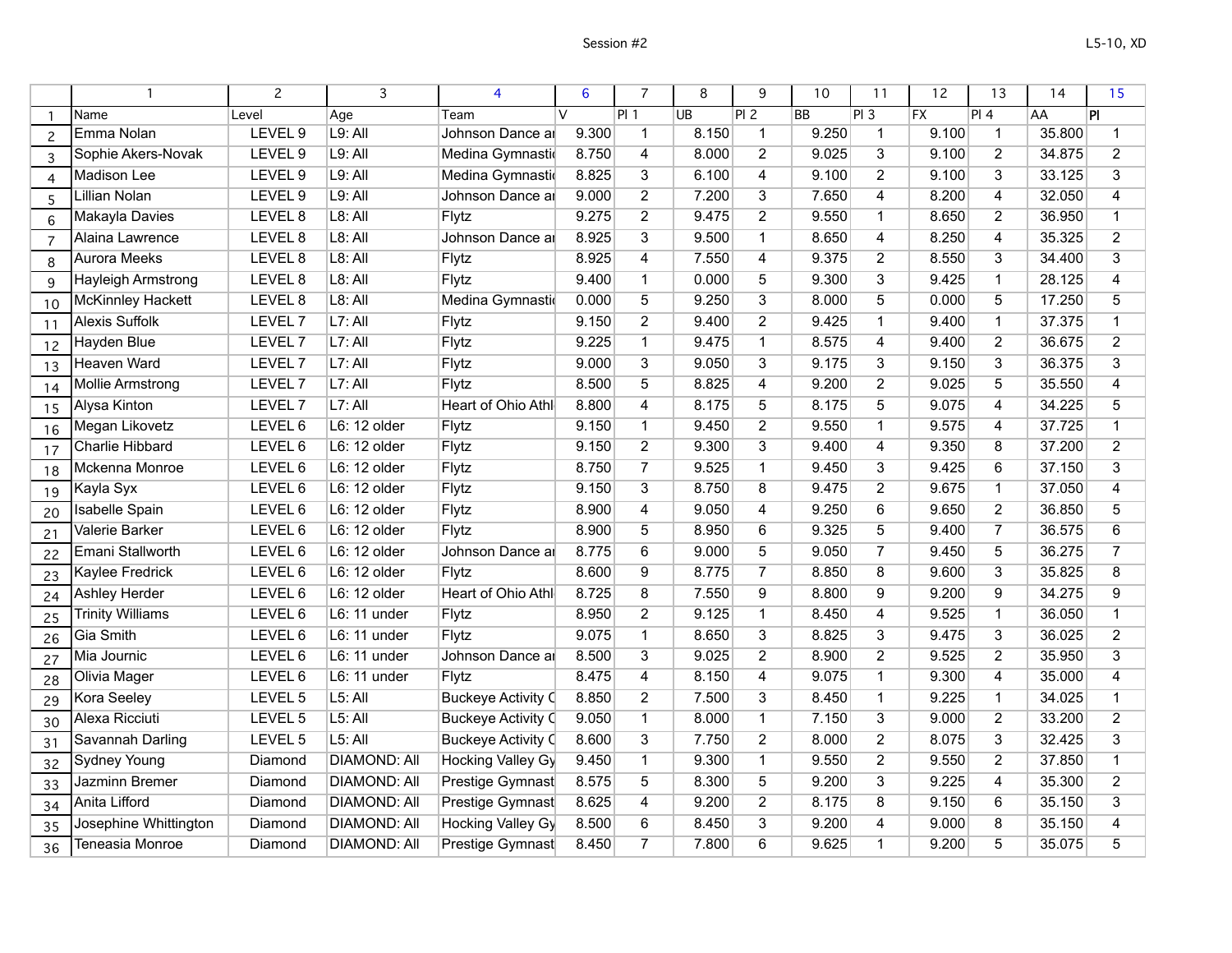|    | Brooklyn Cavey | Diamond | DIAMOND: All        | Buckeve Activitv (  | 9.250 | .150  | 8.650 | 9.575 | 34.625 |  |
|----|----------------|---------|---------------------|---------------------|-------|-------|-------|-------|--------|--|
| 38 | Kayla Kowal    | Diamond | <b>DIAMOND: All</b> | ∣Buckeve Activitv O | 8.175 | 8.350 | 8.425 | 8.925 | 33.875 |  |
| 3d | Miranda Pesto  | Diamond | <b>DIAMOND: All</b> | Buckeve Activity C  | 8.450 | 7.300 | 8.675 | 9.400 | 33.825 |  |
| 40 | Zarria Houston | Diamond | <b>DIAMOND: All</b> | Prestige Gymnast    | 8.925 | 6.500 | 8.150 | 9.150 | 32.725 |  |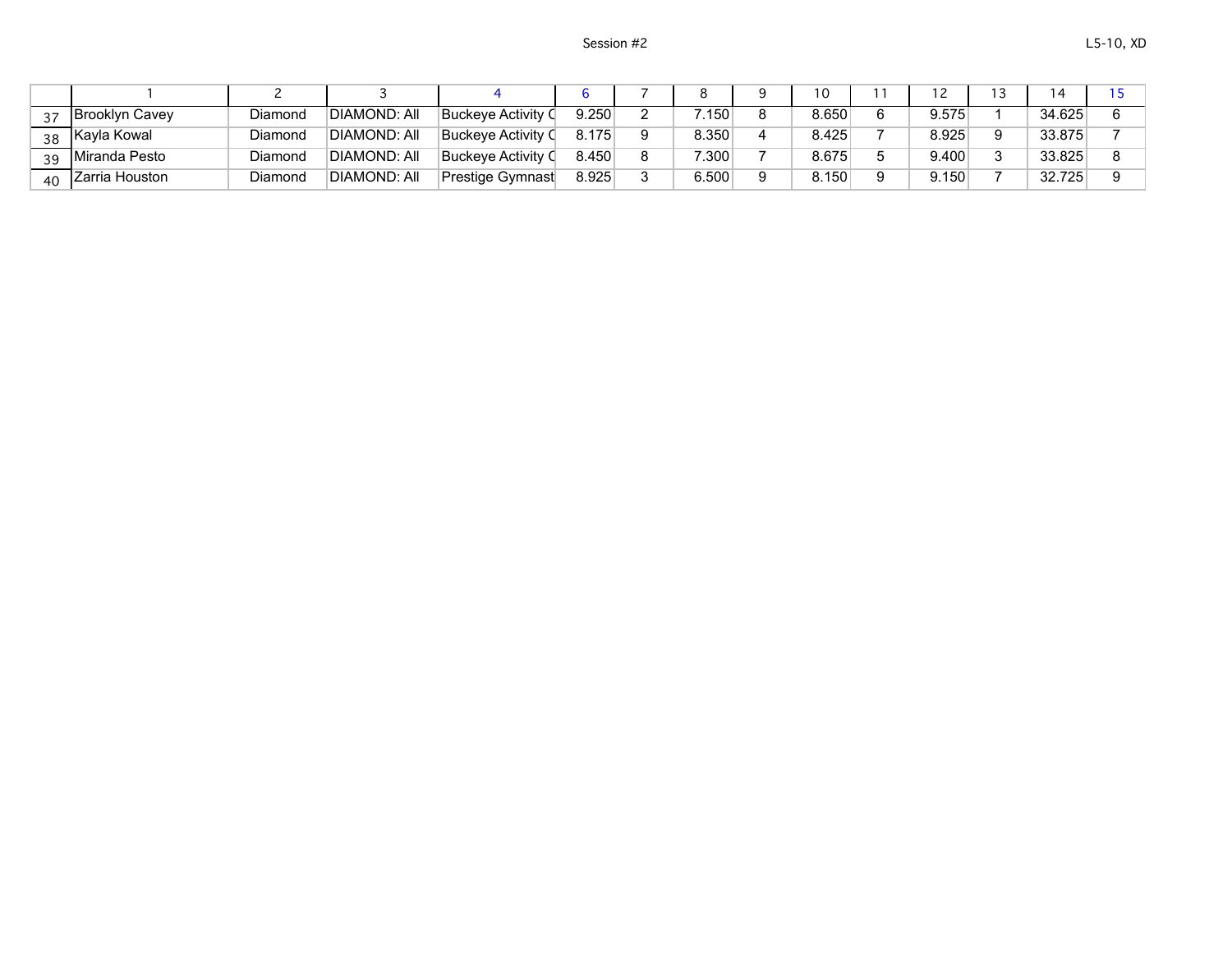|                                |          |        |                | ۱0     |    |           | 13              |           |      | 20      |
|--------------------------------|----------|--------|----------------|--------|----|-----------|-----------------|-----------|------|---------|
| Team                           | Sub Team |        |                | UB     | PI | <b>BB</b> | PI <sub>3</sub> | <b>FX</b> | Pl 4 | Total   |
| Prestige Gymnastics            |          | 26.125 |                | 25.300 |    | 27,000    |                 | 27.575    | n.   | 106.000 |
| Buckeye Activity Center        |          | 25.875 | ົ              | 22.800 |    | 25.750    |                 | 27.900    |      | 102.325 |
| Hocking Valley Gymnastics Cent |          | 17.950 | 3 <sup>1</sup> | 17.750 | ົ  | 18.750    |                 | 18.550    | ঽ    | 73.000  |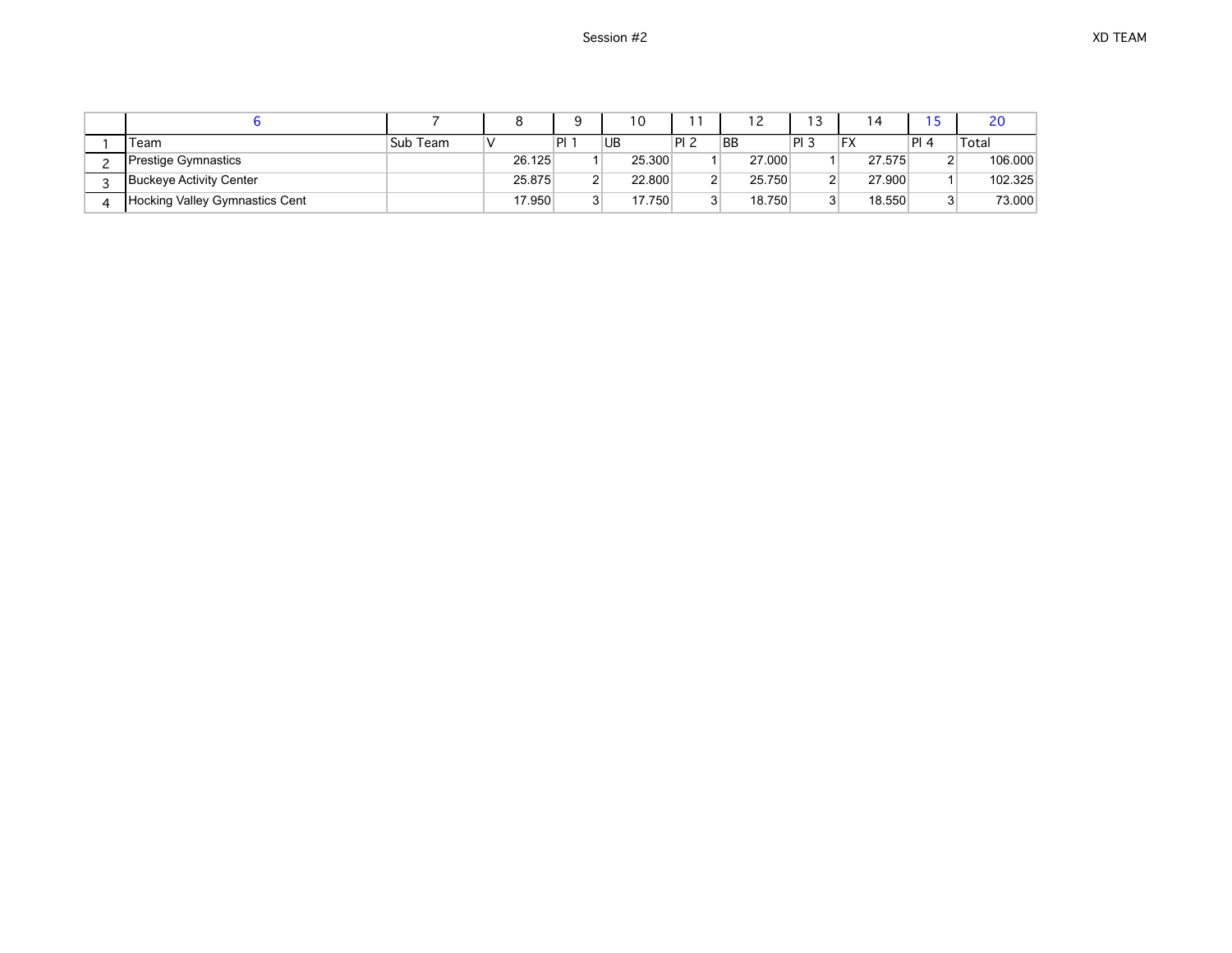|                |                        | $\overline{c}$ | 3               | $\overline{4}$          | 6      | $\overline{7}$  | 8         | 9               | 10        | 11             | $\overline{12}$ | 13              | 14     | 15                      |
|----------------|------------------------|----------------|-----------------|-------------------------|--------|-----------------|-----------|-----------------|-----------|----------------|-----------------|-----------------|--------|-------------------------|
| -1             | Name                   | Level          | Age             | Team                    | $\vee$ | PI1             | <b>UB</b> | PI2             | <b>BB</b> | PI3            | FX              | PI 4            | AA     | ΙPΙ                     |
| $\overline{c}$ | Makayla Crowe          | LEVEL 4        | L4:90           | Flytz                   | 9.325  |                 | 8.725     | $\overline{2}$  | 9.325     | $\mathbf{1}$   | 9.425           |                 | 36.800 | 1                       |
| 3              | Molly Bonomo           | LEVEL 4        | L4:90           | Flytz                   | 8.850  | $\overline{c}$  | 8.400     | 6               | 9.325     | $\overline{c}$ | 9.225           | 3               | 35.800 | $\mathbf{2}$            |
| $\overline{4}$ | Layla Sahley           | LEVEL 4        | L4:90           | Great Lakes Gyn         | 8.500  | 5               | 8.550     | $\overline{4}$  | 9.325     | 3              | 9.100           | 5               | 35.475 | 3                       |
| 5              | Danielle McAndre       | LEVEL 4        | L4:90           | Great Lakes Gyn         | 8.275  | 6               | 8.725     | 3               | 9.175     | $\overline{4}$ | 9.150           | $\overline{4}$  | 35.325 | 4                       |
| 6              | Lauren Huey            | LEVEL 4        | L4: 90          | Above the Barre         | 8.750  | $\overline{4}$  | 8.400     | $\overline{7}$  | 8.775     | $\overline{7}$ | 9.300           | $\overline{c}$  | 35.225 | 5                       |
| $\overline{7}$ | Mackenzie Chase        | LEVEL 4        | L4:90           | Pinnacle Gymnas         | 8.800  | 3               | 8.500     | $\overline{5}$  | 8.850     | 6              | 8.775           | 6               | 34.925 | $6\phantom{1}6$         |
| 8              | Madison Webber         | LEVEL 4        | L4: 90          | Great Lakes Gyn         | 8.250  | $\overline{7}$  | 8.800     | $\overline{1}$  | 9.075     | 5              | 8.775           | $\overline{7}$  | 34.900 | $\overline{7}$          |
| 9              | Caryn Reichert         | LEVEL 4        | L4: 9 under Y   | Above the Barre         | 9.100  | $\overline{c}$  | 9.100     | $\mathbf{1}$    | 9.075     | $\mathbf{1}$   | 9.350           | $\mathbf{1}$    | 36.625 | $\mathbf{1}$            |
| 10             | Malaya Morris          | LEVEL 4        | L4: 9 under Y   | Capitol City            | 9.300  | $\mathbf{1}$    | 8.850     | 3               | 8.375     | 6              | 9.125           | $\mathbf{2}$    | 35.650 | $\mathbf{2}$            |
| 11             | Kamora Allgood         | LEVEL 4        | L4: 9 under Y   | Capitol City            | 8.400  | $\overline{7}$  | 8.950     | $\overline{2}$  | 8.450     | 5              | 8.850           | 5               | 34.650 | 3                       |
| 12             | Gwen Bodach            | LEVEL 4        | L4: 9 under Y   | <b>Buckeye Activity</b> | 8.525  | $\overline{4}$  | 7.800     | $\overline{4}$  | 9.025     | $\overline{2}$ | 8.850           | $\overline{6}$  | 34.200 | $\overline{4}$          |
| 13             | Lydia Blewitt          | LEVEL 4        | L4: 9 under Y   | Pinnacle Gymnas         | 8.425  | 6               | 7.650     | $\overline{5}$  | 8.125     | $\overline{7}$ | 9.100           | 3               | 33.300 | $\overline{5}$          |
| 14             | Annie Harringtor       | LEVEL 4        | L4: 9 under Y   | <b>Buckeye Activity</b> | 8.800  | 3               | 7.650     | 6               | 8.100     | 8              | 8.425           | 9               | 32.975 | 6                       |
| 15             | Audrey Reed            | LEVEL 4        | L4: 9 under Y   | <b>Buckeye Activity</b> | 8.000  | 9               | 7.600     | $\overline{7}$  | 8.500     | $\overline{4}$ | 8.675           | $\overline{7}$  | 32.775 | $\overline{7}$          |
| 16             | Hailey Angus           | LEVEL 4        | L4: 9 under Y   | <b>Buckeye Activity</b> | 8.475  | 5               | 6.650     | 8               | 8.675     | 3              | 8.600           | 8               | 32.400 | 8                       |
| 17             | Camille Rahall         | LEVEL 4        | L4: 9 under Y   | Heart of Ohio At        | 8.075  | 8               | 6.525     | 9               | 8.075     | 9              | 9.000           | 4               | 31.675 | 9                       |
| 18             | Luisa Sa               | LEVEL 4        | L4: 11 older    | Flytz                   | 9.000  | $\overline{c}$  | 9.175     | $\overline{2}$  | 9.125     | 4              | 9.425           | $\mathbf{1}$    | 36.725 | $\mathbf{1}$            |
| 19             | Quinn Gerbick          | LEVEL 4        | L4: 11 older    | Flytz                   | 8.925  | 4               | 8.800     | 4               | 9.450     | $\mathbf{1}$   | 9.400           | 3               | 36.575 | $\overline{2}$          |
| 20             | Hannah Bellavia        | LEVEL 4        | L4: 11 older    | Pinnacle Gymnas         | 9.150  | $\mathbf{1}$    | 8.725     | $\overline{5}$  | 9.100     | 6              | 9.375           | $\overline{4}$  | 36.350 | 3                       |
| 21             | Adalyn Becker          | LEVEL 4        | L4: 11 older    | Great Lakes Gyn         | 8.775  | 5               | 9.250     | $\mathbf{1}$    | 9.425     | $\overline{c}$ | 8.850           | 10              | 36.300 | $\overline{\mathbf{4}}$ |
| 22             | <b>Waverly Rose</b>    | LEVEL 4        | L4: 11 older    | Flytz                   | 9.000  | $\overline{3}$  | 8.650     | $\overline{7}$  | 9.125     | 5              | 9.425           | $\overline{2}$  | 36.200 | $\overline{5}$          |
| 23             | Emmy Lichman           | LEVEL 4        | L4: 11 older    | Great Lakes Gyn         | 8.575  | $\overline{7}$  | 9.100     | $\overline{3}$  | 9.000     | 8              | 9.075           | 6               | 35.750 | 6                       |
| 24             | Lexi Them              | LEVEL 4        | $L4:11$ older   | Heart of Ohio At        | 8.200  | 12              | 8.400     | $\overline{10}$ | 9.150     | 3              | 9.250           | 5               | 35.000 | $\overline{\mathbf{z}}$ |
| 25             | Olivia Hart            | LEVEL 4        | $L4$ : 11 older | Capitol City            | 8.525  | 8               | 8.675     | 6               | 9.075     | $\overline{7}$ | 8.725           | $\overline{12}$ | 35.000 | 8                       |
| 26             | Alyssa Russo           | LEVEL 4        | L4: 11 older    | Pinnacle Gymnas         | 8.600  | 6               | 8.525     | 8               | 8.725     | 11             | 8.775           | 11              | 34.625 | $\overline{9}$          |
| 27             | <b>Addison Glenn</b>   | LEVEL 4        | L4: 11 older    | Flytz                   | 8.300  | $\overline{10}$ | 8.500     | 9               | 8.875     | 9              | 8.875           | 9               | 34.550 | $\overline{10}$         |
| 28             | Alexa Vince            | LEVEL 4        | L4: 11 older    | Above the Barre         | 8.300  | 11              | 7.900     | 11              | 8.875     | 10             | 8.650           | $\overline{13}$ | 33.725 | $\overline{11}$         |
| 29             | Cali Richnafsky        | LEVEL 4        | $L4: 11$ older  | Pinnacle Gymnas         | 8.500  | 9               | 7.550     | $\overline{12}$ | 8.250     | 13             | 8.950           | 8               | 33.250 | 12                      |
| 30             | <b>Hadley McClenat</b> | LEVEL 4        | L4: 11 older    | Heart of Ohio At        | 8.000  | $\overline{14}$ | 7.150     | $\overline{13}$ | 8.650     | 12             | 9.050           | $\overline{7}$  | 32.850 | $\overline{13}$         |
| 31             | Sommer Huesda          | LEVEL 4        | L4: 11 older    | Pinnacle Gymnas         | 8.050  | $\overline{13}$ | 6.750     | $\overline{14}$ | 7.950     | 14             | 8.650           | 14              | 31.400 | $\overline{14}$         |
| 32             | Charlee Skeen          | LEVEL 4        | L4:10           | Flytz                   | 9.125  | $\overline{2}$  | 9.125     | $\overline{3}$  | 9.225     | 3              | 9.575           | $\overline{2}$  | 37.050 | $\mathbf{1}$            |
| 33             | Cassidy Rubin-Rı       | LEVEL 4        | L4:10           | Above the Barre         | 9.150  | $\mathbf{1}$    | 8.825     | 5               | 9.400     | $\mathbf{1}$   | 9.600           | $\mathbf{1}$    | 36.975 | $\overline{2}$          |
| 34             | Audrey Reginelli       | LEVEL 4        | L4:10           | Great Lakes Gyn         | 8.900  | 3               | 9.050     | 4               | 9.000     | 6              | 9.375           | 3               | 36.325 | $\mathbf{3}$            |
| 35             | Abigail Spain          | LEVEL 4        | L4:10           | Flytz                   | 8.775  | $\overline{7}$  | 9.200     | $\mathbf{1}$    | 9.250     | $\overline{c}$ | 8.925           | $\overline{7}$  | 36.150 | $\overline{4}$          |
| 36             | Samantha Carbo         | LEVEL 4        | L4:10           | Great Lakes Gyn         | 8.900  | $\overline{4}$  | 8.750     | $\overline{6}$  | 9.150     | $\overline{4}$ | 9.100           | $\overline{6}$  | 35.900 | $\overline{5}$          |
| 37             | <b>Bella Satyshur</b>  | LEVEL 4        | L4:10           | Flytz                   | 8.900  | 5               | 9.175     | $\overline{2}$  | 9.100     | 5              | 8.575           | 11              | 35.750 | 6                       |
| 38             | Audra Lupfer           | LEVEL 4        | L4:10           | Capitol City            | 8.850  | 6               | 8.750     | $\overline{7}$  | 8.825     | $\overline{7}$ | 9.250           | $\overline{4}$  | 35.675 | $\overline{\mathbf{z}}$ |
| 39             | Isla Maiure            | LEVEL 4        | L4:10           | Great Lakes Gyn         | 8.600  | 8               | 8.725     | 8               | 8.575     | 11             | 9.125           | 5               | 35.025 | 8                       |
| 40             | Lola Mitchell          | LEVEL 4        | L4: 10          | Pinnacle Gymnas         | 8.300  | 11              | 8.150     | 9               | 8.650     | 9              | 8.625           | 9               | 33.725 | 9                       |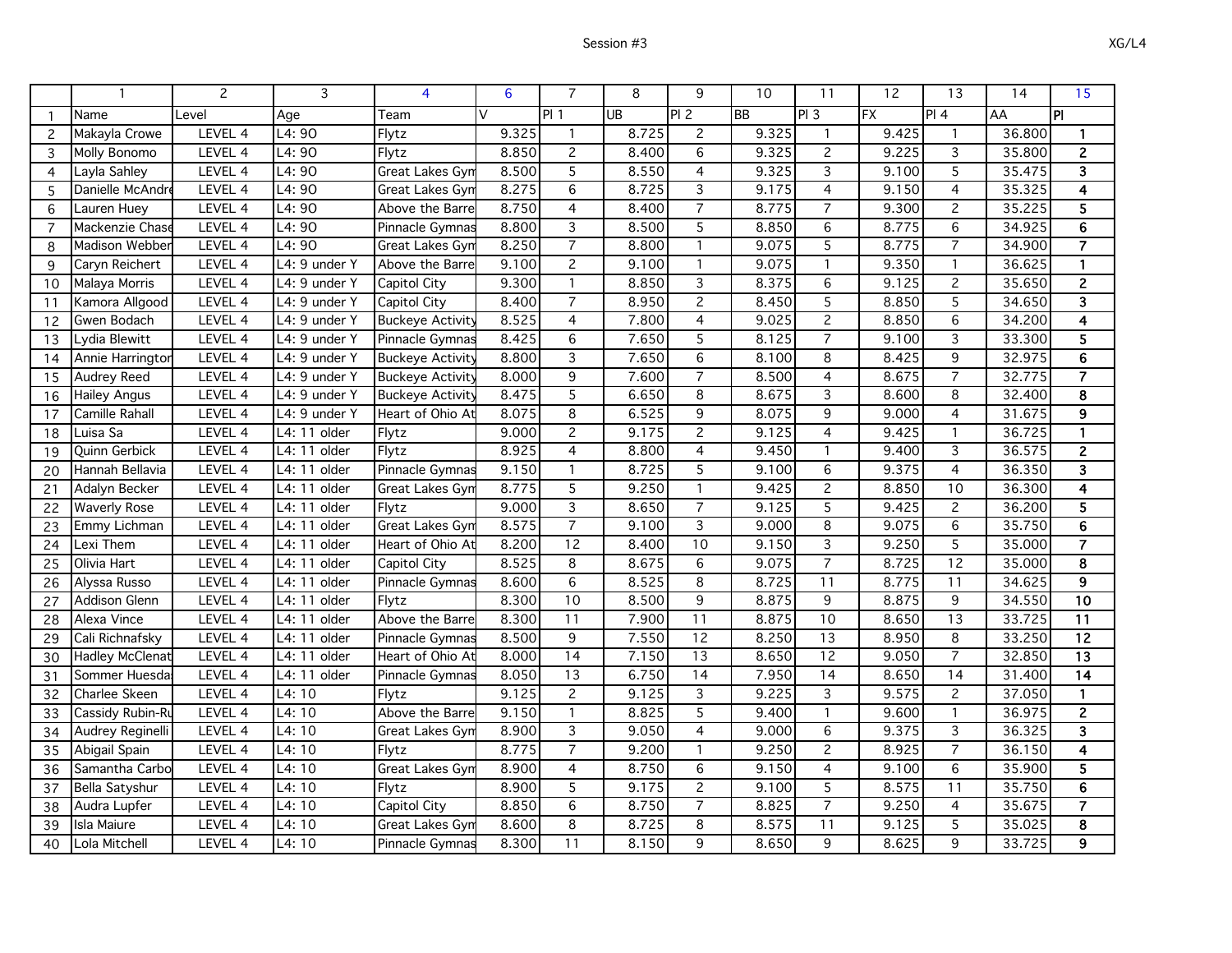|                        | 2                 | 3                                 | 4                                 | 6     | 7               | 8     | 9              | 10    | 11             | 12    | 13             | 14     | 15                      |
|------------------------|-------------------|-----------------------------------|-----------------------------------|-------|-----------------|-------|----------------|-------|----------------|-------|----------------|--------|-------------------------|
| Anyla Tyler            | LEVEL 4           | L4:10                             | Pinnacle Gymnas                   | 8.500 | 9               | 8.000 | 11             | 8.350 | 12             | 8.725 | 8              | 33.575 | $\overline{10}$         |
| Avery Rodgers          | LEVEL 4           | L4:10                             | Pinnacle Gymnas                   | 8.400 | 10              | 8.025 | 10             | 8.625 | 10             | 8.450 | 12             | 33.500 | 11                      |
| Kambrin Eyssen         | LEVEL 4           | L4:10                             | <b>Buckeye Activity</b>           | 7.550 | $\overline{12}$ | 6.600 | 12             | 8.750 | 8              | 8.625 | 10             | 31.525 | $\overline{12}$         |
| Aniyah Henderso        | Gold              | <b>GOLD: 12</b>                   | West Side Gymn                    | 9.150 |                 | 9.000 | $\overline{c}$ | 9.000 | $\overline{2}$ | 9.400 | 1              | 36.550 | 1                       |
| Emily Zimbardi         | $Gol\overline{d}$ | <b>GOLD: 12</b>                   | Kathi's Dance Ar                  | 8.925 | $\mathbf{2}$    | 9.425 | $\mathbf{1}$   | 8.825 | $\overline{4}$ | 9.100 | $\overline{c}$ | 36.275 | $\overline{c}$          |
| Sophia Caunter         | Gold              | GOLD: 12                          | Prestige Gymnas                   | 8.500 | 3               | 8.225 | $\overline{7}$ | 9.000 | $\overline{3}$ | 9.075 | 3              | 34.800 | $\overline{\mathbf{3}}$ |
| Angela Zimbardi        | Gold              | GOLD: 12                          | Kathi's Dance Ar                  | 8.225 | 6               | 8.600 | 3              | 8.650 | 5              | 9.025 | 4              | 34.500 | 4                       |
| Allison Beagle         | Gold              | GOLD: 12                          | Kathi's Dance Ar                  | 7.800 | $\overline{7}$  | 8.200 | 8              | 9.025 | $\mathbf{1}$   | 8.575 | 6              | 33.600 | 5                       |
| Paige Cekada           | Gold              | GOLD: 12                          | <b>Buckeye Activity</b>           | 8.300 | 5               | 8.450 | 4              | 7.600 | $\overline{7}$ | 8.150 | 8              | 32.500 | 6                       |
| Aven Buchter           | Gold              | <b>GOLD: 12</b>                   | <b>Prestige Gymnas</b>            | 8.350 | 4               | 8.350 | 5              | 7.150 | 8              | 8.550 | $\overline{7}$ | 32.400 | $\overline{7}$          |
| Olivia Soliman         | Gold              | <b>GOLD: 12</b>                   | Prestige Gymnas                   | 0.000 | 8               | 8.350 | 6              | 8.150 | 6              | 9.000 | 5              | 25.500 | 8                       |
| <b>Tymber Carsey</b>   | Gold              | GOLD: 11                          | Hocking Valley G                  | 8.800 |                 | 9.450 | $\mathbf{1}$   | 8.725 | $\overline{2}$ | 9.300 | 1              | 36.275 | -1                      |
| Samiha Elepele         | Gold              | GOLD: 11                          | <b>Prestige Gymnas</b>            | 8.550 | 3               | 9.175 | $\overline{c}$ | 8.350 | 4              | 9.050 | 3              | 35.125 | $\overline{2}$          |
| Maryn West             | Gold              | GOLD: 11                          | West Side Gymn                    | 8.800 | $\overline{2}$  | 9.050 | 3              | 7.900 | 6              | 9.150 | $\overline{c}$ | 34.900 | 3                       |
| <b>Riley Myers</b>     | Gold              | GOLD: 11                          | West Side Gymn                    | 8.450 | 4               | 8.475 | 5              | 8.625 | 3              | 9.025 | 4              | 34.575 | 4                       |
| Abbey Steiner          | Gold              | GOLD: 11                          | Kathi's Dance Ar                  | 8.400 | 5               | 7.850 | 8              | 8.925 | $\mathbf{1}$   | 8.450 | $\overline{7}$ | 33.625 | 5                       |
| Olivia Becker          | Gold              | GOLD: 11                          | Kathi's Dance Ar                  | 8.025 | $\overline{8}$  | 9.000 | 4              | 8.150 | $\overline{5}$ | 8.425 | 8              | 33.600 | $\overline{6}$          |
| Khalia Hill            | Gold              | <b>GOLD: 11</b>                   | Prestige Gymnas                   | 8.150 | $\overline{7}$  | 8.175 | 6              | 7.800 | $\overline{7}$ | 8.725 | $\overline{6}$ | 32.850 | $\overline{\mathbf{z}}$ |
| <b>Audrey Buser</b>    | $Gol\overline{d}$ | GOLD: 11                          | West Side Gymn                    | 8.225 | 6               | 8.150 | $\overline{7}$ | 7.400 | 8              | 8.925 | 5              | 32.700 | 8                       |
| Jessie Nye             | Gold              | GOLD: 10 under                    | Hocking Valley G                  | 9.200 |                 | 9.025 | 4              | 9.125 | 3              | 9.575 | 1              | 36.925 | $\mathbf{1}$            |
| <b>Corinne Fries</b>   | Gold              |                                   | GOLD: 10 under Hocking Valley G   | 9.050 | $\mathbf{2}$    | 9.425 | $\mathbf{1}$   | 9.275 | $\mathbf{1}$   | 8.500 | $\overline{7}$ | 36.250 | $\overline{c}$          |
| Madeline Johnso        | Gold              | GOLD: 10 under West Side Gymn     |                                   | 8.600 | 4               | 8.900 | 5              | 9.175 | 2              | 9.325 | $\overline{c}$ | 36.000 | 3                       |
| <b>Bentley Wurdack</b> | Gold              | GOLD: 10 under Hocking Valley G   |                                   | 8.600 | $\overline{5}$  | 9.200 | 3              | 9.100 | 4              | 8.725 | 6              | 35.625 | $\overline{\mathbf{4}}$ |
| Carsyn Richards        | Gold              |                                   | GOLD: 10 under Hocking Valley G   | 8.500 | $\overline{6}$  | 8.725 | 6              | 8.800 | 6              | 9.050 | 4              | 35.075 | $\overline{\mathbf{5}}$ |
| Lilly Elder            | Gold              |                                   | GOLD: 10 under Hocking Valley C   | 9.000 | 3               | 9.325 | $\overline{c}$ | 7.400 | $\overline{7}$ | 9.175 | 3              | 34.900 | 6                       |
| Leah Paisley           | Gold              | GOLD: 10 under West Side Gymn     |                                   | 8.400 | $\overline{7}$  | 8.275 | $\overline{7}$ | 8.825 | 5              | 9.000 | 5              | 34.500 | $\overline{7}$          |
| Helen Faur             | Gold              | 3 Gold: 13 older Kathi's Dance Ar |                                   | 8.600 | 3               | 9.200 | 1              | 9.200 | $\mathbf{1}$   | 9.025 | 3              | 36.025 | $\mathbf{1}$            |
| Mackenzie Ipave        | Gold              |                                   | 3 Gold: 13 older Prestige Gymnas  | 8.575 | 4               | 8.700 | 3              | 9.000 | $\overline{2}$ | 8.800 | 6              | 35.075 | $\overline{c}$          |
| Aniyah Torain          | Gold              |                                   | 3 Gold: 13 older Prestige Gymnas  | 8.800 | $\mathbf{1}$    | 8.600 | 4              | 8.475 | 3              | 9.075 | $\overline{c}$ | 34.950 | 3                       |
| Ella Williams          | Gold              |                                   | 3 Gold: 13 older Hocking Valley G | 8.800 | $\overline{2}$  | 8.250 | 6              | 8.250 | 4              | 9.475 | $\mathbf{1}$   | 34.775 | 4                       |
| Ella Humphrys          | Gold              |                                   | 3 Gold: 13 older West Side Gymn   | 8.050 | 5               | 8.800 | $\overline{c}$ | 7.950 | $\overline{7}$ | 9.000 | 5              | 33.800 | 5                       |
| <b>Melina Missos</b>   | Gold              | 3 Gold: 13 older Kathi's Dance Aı |                                   | 7.600 | 6               | 8.600 | 5              | 8.250 | $\overline{5}$ | 9.025 | 4              | 33.475 | 6                       |
| Carmelina Crowe        | Gold              |                                   | 3 Gold: 13 older Prestige Gymnas  | 0.000 | $\overline{7}$  | 7.900 | $\overline{7}$ | 8.050 | 6              | 8.700 | 7              | 24.650 | $\overline{7}$          |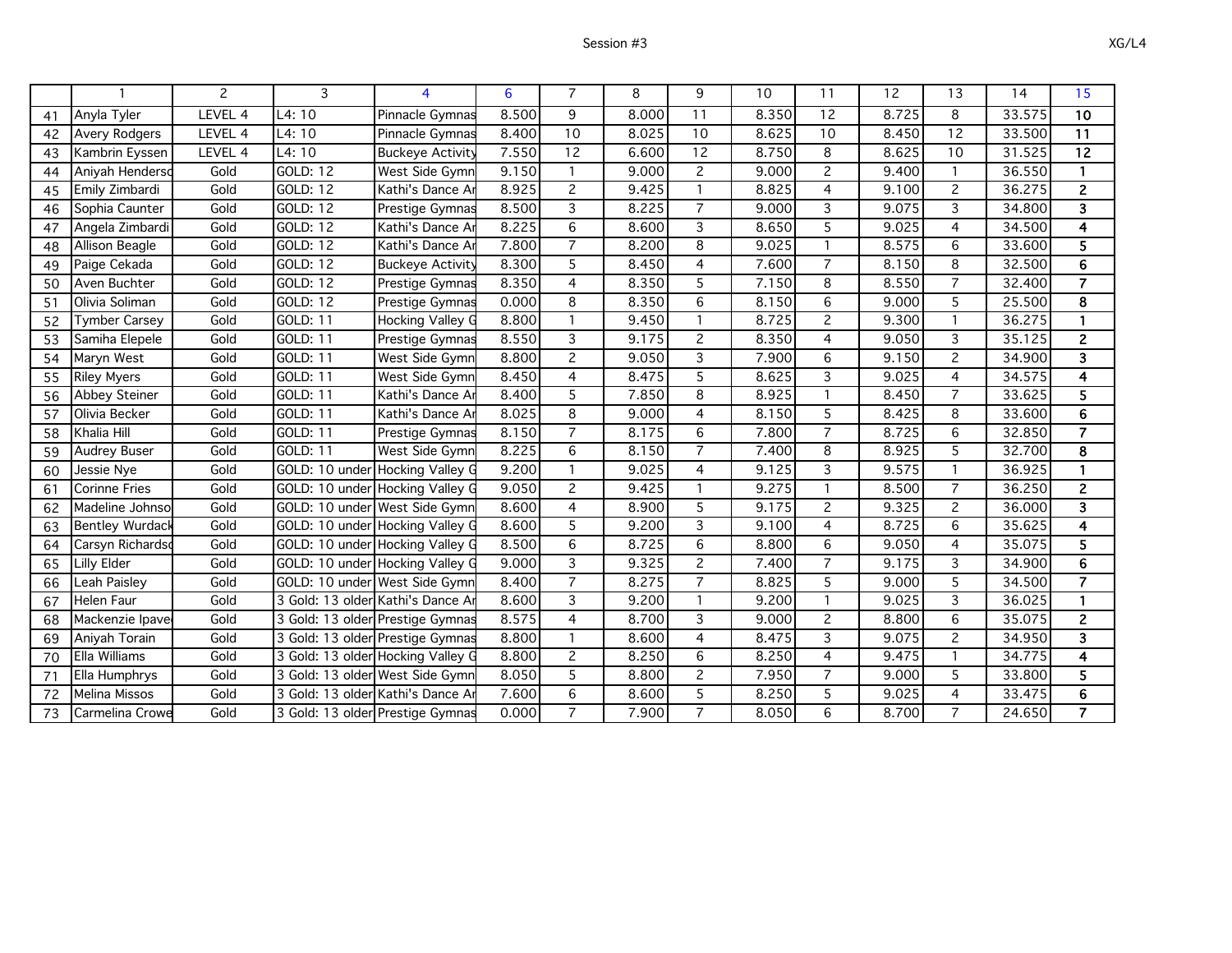|                                |          |        |                |    | 10     |      | 12        | 13              | $\overline{4}$ |              | 20      |
|--------------------------------|----------|--------|----------------|----|--------|------|-----------|-----------------|----------------|--------------|---------|
| Team                           | Sub Team |        | Pl             | UB |        | PI 2 | <b>BB</b> | PI <sub>3</sub> | FX             | PI 4         | Total   |
| Hocking Valley Gymnastics Cent |          | 27.250 |                |    | 28,200 |      | 27.500    |                 | 28.350         |              | 111.300 |
| <b>West Side Gymnastics</b>    |          | 26.550 | $\overline{2}$ |    | 26.950 |      | 27.000    |                 | 27.875         | 21           | 108.375 |
| Kathi's Dance And Gym Center   |          | 25.925 | $\mathbf{3}$   |    | 27.625 |      | 27.150    |                 | 27.150         | $\mathbf{4}$ | 107.850 |
| <b>Prestige Gymnastics</b>     |          | 25.925 |                |    | 26.475 |      | 26.475    |                 | 27.200         | 31           | 106.075 |
| <b>Buckeye Activity Center</b> |          | 8.300  | 5              |    | 8.450  | 5    | 7.600     |                 | 8.150          | 5            | 32.500  |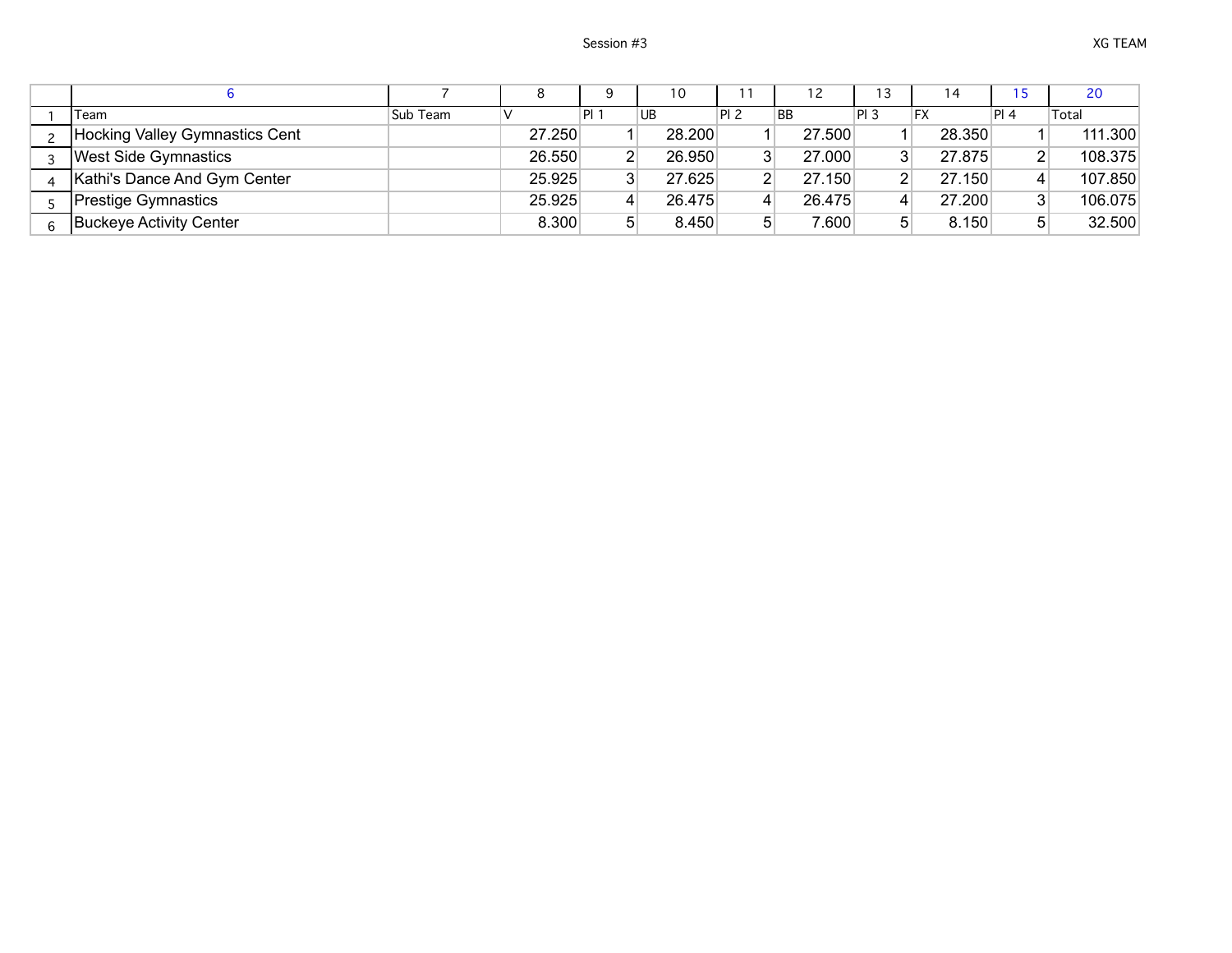|                                |          | 8      | Q               | 10     |      | 12        | 13              | 14     |                | 20      |
|--------------------------------|----------|--------|-----------------|--------|------|-----------|-----------------|--------|----------------|---------|
| Team                           | Sub Team |        | IPI 1           | UB     | PI 2 | <b>BB</b> | PI <sub>3</sub> | FX     | $\vert$ Pl 4   | Total   |
| Flytz                          |          | 27.450 |                 | 27.550 |      | 28.100    |                 | 28.425 |                | 111.525 |
| <b>Great Lakes Gymnastics</b>  |          | 26.575 | $\vert 4 \vert$ | 27,400 | ົ    | 27.925    | $\overline{2}$  | 27.650 | 3              | 109.550 |
| Above the Barre Gymnastics     |          | 27.000 | $\mathbf{2}$    | 26.325 | д    | 27.350    | 3               | 28.250 | $\mathsf{2}$   | 108.925 |
| Capitol City                   |          | 26.675 | 3 <sup>1</sup>  | 26.550 | າ    | 26.350    | 6               | 27.225 | 6              | 106.800 |
| Pinnacle Gymnastics and Trampo |          | 26.550 | 5 <sup>1</sup>  | 25.750 | 51   | 26.675    | 4               | 27.425 | 4              | 106.400 |
| Buckeye Activity Center        |          | 25.800 | 6               | 23.050 | 6    | 26.450    | 51              | 26.150 | $\overline{ }$ | 101.450 |
| <b>Heart of Ohio Athletics</b> |          | 24.275 | 7               | 22.075 |      | 25.875    |                 | 27.300 | 5              | 99.525  |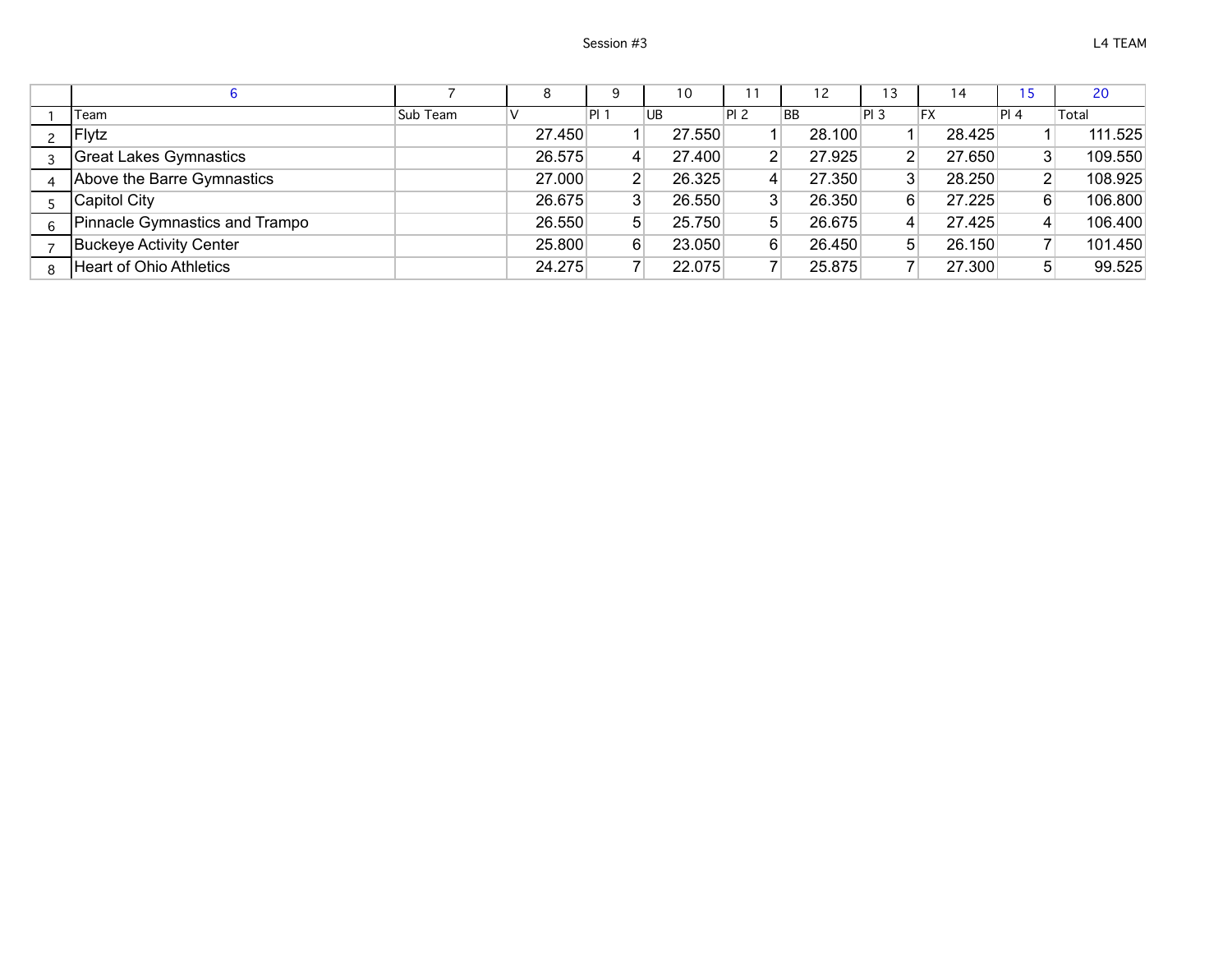|                |                           | 2                  | 3            | 4                              | 6     | $\overline{7}$  | 8     | 9               | 10    | 11               | 12              | 13                 | 14     | 15             |
|----------------|---------------------------|--------------------|--------------|--------------------------------|-------|-----------------|-------|-----------------|-------|------------------|-----------------|--------------------|--------|----------------|
| $\mathbf{1}$   | Name                      | Level              | Age          | Team                           | v     | PI <sub>1</sub> | UB    | PIZ             | BB    | $\overline{PI3}$ | $\overline{FX}$ | PI 4               | AA     | PI             |
| $\overline{c}$ | Kailyn Harsey             | LEVEL <sub>3</sub> | L3: 7 under  | Flytz                          | 8.700 | $\overline{2}$  | 9.700 | 1               | 8.800 | 3                | 8.925           | 4                  | 36.125 | 1              |
| 3              | Anna Wollmann             | LEVEL <sub>3</sub> | L3: 7 under  | Pinnacle Gymnastics and Tr     | 9.100 | $\mathbf{1}$    | 8.750 | 3               | 8.600 | 5                | 8.950           | 3                  | 35.400 | $\overline{2}$ |
| $\overline{4}$ | Sophie McMillen           | LEVEL 3            | L3: 7 under  | Flytz                          | 8.600 | 3               | 9.225 | $\overline{2}$  | 8.650 | 4                | 8.875           | $\overline{5}$     | 35.350 | 3              |
| 5              | Izabella Brdarski         | LEVEL <sub>3</sub> | L3: 7 under  | Flytz                          | 8.450 | $\overline{4}$  | 8.650 | $\overline{5}$  | 8.900 | $\overline{2}$   | 9.050           | $\overline{2}$     | 35.050 | 4              |
| 6              | Camryn Weber              | LEVEL <sub>3</sub> | L3: 7 under  | Above the Barre Gymnastic      | 8.400 | 5               | 8.675 | 4               | 7.100 | 6                | 9.250           | $\mathbf{1}$       | 33.425 | 5              |
| $\overline{7}$ | Mia Lunsford              | LEVEL 3            | L3: 7 under  | <b>Heart of Ohio Athletics</b> | 7.600 | $\overline{7}$  | 7.375 | $\overline{7}$  | 9.000 | $\mathbf{1}$     | 8.000           | $\overline{7}$     | 31.975 | 6              |
| 8              | <b>Kennedy Tolliver</b>   | LEVEL <sub>3</sub> | L3: 7 under  | <b>Heart of Ohio Athletics</b> | 8.050 | 6               | 8.550 | 6               | 6.900 | $\overline{7}$   | 8.375           | 6                  | 31.875 | $\overline{7}$ |
| 9              | Gianna Levy               | LEVEL 3            | L3: 11 older | Flytz                          | 9.450 | $\mathbf{1}$    | 9.400 | $\mathbf{1}$    | 9.300 | $\mathbf{1}$     | 9.200           | 4                  | 37.350 | $\mathbf{1}$   |
| 10             | Liv Sloey                 | LEVEL 3            | L3: 11 older | <b>Heart of Ohio Athletics</b> | 9.275 | $\overline{2}$  | 9.200 | $\overline{2}$  | 8.800 | $\overline{2}$   | 9.225           | $\overline{3}$     | 36.500 | $\overline{2}$ |
| 11             | Natalie Farnsworth        | LEVEL 3            | L3: 11 older | <b>Heart of Ohio Athletics</b> | 8.850 | 5               | 8.550 | $\overline{3}$  | 8.500 | 6                | 9.250           | $\overline{2}$     | 35.150 | 3              |
| 12             | Emilia Barth              | LEVEL 3            | L3: 11 older | <b>Buckeye Activity Center</b> | 8.950 | 3               | 8.225 | 4               | 8.175 | 8                | 9.375           | $\mathbf{1}$       | 34.725 | 4              |
| 13             | <b>Emilie Lieb</b>        | LEVEL 3            | L3: 11 older | <b>Buckeye Activity Center</b> | 8.600 | $\overline{7}$  | 8.150 | 5               | 8.675 | 4                | 8.525           | $\overline{\bf 8}$ | 33.950 | 5              |
| 14             | <b>Emily Ellebruch</b>    | LEVEL 3            | L3: 11 older | <b>Buckeye Activity Center</b> | 8.900 | 4               | 8.100 | 6               | 8.250 | $\overline{7}$   | 8.650           | 6                  | 33.900 | 6              |
| 15             | Marley Oâ<br><b>Brien</b> | LEVEL <sub>3</sub> | L3: 11 older | <b>Heart of Ohio Athletics</b> | 8.550 | 8               | 7.500 | 9               | 8.775 | 3                | 8.950           | $\overline{5}$     | 33.775 | $\overline{7}$ |
| 16             | <b>Audrey Tyhurst</b>     | LEVEL 3            | L3: 11 older | <b>Buckeye Activity Center</b> | 8.450 | 10              | 8.050 | $\overline{7}$  | 8.650 | $\overline{5}$   | 7.750           | 10                 | 32.900 | 8              |
| 17             | Keira Girard              | LEVEL <sub>3</sub> | L3: 11 older | <b>Buckeye Activity Center</b> | 8.550 | 9               | 7.850 | 8               | 7.400 | 10               | 8.575           | $\overline{7}$     | 32.375 | 9              |
| 18             | Ava Christensen           | LEVEL 3            | L3: 11 older | <b>Buckeye Activity Center</b> | 8.800 | 6               | 7.350 | 10              | 7.700 | 9                | 7.825           | $\overline{9}$     | 31.675 | 10             |
| 19             | Eliza Brdarski            | LEVEL <sub>3</sub> | L3:10        | Flytz                          | 9.550 | $\mathbf{1}$    | 9.850 | $\mathbf{1}$    | 9.350 | $\mathbf{1}$     | 9.300           | $\overline{1}$     | 38.050 | $\mathbf{1}$   |
| 20             | <b>Riley Santora</b>      | LEVEL 3            | L3:10        | Above the Barre Gymnastic      | 9.075 | 4               | 9.150 | $\overline{3}$  | 9.175 | $\overline{2}$   | 9.100           | 5                  | 36.500 | $\overline{2}$ |
| 21             | <b>Riley Green</b>        | LEVEL <sub>3</sub> | L3:10        | Pinnacle Gymnastics and Tr     | 9.000 | 5               | 9.025 | 4               | 9.050 | 4                | 9.225           | $\overline{2}$     | 36.300 | 3              |
| 22             | Hannah Jules              | LEVEL 3            | L3:10        | Pinnacle Gymnastics and Tr     | 9.000 | 6               | 8.675 | 5               | 8.650 | 9                | 9.225           | $\overline{3}$     | 35.550 | 4              |
| 23             | Genevieve Taylor          | LEVEL <sub>3</sub> | L3:10        | Pinnacle Gymnastics and Tr     | 9.200 | $\overline{2}$  | 8.400 | $\overline{9}$  | 8.750 | 6                | 9.125           | $\overline{4}$     | 35.475 | 5              |
| 24             | Olivia DeVitis            | LEVEL 3            | L3:10        | Pinnacle Gymnastics and Tr     | 8.650 | $\overline{7}$  | 8.350 | 10              | 8.725 | $\overline{7}$   | 8.650           | $\overline{9}$     | 34.375 | 6              |
| 25             | Paige Mutchler            | LEVEL <sub>3</sub> | L3:10        | Above the Barre Gymnastic      | 8.100 | 12              | 8.275 | 11              | 8.850 | $\overline{5}$   | 8.800           | $\overline{7}$     | 34.025 | $\overline{7}$ |
| 26             | Mila Benne                | LEVEL <sub>3</sub> | L3:10        | Flytz                          | 8.000 | 13              | 9.225 | $\overline{2}$  | 8.700 | 8                | 7.800           | 12                 | 33.725 | 8              |
| 27             | Marin Samosky             | LEVEL 3            | L3:10        | <b>Buckeye Activity Center</b> | 8.650 | 8               | 8.425 | $\overline{7}$  | 8.075 | 12               | 8.475           | 11                 | 33.625 | $\overline{9}$ |
| 28             | <b>Ashley Linard</b>      | LEVEL <sub>3</sub> | L3:10        | Pinnacle Gymnastics and Tr     | 9.175 | 3               | 8.425 | 8               | 8.575 | 10               | 7.150           | 13                 | 33.325 | 10             |
| 29             | <b>Eelyn Crist</b>        | LEVEL 3            | L3:10        | <b>Heart of Ohio Athletics</b> | 8.300 | 11              | 6.925 | 14              | 9.175 | $\overline{3}$   | 8.850           | 6                  | 33.250 | 11             |
| 30             | Katrina Dietrich          | LEVEL <sub>3</sub> | L3:10        | <b>Buckeye Activity Center</b> | 8.400 | 9               | 8.450 | $6\overline{6}$ | 7.800 | 13               | 8.525           | 10                 | 33.175 | 12             |
| 31             | <b>Miley Miller</b>       | LEVEL 3            | L3:10        | <b>Buckeye Activity Center</b> | 8.350 | 10              | 7.700 | 12              | 8.400 | 11               | 8.700           | 8                  | 33.150 | 13             |
| 32             | <b>Maddie Stahnke</b>     | LEVEL <sub>3</sub> | L3:10        | <b>Buckeye Activity Center</b> | 7.800 | 14              | 7.500 | 13              | 7.600 | 14               | 7.150           | 14                 | 30.050 | 14             |
| 33             | <b>Audrey Ucker</b>       | LEVEL 3            | L3: 9Y       | Flytz                          | 9.700 | $\mathbf{1}$    | 9.550 | $\mathbf{1}$    | 8.725 | 5                | 9.225           | $\overline{2}$     | 37.200 | $\mathbf{1}$   |
| 34             | Leilani Houghtaling       | LEVEL 3            | L3: 9Y       | Pinnacle Gymnastics and Tr     | 9.525 | $\overline{2}$  | 9.150 | 4               | 9.075 | $\overline{2}$   | 9.050           | $\overline{4}$     | 36.800 | $\overline{2}$ |
| 35             | <b>Scarlett Sawyer</b>    | LEVEL 3            | L3: 9Y       | Capitol City                   | 9.400 | 3               | 9.300 | $\overline{2}$  | 9.075 | 3                | 8.925           | 6                  | 36.700 | 3              |
| 36             | <b>Quinn Patton</b>       | LEVEL 3            | L3: 9Y       | Above the Barre Gymnastic      | 9.000 | 6               | 9.050 | $\overline{5}$  | 9.150 | $\overline{1}$   | 9.425           | $\overline{1}$     | 36.625 | 4              |
|                |                           |                    |              |                                |       |                 |       |                 |       |                  |                 |                    |        |                |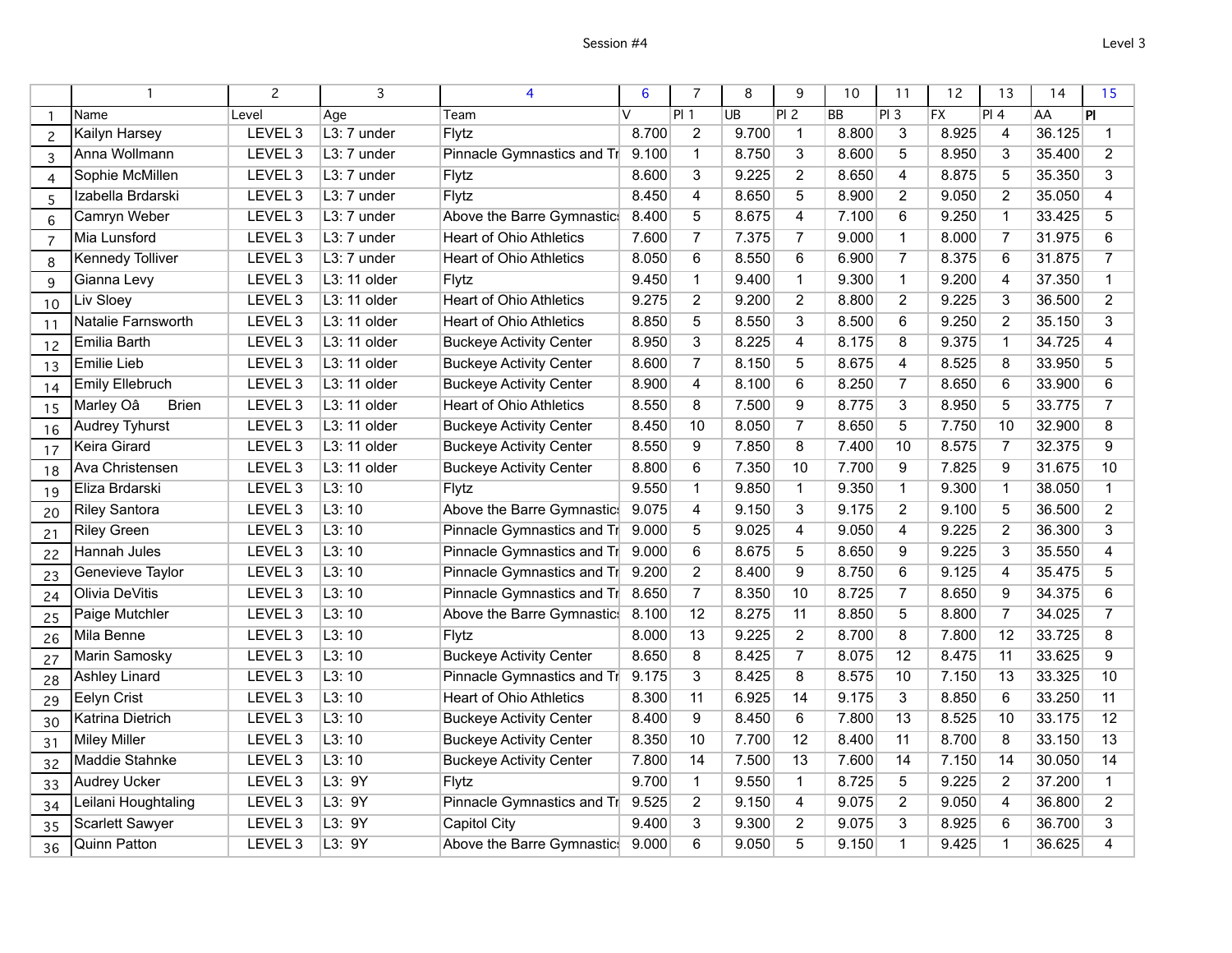|    |                          |                    | 3      |                                | 6     | 7              | 8     | 9              | 10    | 11              | 12    | 13             | 14     | 15             |
|----|--------------------------|--------------------|--------|--------------------------------|-------|----------------|-------|----------------|-------|-----------------|-------|----------------|--------|----------------|
| 37 | Ella Regula              | LEVEL <sub>3</sub> | L3:9Y  | Pinnacle Gymnastics and Tr     | 9.100 | $\overline{4}$ | 9.250 | $\overline{3}$ | 8.600 | 6               | 9.000 | 5              | 35.950 | $\overline{5}$ |
| 38 | Joelle Rollins           | LEVEL 3            | L3: 9Y | Capitol City                   | 8.500 | 9              | 8.700 | 6              | 8.925 | 4               | 9.100 | $\overline{3}$ | 35.225 | 6              |
| 39 | Elayna Dearth            | LEVEL <sub>3</sub> | L3: 9Y | <b>Capitol City</b>            | 9.050 | 5              | 7.350 | 9              | 8.275 | $\overline{7}$  | 8.750 | $\overline{7}$ | 33.425 | $\overline{7}$ |
| 40 | <b>Lilian Norsic</b>     | LEVEL 3            | L3: 9Y | Pinnacle Gymnastics and Tr     | 8.600 | 8              | 8.475 | $\overline{7}$ | 8.000 | 8               | 8.275 | 8              | 33.350 | 8              |
| 41 | <b>Madeline Ewing</b>    | LEVEL <sub>3</sub> | L3:9Y  | <b>Capitol City</b>            | 8.850 | $\overline{7}$ | 8.250 | 8              | 7.400 | 9               | 7.300 | 9              | 31.800 | 9              |
| 42 | Leia Johnson             | LEVEL 3            | L3:90  | Above the Barre Gymnastic      | 9.350 | $\mathbf{1}$   | 9.475 | $\overline{2}$ | 9.450 | $\mathbf{1}$    | 9.525 | $\mathbf{1}$   | 37.800 | 1              |
| 43 | <b>Tenleigh Medcalf</b>  | LEVEL <sub>3</sub> | L3:90  | Flytz                          | 8.950 | 8              | 9.650 | $\mathbf{1}$   | 9.200 | 3               | 9.075 | 5              | 36.875 | $\overline{2}$ |
| 44 | Ava Mamone               | LEVEL <sub>3</sub> | L3:90  | Above the Barre Gymnastic      | 9.000 | 6              | 9.300 | 3              | 9.000 | 6               | 9.500 | $\overline{2}$ | 36.800 | 3              |
| 45 | Sparrow Gray             | LEVEL 3            | L3:90  | Flytz                          | 9.250 | 3              | 8.900 | $\overline{7}$ | 9.300 | $\overline{2}$  | 9.225 | $\overline{3}$ | 36.675 | 4              |
| 46 | Breanna Poore            | LEVEL <sub>3</sub> | L3:90  | Above the Barre Gymnastic      | 9.300 | $\overline{2}$ | 9.150 | $\overline{4}$ | 8.700 | 9               | 9.000 | 6              | 36.150 | 5              |
| 47 | Rickayla Jones           | LEVEL 3            | L3:90  | <b>Capitol City</b>            | 9.000 | $\overline{7}$ | 8.925 | 6              | 9.125 | 4               | 9.000 | $\overline{7}$ | 36.050 | 6              |
| 48 | <b>Madison Anderson</b>  | LEVEL <sub>3</sub> | L3:90  | Flytz                          | 9.150 | 4              | 8.700 | 9              | 8.350 | 12              | 8.900 | 11             | 35.100 | $\overline{7}$ |
| 49 | Penelope Carrish         | LEVEL 3            | L3:90  | <b>Capitol City</b>            | 8.950 | 9              | 9.125 | $\overline{5}$ | 8.075 | 13              | 8.950 | 10             | 35.100 | 8              |
| 50 | Katelyn Starkey          | LEVEL 3            | L3: 90 | <b>Capitol City</b>            | 8.800 | 13             | 8.650 | 10             | 8.425 | 11              | 9.000 | $\bf 8$        | 34.875 | 9              |
| 51 | Laila Gailey             | LEVEL 3            | L3:90  | <b>Heart of Ohio Athletics</b> | 8.950 | 10             | 8.325 | 13             | 8.500 | 10              | 9.000 | 9              | 34.775 | 10             |
| 52 | <b>Skylar Maletz</b>     | LEVEL <sub>3</sub> | L3:90  | Above the Barre Gymnastic      | 8.900 | 11             | 8.500 | 11             | 8.725 | 8               | 8.550 | 15             | 34.675 | 11             |
| 53 | Ella Haehlen             | LEVEL 3            | L3:90  | Flytz                          | 9.100 | $\overline{5}$ | 8.850 | $\overline{8}$ | 7.850 | 14              | 8.725 | 14             | 34.525 | 12             |
| 54 | <b>Charlotte Burgess</b> | LEVEL <sub>3</sub> | L3:90  | <b>Capitol City</b>            | 8.875 | 12             | 7.725 | 14             | 9.050 | 5               | 8.875 | 12             | 34.525 | 13             |
| 55 | Sophie Breudigam         | LEVEL <sub>3</sub> | L3:90  | <b>Buckeye Activity Center</b> | 8.450 | 15             | 6.300 | 17             | 8.875 | $\overline{7}$  | 9.100 | 4              | 32.725 | 14             |
| 56 | Payton McCurdy           | LEVEL 3            | L3: 90 | <b>Buckeye Activity Center</b> | 8.450 | 16             | 7.725 | 15             | 7.800 | 16              | 8.225 | 16             | 32.200 | 15             |
| 57 | Kamille Shea             | LEVEL <sub>3</sub> | L3:90  | <b>Buckeye Activity Center</b> | 8.150 | 17             | 7.000 | 16             | 7.850 | 15              | 7.000 | 17             | 30.000 | 16             |
| 58 | <b>Audrey Rogers</b>     | LEVEL 3            | L3:90  | <b>Buckeye Activity Center</b> | 8.700 | 14             | 8.350 | 12             | 0.000 | 17              | 8.775 | 13             | 25.825 | 17             |
| 59 | <b>Natalie Glenn</b>     | LEVEL <sub>3</sub> | L3:8Y  | <b>Flytz</b>                   | 9.300 | $\mathbf{1}$   | 9.350 | $\mathbf{1}$   | 9.250 | $\mathbf{1}$    | 8.825 | $\overline{5}$ | 36.725 | $\mathbf{1}$   |
| 60 | <b>Ryleigh King</b>      | LEVEL <sub>3</sub> | L3:8Y  | <b>Heart of Ohio Athletics</b> | 9.200 | $\overline{3}$ | 8.900 | $\overline{5}$ | 9.050 | $\overline{2}$  | 9.000 | $\overline{2}$ | 36.150 | $\overline{2}$ |
| 61 | Serena Dech              | LEVEL <sub>3</sub> | L3:8Y  | <b>Capitol City</b>            | 9.050 | 5              | 9.200 | $\overline{2}$ | 8.800 | 4               | 9.025 | $\mathbf{1}$   | 36.075 | 3              |
| 62 | Aliyanah Fanous          | LEVEL 3            | L3: 8Y | Above the Barre Gymnastic      | 8.850 | 6              | 8.325 | 8              | 9.000 | 3               | 8.900 | $\overline{3}$ | 35.075 | 4              |
| 63 | <b>Chloe Pettipiece</b>  | LEVEL 3            | L3: 8Y | Flytz                          | 9.100 | $\overline{4}$ | 8.900 | $\overline{6}$ | 7.975 | 8               | 8.625 | 6              | 34.600 | 5              |
| 64 | <b>Averie Medcalf</b>    | LEVEL 3            | L3: 8Y | Flytz                          | 8.550 | 8              | 8.250 | 9              | 8.500 | 5               | 8.850 | $\overline{4}$ | 34.150 | 6              |
| 65 | Aerabella Brink          | LEVEL 3            | L3: 8Y | Above the Barre Gymnastic      | 8.500 | $\overline{9}$ | 9.025 | $\overline{3}$ | 8.350 | $6\overline{6}$ | 8.200 | $\overline{9}$ | 34.075 | $\overline{7}$ |
| 66 | Mikayla Culver           | LEVEL <sub>3</sub> | L3:8Y  | Pinnacle Gymnastics and Tr     | 9.250 | $\overline{2}$ | 8.525 | $\overline{7}$ | 7.850 | 9               | 8.325 | $\overline{8}$ | 33.950 | 8              |
| 67 | Kayla Benne              | LEVEL 3            | L3: 8Y | Flytz                          | 8.725 | $\overline{7}$ | 9.000 | $\overline{4}$ | 8.350 | $\overline{7}$  | 7.650 | 10             | 33.725 | 9              |
| 68 | Mahayla Piscitello       | LEVEL <sub>3</sub> | L3: 8Y | <b>Buckeye Activity Center</b> | 8.475 | 10             | 7.825 | 10             | 7.850 | 10              | 8.475 | $\overline{7}$ | 32.625 | 10             |
| 69 | Sophia Mager             | LEVEL 3            | L3:80  | Flytz                          | 9.500 | $\mathbf{1}$   | 9.750 | $\mathbf{1}$   | 9.375 | $\overline{2}$  | 9.275 | 4              | 37.900 | 1              |
| 70 | Rayne Andrea             | LEVEL 3            | L3:80  | Flytz                          | 9.050 | 6              | 9.550 | $\overline{2}$ | 9.250 | 3               | 9.375 | $\mathbf{1}$   | 37.225 | $\overline{2}$ |
| 71 | Nadia DeGraffinreed      | LEVEL 3            | L3:80  | Flytz                          | 9.200 | 5              | 9.200 | $\overline{4}$ | 9.225 | 4               | 9.350 | $\overline{2}$ | 36.975 | 3              |
| 72 | <b>Molly Ludlow</b>      | LEVEL <sub>3</sub> | L3:80  | Above the Barre Gymnastic      | 8.600 | 10             | 9.100 | 6              | 9.475 | $\mathbf{1}$    | 9.325 | $\overline{3}$ | 36.500 | 4              |
|    |                          |                    |        |                                |       |                |       |                |       |                 |       |                |        |                |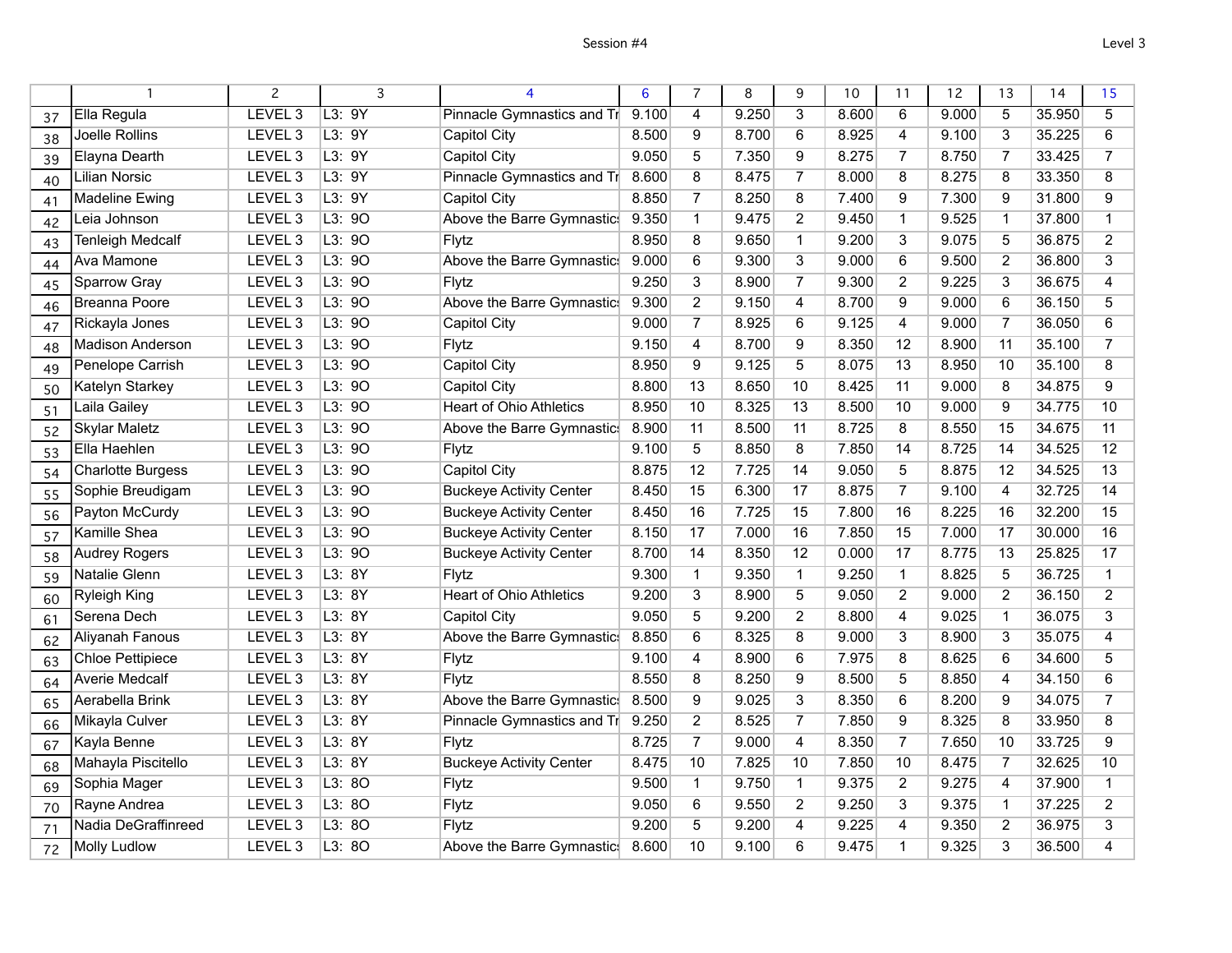|    |                        |                   |        |                                |       |   | 8     | a  | 10    |    |       |    | 14     |    |
|----|------------------------|-------------------|--------|--------------------------------|-------|---|-------|----|-------|----|-------|----|--------|----|
| 73 | <b>Tierney Clinton</b> | LEVEL 3           | L3: 8O | <b>Flytz</b>                   | 9.300 |   | 9.175 |    | 8.900 |    | 9.050 | 8  | 36.425 |    |
| 74 | Evelyn Nowak           | FVFI <sub>3</sub> | L3:8O  | Above the Barre Gymnastic      | 8.425 |   | 9.275 |    | 8.925 |    | 9.250 |    | 35.875 |    |
| 75 | Lea Theado             | LEVEL 3           | L3:8O  | <b>Capitol City</b>            | 9.000 |   | 8.925 | 8  | 8.850 |    | 9.050 | 9  | 35.825 |    |
| 76 | Sophia Morse           | LEVEL 3           | L3:8O  | Pinnacle Gymnastics and Tr     | 9.300 |   | 8.775 | 10 | 8.550 |    | 9.100 | 6  | 35.725 |    |
| 77 | Isabella Wagner        | LEVEL 3           | L3:8O  | <b>Buckeye Activity Center</b> | 8.800 | 8 | 9.000 |    | 8.550 | 9  | 9.100 |    | 35.450 |    |
| 78 | Winnie McKenzie        | LEVEL 3           | L3:8O  | Pinnacle Gymnastics and Tr     | 9.250 |   | 8.500 |    | 8.500 | 10 | 8.625 | 10 | 34.875 | 10 |
| 79 | Adelyn Hynick          | LEVEL 3           | L3: 8O | Pinnacle Gymnastics and Tr     | 8.700 |   | 8.800 | 9  | 8.150 |    | 8.400 |    | 34.050 |    |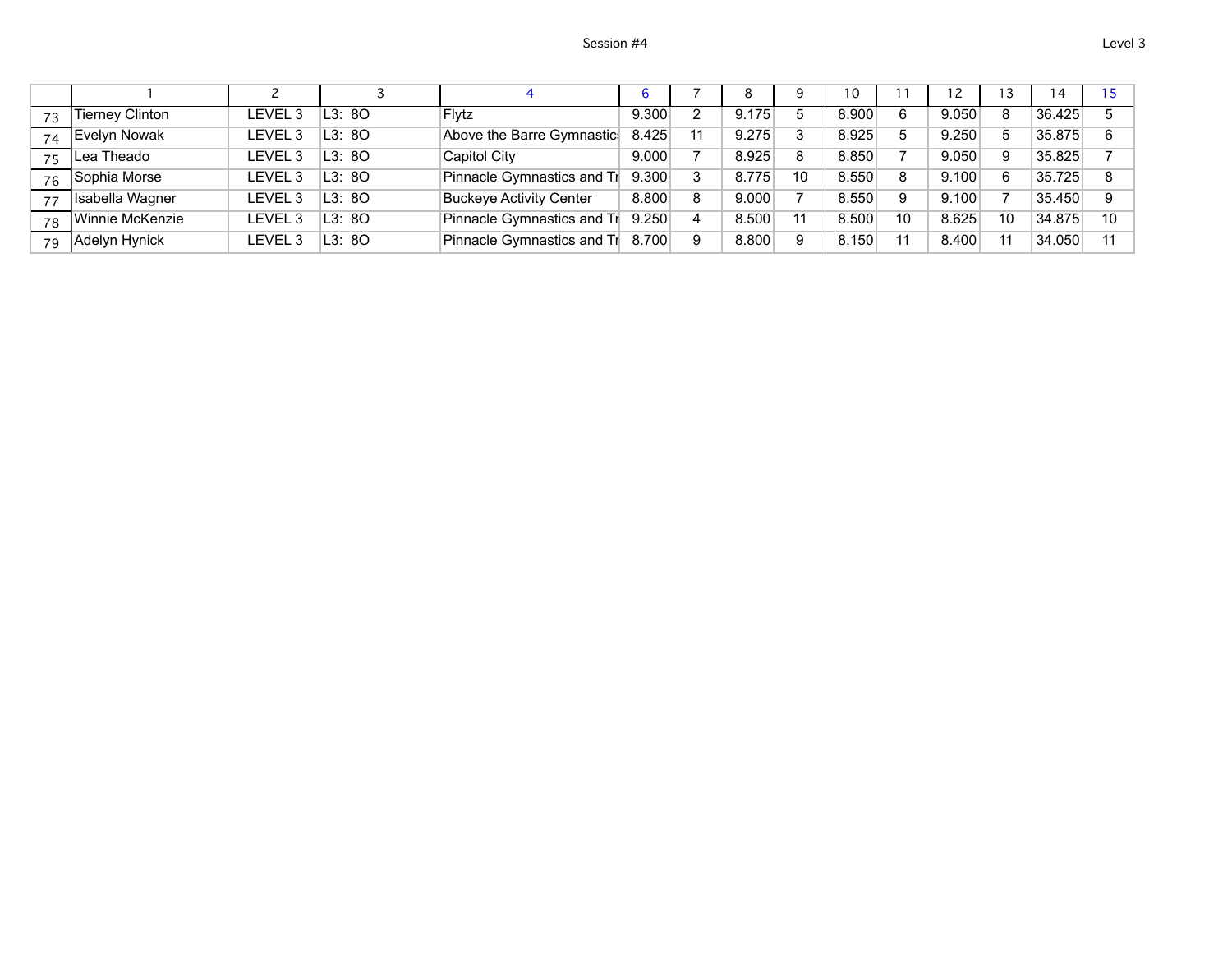|                                |          |        | 9              |    | 10     |                |           | 12     | 13              |    | $\overline{4}$ |              | 20      |
|--------------------------------|----------|--------|----------------|----|--------|----------------|-----------|--------|-----------------|----|----------------|--------------|---------|
| Team                           | Sub Team |        | 'ΡI.           | UB |        | <b>PI 2</b>    | <b>BB</b> |        | PI <sub>3</sub> | FX |                | PI 4         | Total   |
| Flytz                          |          | 28.750 |                |    | 29,300 |                |           | 28.025 |                 |    | 28.025         | $\mathsf{2}$ | 114.100 |
| Above the Barre Gymnastics     |          | 27.725 | 3              |    | 28.050 | 2 <sub>1</sub> |           | 28.100 |                 |    | 28.450         |              | 112.325 |
| Pinnacle Gymnastics and Trampo |          | 28.075 | $\overline{2}$ |    | 27.425 | 4 <sup>1</sup> |           | 26.875 |                 |    | 27.575         | 3            | 109.950 |
| Capitol City                   |          | 27.500 | $\overline{4}$ |    | 27.625 | 3              |           | 27.250 |                 |    | 27.175         | 6            | 109.550 |
| Heart of Ohio Athletics        |          | 27.425 | 5 <sup>5</sup> |    | 26.650 | 5 <sup>1</sup> |           | 27.225 |                 |    | 27.475         | 5            | 108.775 |
| Buckeye Activity Center        |          | 26.650 | 6              |    | 25.875 | 6              |           | 26,200 |                 |    | 27.575         | 4            | 106.300 |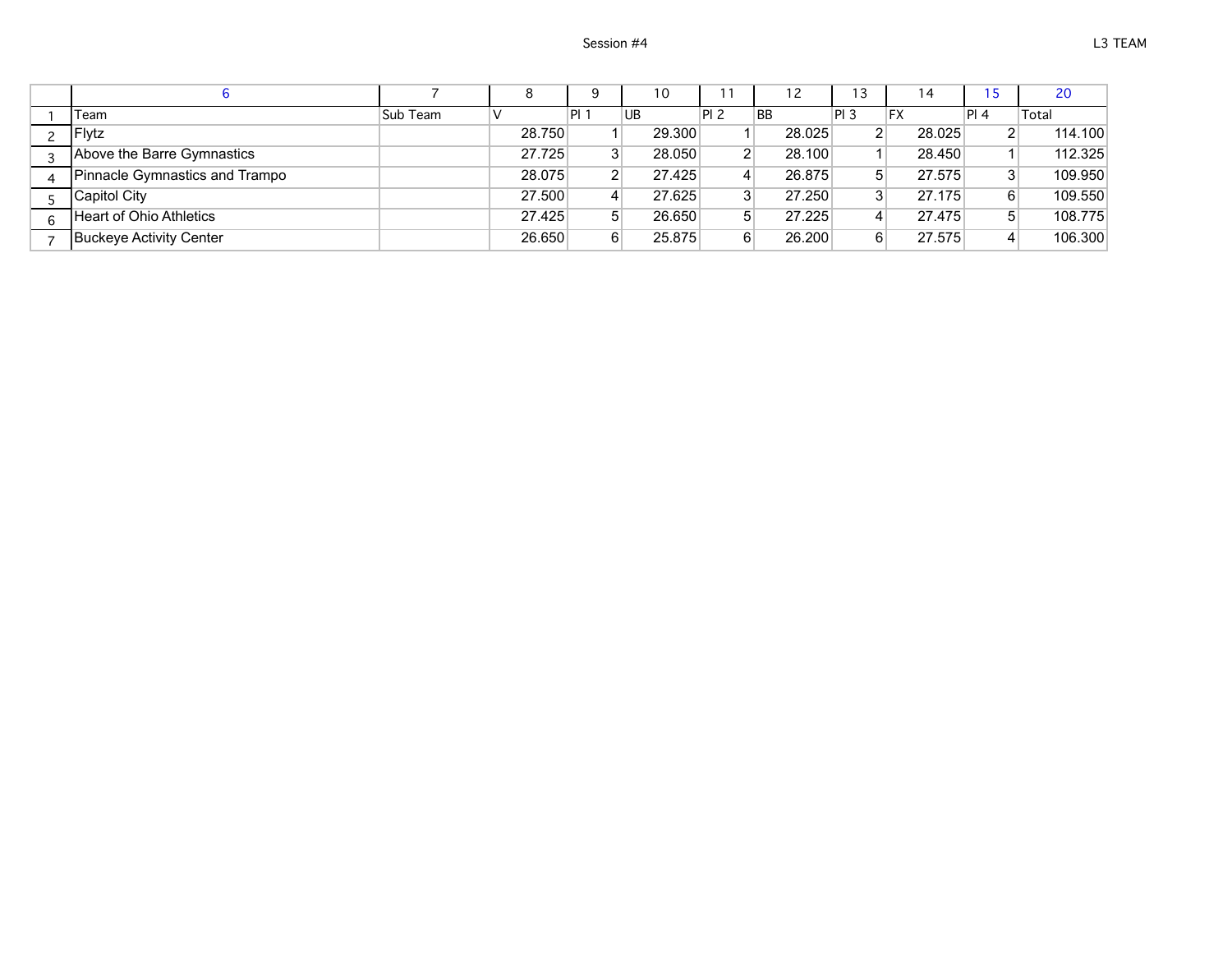|                 |     | $\overline{2}$        | 3           | $\overline{4}$ | 5                      | 6                       | 8              | 9              | 10    | 11              | 12        | 13              | 14        | 15              | 20     | 21                      |
|-----------------|-----|-----------------------|-------------|----------------|------------------------|-------------------------|----------------|----------------|-------|-----------------|-----------|-----------------|-----------|-----------------|--------|-------------------------|
| $\mathbf{1}$    | Num | Name                  | <b>USAG</b> | Level          | Age                    | Team                    | $\overline{V}$ | P11            | UB    | PI <sub>2</sub> | <b>BB</b> | P13             | <b>FX</b> | Pl <sub>4</sub> | AA     | İΡΙ                     |
| $\overline{c}$  | 551 | Gabbi Guny            | 1922506     | Silver         | SILVER: 9              | Flytz                   | 9.400          | $\overline{1}$ | 9.525 | $\overline{2}$  | 9.600     | $\mathbf{1}$    | 9.400     | $\mathbf{1}$    | 37.925 | $\mathbf{1}$            |
| $\mathfrak{Z}$  | 546 | Zia Wilson            | 1985899     | Silver         | SILVER: 9              | Emeth Gymr              | 9.300          | $\mathfrak{2}$ | 9.575 | $\overline{1}$  | 9.250     | 3               | 9.100     | 9               | 37.225 | $\overline{2}$          |
| $\overline{4}$  | 562 | Sydney Will 1988928   |             | Silver         | SILVER: 9              | Flytz                   | 9.000          | $\overline{4}$ | 9.500 | 3               | 9.300     | $\overline{c}$  | 9.350     | $\overline{2}$  | 37.150 | 3                       |
| 5               | 586 | Paige Kay             | 1490077     | Silver         | SILVER: 9              | West Side G             | 9.225          | 3              | 9.050 | $7\phantom{.0}$ | 8.825     | 8               | 9.250     | 5               | 36.350 | $\overline{\mathbf{4}}$ |
| 6               | 553 | Madelyn Hol 1984497   |             | Silver         | SILVER: 9              | Flytz                   | 8.700          | $\overline{7}$ | 9.325 | $\overline{4}$  | 8.850     | $7\phantom{.0}$ | 9.350     | $\mathbf{3}$    | 36.225 | 5                       |
| $7\phantom{.0}$ | 588 | Elyse McDo 1882103    |             | Silver         | SILVER: 9              | West Side G             | 8.800          | 6              | 9.200 | 5               | 9.025     | $\overline{4}$  | 9.200     | 6               | 36.225 | 6                       |
| 8               | 549 | Caylee Davis 1923660  |             | Silver         | SILVER: 9              | Flytz                   | 8.600          | 10             | 9.125 | 6               | 8.825     | 9               | 9.150     | $\tau$          | 35.700 | $\overline{\mathbf{r}}$ |
| 9               | 589 | Anna O'Neil 2006586   |             | Silver         | SILVER: 9              | West Side G             | 8.850          | $\sqrt{5}$     | 9.000 | 10              | 8.825     | $10\,$          | 9.000     | 11              | 35.675 | 8                       |
| 10              | 582 | Katy Gregor 1885029   |             | Silver         | SILVER: 9              | West Side G             | 8.700          | 8              | 9.050 | 8               | 8.750     | 12              | 9.150     | 8               | 35.650 | 9                       |
| 11              | 587 | Amelia Kilko          | 1990186     | Silver         | SILVER: 9              | West Side G             | 8.700          | 9              | 8.850 | 11              | 8.950     | 5               | 8.625     | 13              | 35.125 | 10                      |
| 12              | 579 | Araya Carsol 1884282  |             | Silver         | SILVER: 9              | West Side G             | 8.200          | 14             | 8.650 | 13              | 8.900     | 6               | 9.350     | $\overline{4}$  | 35.100 | 11                      |
| 13              | 580 | Whitney Dor 1889286   |             | Silver         | SILVER: 9              | West Side G             | 8.250          | 13             | 8.850 | 12              | 8.825     | 11              | 9.050     | 10              | 34.975 | 12                      |
| 14              | 541 | Averi Brown 1993135   |             | Silver         | SILVER: 9              | Emeth Gym               | 8.600          | 11             | 8.600 | 14              | 8.475     | 13              | 8.925     | 12              | 34.600 | 13                      |
| 15              | 584 | Shaunalynn            | 2006780     | Silver         | SILVER: 9              | West Side G             | 8.350          | 12             | 9.025 | 9               | 8.000     | 14              | 8.550     | 14              | 33.925 | 14                      |
| 16              | 545 | Paige Tilton 1939841  |             | Silver         |                        | SILVER: 8 u Emeth Gymi  | 9.400          | $\mathbf{1}$   | 9.450 | $\sqrt{2}$      | 9.400     | $\overline{1}$  | 9.525     | 1               | 37.775 | $\mathbf{1}$            |
| 17              | 540 | Taylor Boyk 1970057   |             | Silver         | SILVER: 8 u Emeth Gym  |                         | 8.900          | 10             | 9.850 | $\mathbf{1}$    | 8.975     | $\tau$          | 9.450     | 2               | 37.175 | $\mathbf{2}$            |
| 18              | 539 | Ali Arnold            | 1849597     | Silver         | SILVER: 8 u Emeth Gym  |                         | 9.000          | 6              | 9.200 | $\mathbf{3}$    | 9.225     | $\overline{2}$  | 9.450     | $\mathfrak{Z}$  | 36.875 | 3                       |
| 19              | 547 | Kaycee Boor           | 1984650     | Silver         | SILVER: 8 u Flytz      |                         | 9.025          | 5              | 9.025 | 5               | 9.150     | $\overline{4}$  | 9.450     | $\overline{4}$  | 36.650 | $\overline{\mathbf{4}}$ |
| 20              | 542 | Andi Fekete           | 1939356     | Silver         |                        | SILVER: 8 u Emeth Gym   | 9.100          | $\overline{4}$ | 9.200 | $\overline{4}$  | 9.175     | 3               | 8.950     | 8               | 36.425 | 5                       |
| 21              | 590 | Santina Pisa          | 1882282     | Silver         | SILVER: 8 u            | West Side G             | 9.000          | $\overline{7}$ | 9.000 | $7\phantom{.0}$ | 8.875     | 8               | 9.250     | 5               | 36.125 | 6                       |
| 22              | 581 | Leila Ghoray 1884676  |             | Silver         |                        | SILVER: 8 u West Side G | 9.150          | 3              | 8.950 | 8               | 9.100     | 6               | 8.900     | 10              | 36.100 | $\overline{7}$          |
| 23              | 592 | Hannah Will           | 1884898     | Silver         | SILVER: 8 u            | West Side G             | 9.200          | $\overline{2}$ | 8.750 | 11              | 8.775     | 9               | 9.075     | $\tau$          | 35.800 | 8                       |
| 24              | 591 | <b>Lily Powers</b>    | 1967858     | Silver         | SILVER: 8 u            | West Side G             | 9.000          | 8              | 8.900 | 9               | 8.700     | 10              | 9.100     | 6               | 35.700 | 9                       |
| 25              | 548 | <b>Ireland Burn</b>   | 1986191     | Silver         | SILVER: 8 u Flytz      |                         | 8.450          | 11             | 9.025 | 6               | 9.150     | 5               | 8.900     | 11              | 35.525 | 10                      |
| 26              | 543 | Anna Hoehn 1969873    |             | Silver         |                        | SILVER: 8 u Emeth Gymr  | 8.950          | 9              | 8.875 | 10              | 8.225     | 11              | 8.950     | 9               | 35.000 | 11                      |
| 27              | 509 | Gemma McC 1998289     |             | Silver         | SILVER: 12             | ALL 4 KID:              | 9.150          | $\mathfrak{2}$ | 9.100 | $\mathbf{1}$    | 9.475     | $\mathbf{1}$    | 9.400     | $\mathbf{1}$    | 37.125 | $\mathbf{1}$            |
| 28              | 508 | Faith Marina 2009369  |             | Silver         | SILVER: 12             | ALL 4 KID               | 9.25(          | $\mathbf{1}$   | 8.950 | 3               | 8.950     | 3               | 9.125     | $\overline{4}$  | 36.275 | $\overline{2}$          |
| 29              | 544 | Elizabeth Py          | 1993630     | Silver         | SILVER: 12 Emeth Gym   |                         | 9.075          | 3              | 8.850 | $\overline{4}$  | 9.050     | $\overline{c}$  | 9.250     | $\overline{2}$  | 36.225 | 3                       |
| 30              | 558 | Natalia Sans 1984466  |             | Silver         | SILVER: 12 Flytz       |                         | 8.600          | 5              | 9.000 | $\overline{2}$  | 8.425     | 5               | 9.225     | $\mathfrak{Z}$  | 35.250 | 4                       |
| 31              | 501 | Zoe Clum              | 1998243     | Silver         | SILVER: 12             | <b>ALL 4 KIDS</b>       | 8.750          | $\overline{4}$ | 8.625 | 5               | 8.850     | $\overline{4}$  | 8.950     | $\sqrt{5}$      | 35.175 | 5                       |
| 32              | 555 | Megan Meye 1922203    |             | Silver         | SILVER: 11 Flytz       |                         | 8.850          | 11             | 9.400 | $\overline{1}$  | 9.200     | 9               | 9.475     | $\mathbf{1}$    | 36.925 | $\mathbf{1}$            |
| 33              | 561 | Laylah Waid           | 1923573     | Silver         | SILVER: 11             | Flytz                   | 8.950          | 8              | 9.000 | 5               | 9.550     | $\mathbf{1}$    | 9.350     | $\overline{2}$  | 36.850 | $\mathbf 2$             |
| 34              | 512 | Lucia Young 2000134   |             | Silver         | SILVER: 11             | <b>ALL 4 KIDS</b>       | 8.900          | 10             | 9.300 | 2               | 9.200     | 10              | 9.250     | 6               | 36.650 | 3                       |
| 35              | 583 | Lily Herman           | 1995759     | Silver         | SILVER: 11             | West Side G             | 9.150          | $\overline{4}$ | 8.850 | 6               | 9.300     | 5               | 9.250     | $\tau$          | 36.550 | 4                       |
| 36              | 575 | Keira Kuse            | 2032975     | Silver         | SILVER: 11 Pinnacle Gy |                         | 9.300          | $\mathfrak{2}$ | 9.100 | $\mathbf{3}$    | 8.775     | 14              | 9.325     | 3               | 36.500 | 5                       |
| 37              | 510 | Isabella Schu 2026317 |             | Silver         | <b>SILVER: 1</b>       | <b>ALL 4 KIDS</b>       | 9.125          | 5              | 8.675 | 11              | 9.350     | $\overline{c}$  | 9.275     | 5               | 36.425 | 6                       |
| 38              | 597 | Lilian Mixor          | 1842499     | Silver         | <b>SILVER: 11</b>      | Pinnacle Gy             | 9.050          | 6              | 9.075 | $\overline{4}$  | 9.225     | $7\phantom{.0}$ | 9.075     | 14              | 36.425 | $\overline{7}$          |
| 39              | 550 | Avery Drake 1922113   |             | Silver         | SILVER: 11 Flytz       |                         | 9.000          | $\overline{7}$ | 8.750 | 9               | 9.325     | $\mathfrak z$   | 9.175     | 11              | 36.250 | 8                       |
| 40              | 574 | Avery Huth            | 1840721     | Silver         | <b>SILVER: 11</b>      | Pinnacle Gv             | 9.225          | $\overline{3}$ | 8.825 | $7\phantom{.0}$ | 9.075     | 13              | 9.000     | 15              | 36.125 | 9                       |
| 41              | 504 | Emma Gray 1965118     |             | Silver         | SILVER: 11             | <b>ALL 4 KIDS</b>       | 8.925          | 9              | 8.675 | 12              | 9.225     | 8               | 9.200     | 10              | 36.025 | 10                      |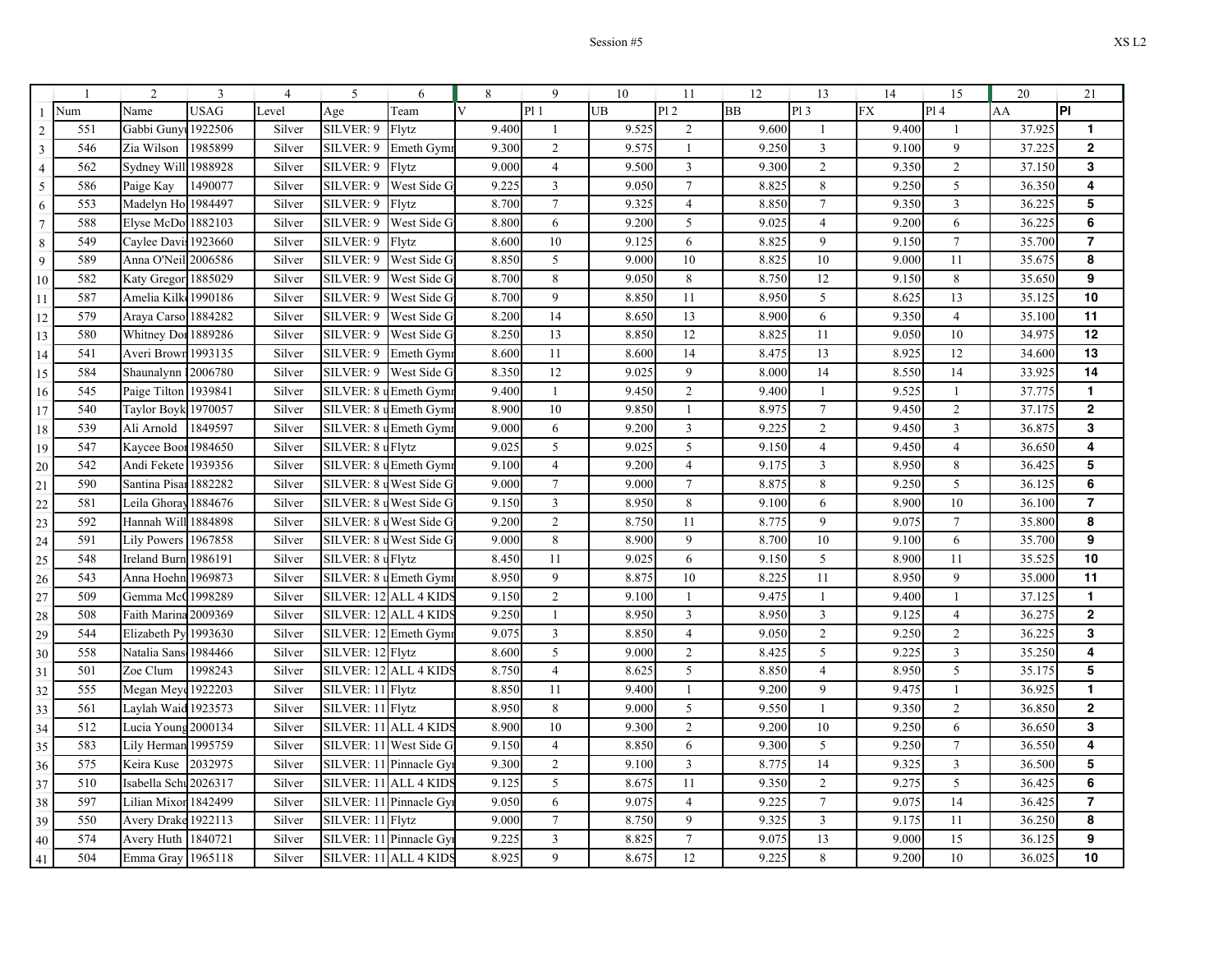|    |     | $\overline{c}$        | 3       | $\overline{4}$ | 5                | 6                       | 8     | 9              | 10    | 11             | 12    | 13             | 14    | 15              | 20     | 21                       |
|----|-----|-----------------------|---------|----------------|------------------|-------------------------|-------|----------------|-------|----------------|-------|----------------|-------|-----------------|--------|--------------------------|
| 42 | 507 | Julia Kuebler 2003718 |         | Silver         |                  | SILVER: 11 ALL 4 KIDS   | 8.800 | 12             | 8.675 | 13             | 9.325 | $\overline{4}$ | 9.150 | 12              | 35.950 | 11                       |
| 43 | 554 | Jordyn Levy 1989994   |         | Silver         | SILVER: 11 Flytz |                         | 8.350 | 16             | 8.825 | 8              | 9.200 | 11             | 9.250 | 8               | 35.625 | 12                       |
| 44 | 556 | Sarah Nester 1984026  |         | Silver         | SILVER: 11 Flytz |                         | 8.625 | 14             | 8.700 | 10             | 9.150 | 12             | 9.150 | 13              | 35.625 | 13                       |
| 45 | 598 | Avery Zorne 2039477   |         | Silver         | SILVER: 11       | <b>ALL 4 KIDS</b>       | 8.650 | 13             | 8.350 | 14             | 9.275 | 6              | 9.325 | $\overline{4}$  | 35.600 | 14                       |
| 46 | 573 | Lilian Hegar 2034118  |         | Silver         | SILVER: 11       | Pinnacle Gyi            | 9.325 | $\mathbf{1}$   | 8.200 | 16             | 8.725 | 15             | 9.250 | 9               | 35.500 | 15                       |
| 47 | 577 | Jadyn Bales 1881563   |         | Silver         |                  | SILVER: 11 West Side G  | 8.600 | 15             | 8.350 | 15             | 8.075 | 16             | 9.000 | 16              | 34.025 | 16                       |
| 48 | 560 | Addison Sull 1922144  |         | Silver         | SILVER: 10 Flytz |                         | 9.325 | $\mathfrak{Z}$ | 9.250 | $\overline{2}$ | 9.075 | $\tau$         | 9.400 | 2               | 37.050 | $\mathbf{1}$             |
| 49 | 572 | Tien-Tien Fa2034351   |         | Silver         |                  | SILVER: 10 Pinnacle Gyr | 9.475 | $\mathbf{1}$   | 9.050 | 6              | 9.250 | $\overline{3}$ | 9.225 | 5               | 37.000 | $\overline{2}$           |
| 50 | 585 | Cate Humph 2013640    |         | Silver         |                  | SILVER: 10 West Side G  | 9.225 | 5              | 9.100 | 5              | 9.200 | 6              | 9.325 | $\mathfrak{Z}$  | 36.850 | 3                        |
| 51 | 552 | Abby Herma 1923846    |         | Silver         | SILVER: 10 Flytz |                         | 9.000 | 8              | 8.875 | 8              | 9.350 | 1              | 9.550 | $\mathbf{1}$    | 36.775 | 4                        |
| 52 | 559 | Kylie Stewar 1988279  |         | Silver         | SILVER: 10 Flytz |                         | 8.950 | 9              | 9.225 | $\overline{3}$ | 9.250 | $\overline{4}$ | 9.325 | $\overline{4}$  | 36.750 | 5                        |
| 53 | 578 | Sophia Bark 1997217   |         | Silver         |                  | SILVER: 10 West Side G  | 9.100 | $\tau$         | 9.125 | $\overline{4}$ | 9.050 | 8              | 9.225 | 6               | 36.500 | 6                        |
| 54 | 576 | Kate Louck            | 2034161 | Silver         |                  | SILVER: 10 Pinnacle Gyr | 9.300 | $\overline{4}$ | 8.700 | 9              | 9.275 | $\overline{2}$ | 9.125 | $\tau$          | 36.400 | $\overline{\phantom{a}}$ |
| 55 | 511 | Gemma Wei 2026314     |         | Silver         |                  | SILVER: 10 ALL 4 KIDS   | 9.150 | 6              | 9.000 | $\tau$         | 9.225 | 5              | 8.700 | 10              | 36.075 | 8                        |
| 56 | 557 | Lia Ream              | 1923571 | Silver         | SILVER: 10 Flytz |                         | 9.350 | $\sqrt{2}$     | 9.375 | $\mathbf{1}$   | 8.225 | 9              | 9.025 | $\,$ 8 $\,$     | 35.975 | 9                        |
| 57 | 599 | Lucy Collard 2046313  |         | Silver         |                  | SILVER: 10 ALL 4 KIDS   | 8.675 | 10             | 8.050 | 10             | 8.200 | 10             | 9.000 | 9               | 33.925 | 10                       |
| 58 | 529 | Amberlyn B12034377    |         | LEVEL 2        | $L2:9$ older     | Capitol City            | 8.925 | 3              | 9.000 | 1              | 8.875 | $\overline{2}$ | 9.300 | 1               | 36.100 | $\mathbf{1}$             |
| 59 | 522 | Giuliana Ror 2012185  |         | LEVEL 2        | L2: 9 older      | <b>Buckeye Act</b>      | 9.000 | -1             | 8.850 | 2              | 8.550 | 4              | 9.000 | 2               | 35.400 | $\overline{2}$           |
| 60 | 567 | Allyson Hull 2042654  |         | LEVEL 2        | L2: 9 older      | Heart of Ohi            | 8.775 | 5              | 8.600 | $\overline{4}$ | 9.000 | $\mathbf{1}$   | 9.000 | $\overline{3}$  | 35.375 | 3                        |
| 61 | 564 | Olivia Davis 2018777  |         | LEVEL 2        | L2: 9 older      | Heart of Ohi            | 8.600 | 6              | 8.650 | 3              | 8.750 | $\mathfrak{Z}$ | 9.000 | $\overline{4}$  | 35.000 | 4                        |
| 62 | 527 | Sophia Unde 2027038   |         | LEVEL 2        | L2: 9 older      | <b>Buckeye Act</b>      | 8.800 | $\overline{4}$ | 8.000 | 6              | 8.050 | $\tau$         | 8.700 | 6               | 33.550 | 5                        |
| 63 | 533 | Peyton Hicks 2034240  |         | LEVEL 2        | $L2:9$ older     | Capitol City            | 7.800 | 8              | 8.250 | 5              | 8.375 | 5              | 8.725 | 5               | 33.150 | 6                        |
| 64 | 519 | Addison Pea 2020751   |         | LEVEL 2        | $L2:9$ older     | <b>Buckeye Act</b>      | 9.000 | 2              | 7.750 | $\tau$         | 8.200 | 6              | 8.125 | $7\overline{ }$ | 33.075 | $\overline{7}$           |
| 65 | 520 | Ava Potter            | 2028628 | LEVEL 2        | $L2:9$ older     | <b>Buckeye</b> Act      | 8.400 | $\tau$         | 6.250 | $8\,$          | 7.450 | 8              | 7.550 | 8               | 29.650 | 8                        |
| 66 | 531 | Lilly Davis           | 2032442 | LEVEL 2        | L2:8             | Capitol City            | 9.450 | -1             | 9.225 | 1              | 8.650 | $\mathfrak{Z}$ | 8.875 | 1               | 36.200 | $\mathbf{1}$             |
| 67 | 537 | Angel Thach 2035203   |         | LEVEL 2        | L2:8             | Capitol City            | 9.200 | $\sqrt{2}$     | 8.350 | 5              | 9.100 | $\mathbf{1}$   | 8.875 | $\sqrt{2}$      | 35.525 | $\mathbf{2}$             |
| 68 | 563 | Layne Black 1998382   |         | LEVEL 2        | L2:8             | Heart of Ohio           | 8.850 | 5              | 8.550 | $\mathfrak{Z}$ | 8.850 | 2              | 8.725 | $\mathfrak{Z}$  | 34.975 | 3                        |
| 69 | 538 | Luca Vargo 2036102    |         | LEVEL 2        | L2:8             | Capitol City            | 8.750 | $\tau$         | 8.500 | $\overline{4}$ | 8.400 | $\overline{4}$ | 8.450 | 6               | 34.100 | 4                        |
| 70 | 571 | Maleia Wyat 2006642   |         | LEVEL 2        | L2:8             | Heart of Ohi            | 8.875 | $\overline{4}$ | 8.600 | $\overline{2}$ | 7.900 | 8              | 8.475 | $\overline{4}$  | 33.850 | 5                        |
| 71 | 517 | Brinley Lous 2027018  |         | LEVEL 2        | L2:8             | <b>Buckeye Act</b>      | 9.000 | $\overline{3}$ | 8.275 | 6              | 8.050 | 6              | 8.475 | 5               | 33.800 | 6                        |
| 72 | 526 | Amelia Teco 2027156   |         | LEVEL 2        | L2:8             | Buckeye Act             | 8.750 | 8              | 7.700 | $\tau$         | 8.400 | 5              | 8.000 | 10              | 32.850 | 7                        |
| 73 | 518 | Emily Nehre 2044937   |         | LEVEL 2        | L2:8             | <b>Buckeye Act</b>      | 8.700 | 9              | 7.100 | 9              | 7.950 | $\tau$         | 8.450 | $\tau$          | 32.200 | 8                        |
| 74 | 524 | Reese Surso           | 2016102 | LEVEL 2        | L2:8             | <b>Buckeye</b> Act      | 8.600 | 10             | 7.125 | 8              | 7.675 | 10             | 8.250 | 8               | 31.650 | 9                        |
| 75 | 513 | Elizabeth Be 2021082  |         | LEVEL 2        | L2:8             | <b>Buckeye Act</b>      | 8.850 | 6              | 5.900 | 10             | 7.800 | 9              | 8.175 | 9               | 30.725 | 10                       |
| 76 | 534 | Jaycee Holla 2034882  |         | LEVEL 2        | L2:7             | Capitol City            | 9.100 | 2              | 9.000 | 1              | 9.350 | 1              | 9.350 | -1              | 36.800 | 1                        |
| 77 | 535 | Kinsley Mas 2034247   |         | LEVEL 2        | L2:7             | Capitol City            | 8.850 | $\overline{4}$ | 8.850 | $\overline{2}$ | 9.000 | $\overline{2}$ | 8.650 | 5               | 35.350 | $\overline{2}$           |
| 78 | 516 | Clare Gaydo 2035597   |         | LEVEL 2        | L2:7             | <b>Buckeye Act</b>      | 9.200 | $\overline{1}$ | 8.200 | 5              | 8.700 | $\overline{4}$ | 9.050 | $\sqrt{2}$      | 35.150 | 3                        |
| 79 | 536 | Kinley Rupe 2032783   |         | LEVEL 2        | L2:7             | Capitol City            | 8.600 | 6              | 8.550 | $\overline{3}$ | 8.775 | $\mathbf{3}$   | 8.675 | $\overline{4}$  | 34.600 | 4                        |
| 80 | 569 | Rhyan McKe            | 1996746 | LEVEL 2        | L2:7             | Heart of Ohi            | 8.600 | $\tau$         | 7.925 | $\tau$         | 8.500 | 5              | 8.725 | 3               | 33.750 | 5                        |
| 81 | 515 | Eastyn Eysse 2027047  |         | LEVEL 2        | L2:7             | Buckeye Act             | 9.100 | 3              | 8.500 | $\overline{4}$ | 7.450 | $\tau$         | 8.325 | 6               | 33.375 | 6                        |
| 82 | 525 | Calee Sutton 2035733  |         | LEVEL 2        | L2:7             | <b>Buckeye Act</b>      | 8.650 | 5              | 8.150 | 6              | 7.975 | 6              | 8.200 | $\overline{7}$  | 32.975 | $\overline{7}$           |
|    |     |                       |         |                |                  |                         |       |                |       |                |       |                |       |                 |        |                          |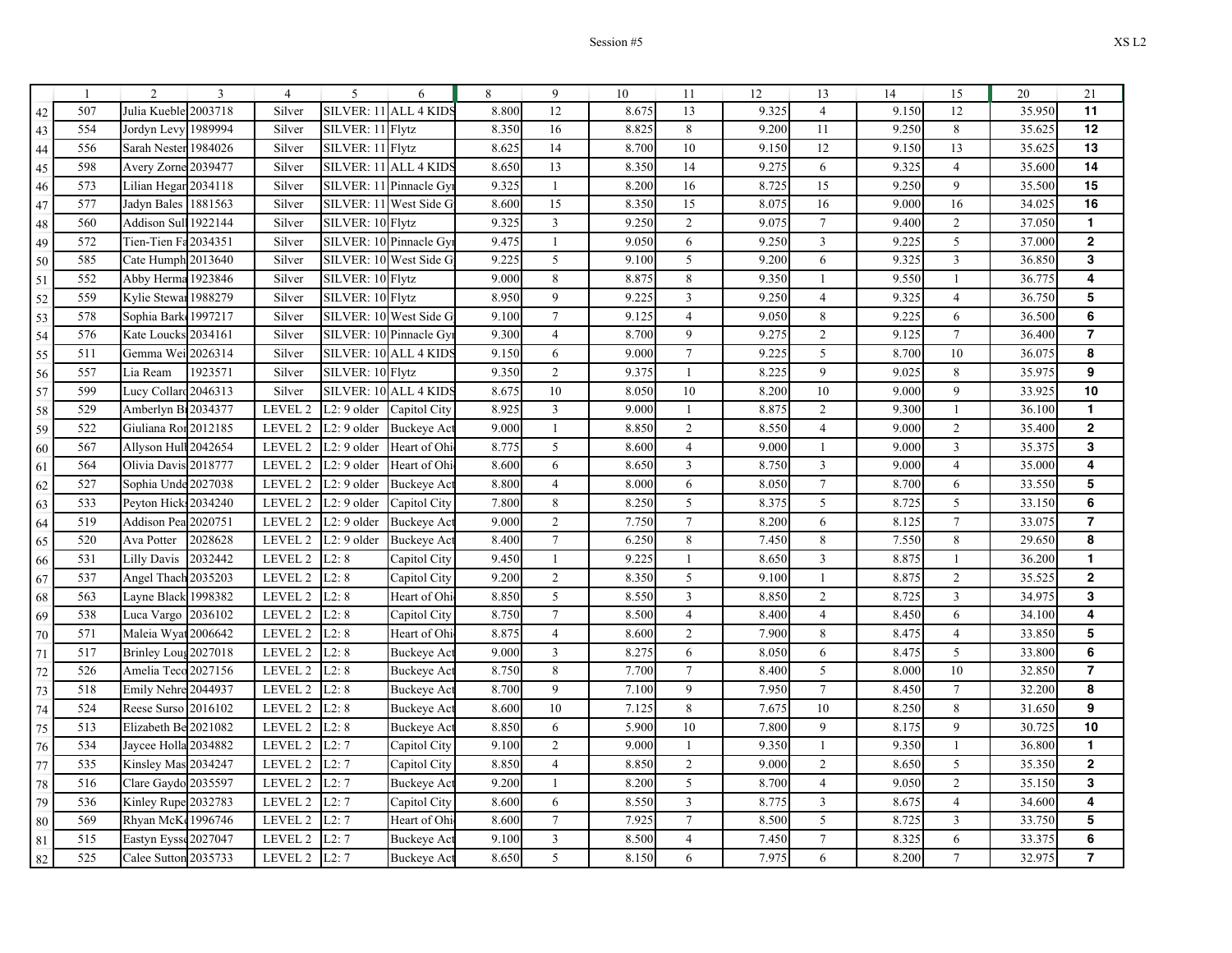|    |     |                       |         |                                    |       | 10    |       |       | 20     |  |
|----|-----|-----------------------|---------|------------------------------------|-------|-------|-------|-------|--------|--|
| 83 | 532 | Mila Davis            | 2035165 | LEVEL 2 $ L2:6$ under Capitol City | 9.050 | 8.800 | 8.925 | 9.125 | 35.900 |  |
| 84 | 528 | Harper Bobs 2034370   |         | LEVEL 2 L2: 6 under Capitol City   | 9.000 | 8.925 | 8.425 | 8.400 | 34.750 |  |
| 85 | 570 | Porter Nicho 1996595  |         | LEVEL 2 L2: 6 under Heart of Ohi   | 8.550 | 8.600 | 8.250 | 9.050 | 34.450 |  |
| 86 | 521 | Alexa Reed 2026998    |         | LEVEL 2   L2: 6 under Buckeye Act  | 8.550 | 8.150 | 8.375 | 8.650 | 33.725 |  |
| 87 | 568 | Mackenzie L 1998295   |         | LEVEL 2 L2: 6 under Heart of Ohi   | 8.375 | 8.125 | 8.325 | 8.625 | 33.450 |  |
| 88 | 566 | Tynley Heffe 1996708  |         | LEVEL 2 L2: 6 under Heart of Ohi   | 8.750 | 7.750 | 8.300 | 8.050 | 32.850 |  |
| 89 | 565 | Elliott Hadse 1997814 |         | LEVEL 2 L2: 6 under Heart of Ohi   | 9.000 | 8.100 | 7.250 | 8.300 | 32.650 |  |
| 90 | 530 | Noa Cunning 2032418   |         | LEVEL 2 $ L2:6$ under Capitol City | 8.600 | 8.425 | 7.600 | 8.000 | 32.625 |  |
| 91 | 523 | Beckett Shea 2026987  |         | LEVEL 2 L2: 6 under Buckeye Act    | 8.000 | 7.350 | 7.650 | 8.175 | 31.175 |  |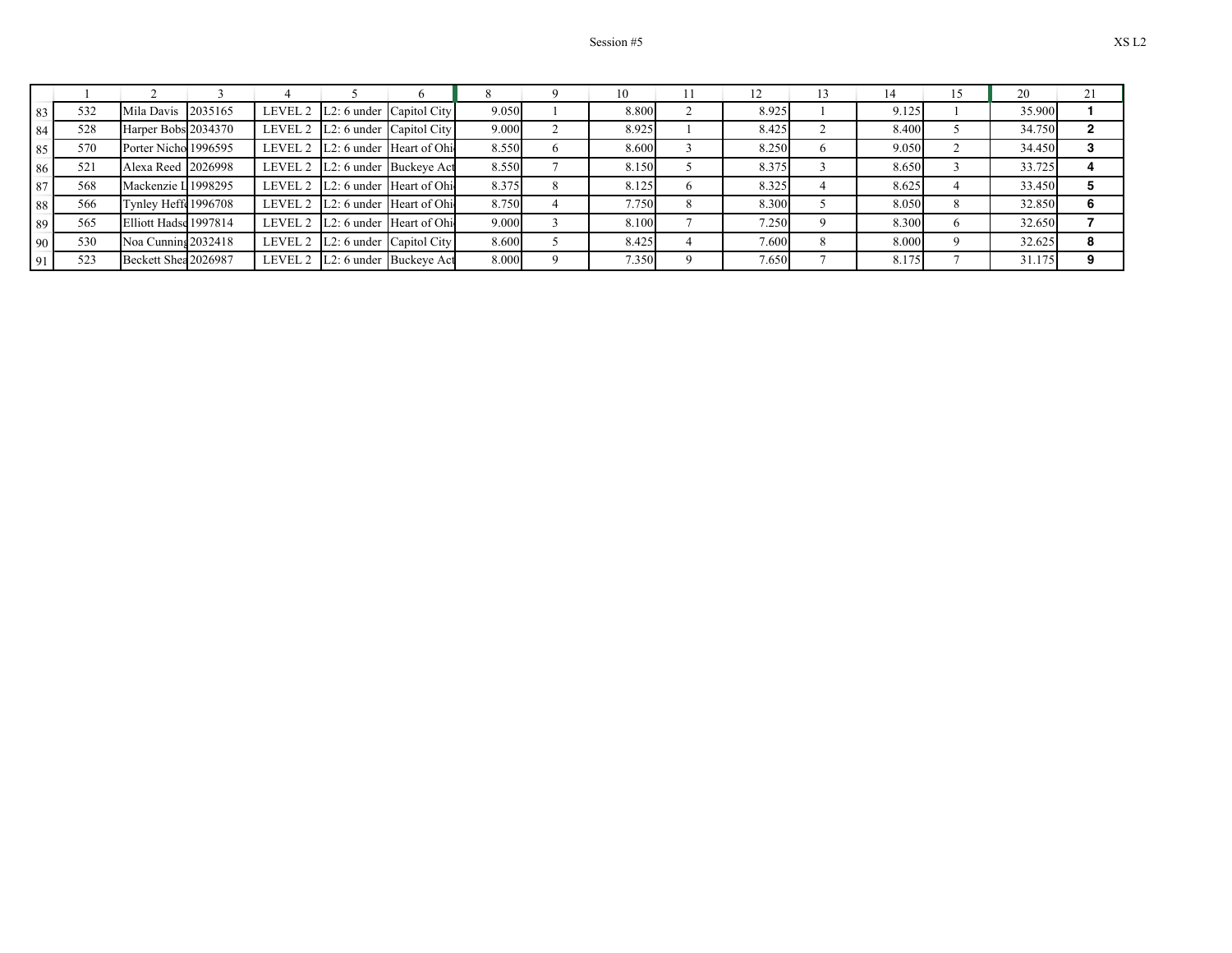|                                  |          |        | 9    | 10       |      | 12        | 13  | 14        | 15  | 20        |
|----------------------------------|----------|--------|------|----------|------|-----------|-----|-----------|-----|-----------|
| Team                             | Sub Team |        | P1 1 | UB       | P1 2 | <b>BB</b> | P13 | FX        | P14 | Total     |
| $2$ Flytz                        |          | 28.075 |      | 2 28.425 |      | 2 28.500  |     | 1 28.475  |     | 1 113.475 |
| 3 Emeth Gymnastics               |          | 27.800 |      | 3 28.875 |      | 1 27.875  |     | 3 28.425  |     | 2 112 975 |
| 4 ALL 4 KIDS Enrichment Center   |          | 27.550 |      | 5 27 400 |      | 4 28 150  |     | 2 28,000  |     | 3 111.100 |
| 5 Pinnacle Gymnastics and Trampo |          | 28.100 |      | - 27.225 |      | 5 27 750  |     | 4 27 800  |     | 5 110.875 |
| 6 West Side Gymnastics           |          | 27.650 |      | 4 27 425 |      | 3 27.600  |     | 5 27 9 25 |     | 4 110,600 |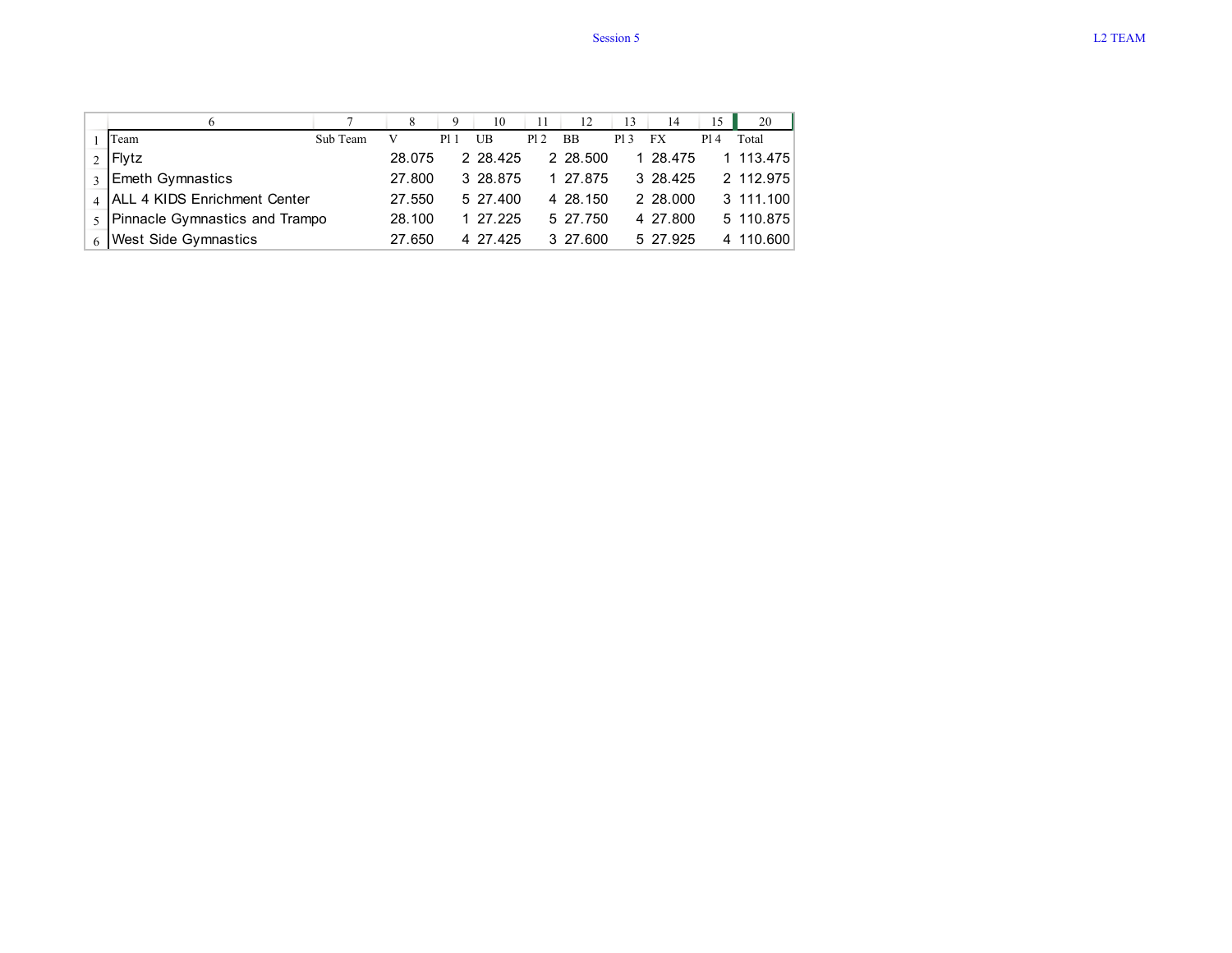|                                  |          |        | 9    | 10       |      | 12        | 13  | 14        | 15  | 20        |
|----------------------------------|----------|--------|------|----------|------|-----------|-----|-----------|-----|-----------|
| Team                             | Sub Team |        | P1 1 | UB       | P1 2 | <b>BB</b> | P13 | FX        | P14 | Total     |
| $2$ Flytz                        |          | 28.075 |      | 2 28.425 |      | 2 28.500  |     | 1 28.475  |     | 1 113.475 |
| 3 Emeth Gymnastics               |          | 27.800 |      | 3 28.875 |      | 1 27.875  |     | 3 28.425  |     | 2 112 975 |
| 4 ALL 4 KIDS Enrichment Center   |          | 27.550 |      | 5 27 400 |      | 4 28 150  |     | 2 28,000  |     | 3 111.100 |
| 5 Pinnacle Gymnastics and Trampo |          | 28.100 |      | - 27.225 |      | 5 27 750  |     | 4 27 800  |     | 5 110.875 |
| 6 West Side Gymnastics           |          | 27.650 |      | 4 27 425 |      | 3 27.600  |     | 5 27 9 25 |     | 4 110,600 |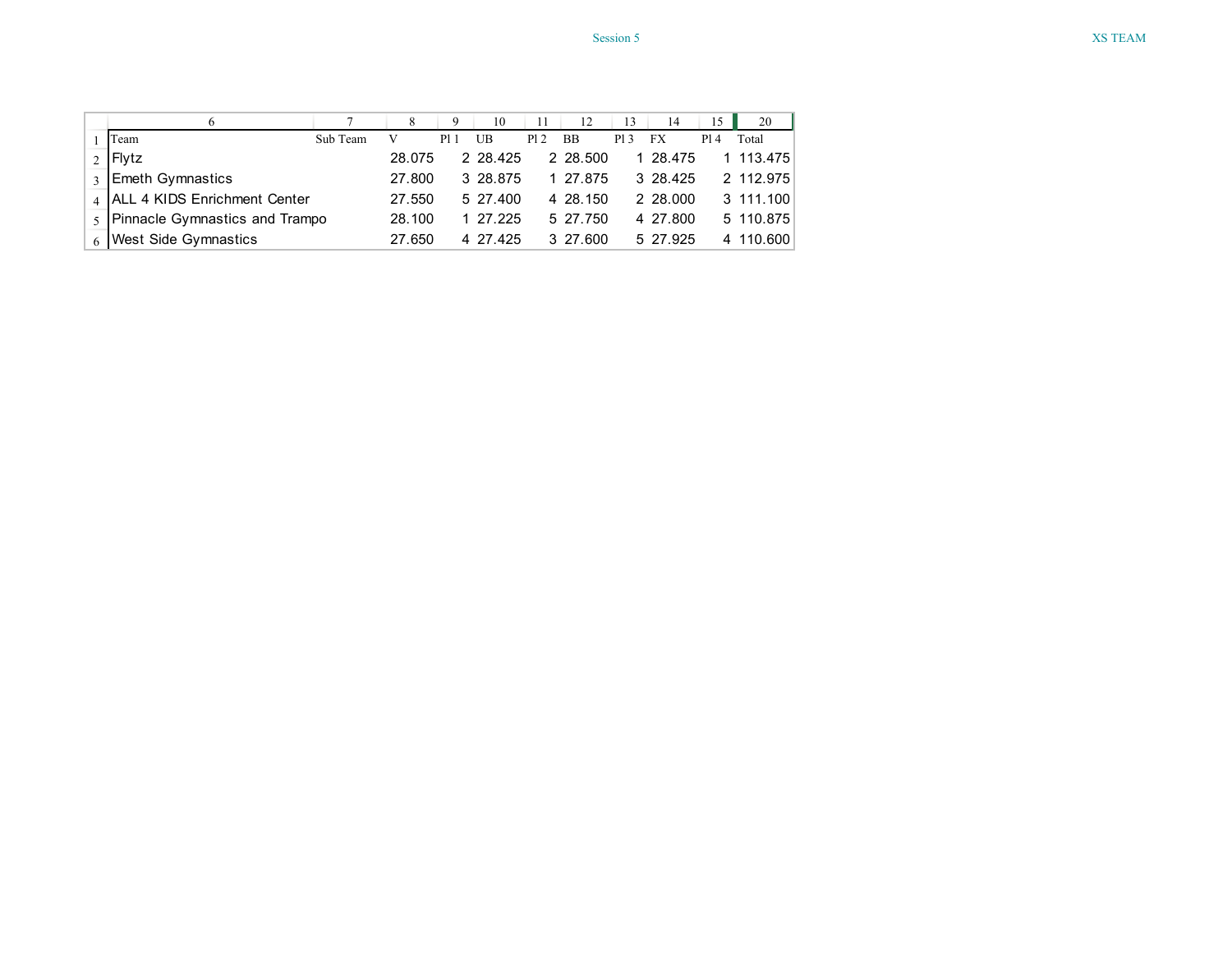|                |     | 2                     | $\overline{3}$ | $\overline{4}$ | 5                       | 6                      | 8                       | 9                | 10        | 11               | 12        | 13             | 14        | 15                      | 20     | 21               |
|----------------|-----|-----------------------|----------------|----------------|-------------------------|------------------------|-------------------------|------------------|-----------|------------------|-----------|----------------|-----------|-------------------------|--------|------------------|
|                | Num | Name                  | <b>USAG</b>    | Level          | Age                     | Team                   | $\overline{\mathbf{V}}$ | P1 1             | <b>UB</b> | PI <sub>2</sub>  | <b>BB</b> | PI3            | <b>FX</b> | P14                     | AA     | $\overline{P}$   |
| $\overline{2}$ | 640 | Georgia Mor 2010818   |                | Silver         | SILVER: 9               | Hocking Val            | 9.425                   | $\mathbf{1}$     | 9.500     | $\overline{2}$   | 9.325     | 3              | 9.725     | 1                       | 37.975 | $\mathbf{1}$     |
| $\mathfrak{Z}$ | 641 | Sophie O'Na           | 2021838        | Silver         | SILVER: 9               | Hocking Val            | 9.175                   | $\overline{2}$   | 9.650     | -1               | 9.650     | $\overline{1}$ | 8.800     | $\overline{4}$          | 37.275 | $\mathbf 2$      |
| $\overline{4}$ | 606 | Allison Tely 2013247  |                | Silver         | SILVER: 9               | Above the B            | 9.000                   | $\overline{4}$   | 9.225     | 3                | 9.400     | $\mathbf{2}$   | 9.300     | $\mathfrak{Z}$          | 36.925 | 3                |
| 5              | 643 | Faithlynn Sc          | 2034306        | Silver         | SILVER: 9               | Hocking Val            | 9.100                   | $\overline{3}$   | 9.175     | $\overline{4}$   | 9.325     | $\overline{4}$ | 9.325     | 2                       | 36.925 | 4                |
| 6              | 638 | Alissandra Y          | 1440620        | Silver         | SILVER: 9               | Erie Gymnas            | 8.575                   | 5                | 8.725     | 5                | 8.500     | 5              | 8.550     | $5\overline{)}$         | 34.350 | 5                |
| $\tau$         | 642 | <b>Emmy Parse</b>     | 2011283        | Silver         | SILVER: 8               | uHocking Val           | 9.450                   | $\sqrt{2}$       | 9.400     | 1                | 9.800     | 1              | 9.600     | $\sqrt{2}$              | 38.250 | $\mathbf{1}$     |
| $\,8\,$        | 656 | Margo Van             | 1976378        | Silver         | SILVER: 8 uLake Erie G  |                        | 9.500                   | $\mathbf{1}$     | 8.600     | $\mathbf{9}$     | 9.375     | $\mathfrak{Z}$ | 9.550     | $\overline{\mathbf{3}}$ | 37.025 | $\boldsymbol{2}$ |
| 9              | 655 | Alexis Row            | 1921151        | Silver         | SILVER: 8 uLake Erie G  |                        | 9.075                   | $\overline{6}$   | 8.825     | $\overline{7}$   | 9.400     | $\overline{2}$ | 9.675     | $\mathbf{1}$            | 36.975 | 3                |
| 10             | 651 | Georgia Hos 2010898   |                | Silver         | SILVER: 8 uLake Erie G  |                        | 9.125                   | 5                | 9.050     | $\overline{4}$   | 9.250     | $\overline{4}$ | 9.375     | 5                       | 36.800 | 4                |
| 11             | 602 | Eva Gamon             | 2014683        | Silver         | SILVER: 8               | u Above the B          | 9.275                   | $\mathfrak{Z}$   | 9.050     | 5                | 9.000     | 6              | 9.275     | 6                       | 36.600 | 5                |
| 12             | 654 | Caroline Mal          | 1977615        | Silver         | SILVER: 8 u Lake Erie G |                        | 9.250                   | $\overline{4}$   | 8.650     | $\,$ 8 $\,$      | 9.250     | 5              | 9.425     | $\overline{4}$          | 36.575 | 6                |
| 13             | 639 | Charlie Flete 2034042 |                | Silver         | SILVER: 8 u Hocking Val |                        | 9.000                   | $\overline{7}$   | 9.200     | $\mathbf{2}$     | 8.950     | $\overline{7}$ | 9.250     | $\tau$                  | 36.400 | $\overline{7}$   |
| 14             | 634 | Sydney Schu 1999107   |                | Silver         | SILVER: 8 u Erie Gymna  |                        | 8.875                   | 8                | 9.125     | $\overline{3}$   | 8.450     | 9              | 9.025     | 8                       | 35.475 | 8                |
| 15             | 615 | Morgan Koc 2023122    |                | Silver         | SILVER: 8 u Buckeye Ac  |                        | 8.800                   | 9                | 8.850     | 6                | 8.775     | $\,$ 8 $\,$    | 8.425     | 9                       | 34.850 | 9                |
| 16             | 629 | Kayla Guthri 2017145  |                | Silver         | SILVER: 12 Erie Gymna   |                        | 9.150                   | $\mathfrak{Z}$   | 9.300     | 1                | 9.375     | $\mathbf{1}$   | 9.000     | 6                       | 36.825 | $\mathbf{1}$     |
| 17             | 600 | Vivian Cook 2015295   |                | Silver         | SILVER: 12 Above the B  |                        | 9.175                   | $\overline{2}$   | 9.250     | $\overline{2}$   | 9.100     | $\overline{2}$ | 9.300     | $\overline{2}$          | 36.825 | $\mathbf 2$      |
| 18             | 645 | Liana Campl 2018031   |                | Silver         | SILVER: 12 Johnson Dar  |                        | 9.000                   | 5                | 8.700     | 5                | 9.025     | $\overline{4}$ | 9.375     | 1                       | 36.100 | 3                |
| 19             | 601 | Falynn Evan 2013176   |                | Silver         | SILVER: 12 Above the B  |                        | 9.375                   | $\mathbf{1}$     | 8.500     | $\tau$           | 9.025     | 5              | 9.175     | $\mathfrak{Z}$          | 36.075 | 4                |
| 20             | 626 | Joslynn Cool 2024844  |                | Silver         | SILVER: 12 Erie Gymna   |                        | 9.075                   | $\overline{4}$   | 8.900     | 3                | 9.025     | 6              | 9.000     | $7\phantom{.0}$         | 36.000 | 5                |
| 21             | 635 | Ella Storolis 1310888 |                | Silver         | SILVER: 12 Erie Gymna   |                        | 8.775                   | $\tau$           | 8.300     | 10               | 9.100     | $\mathfrak{Z}$ | 9.100     | $\overline{4}$          | 35.275 | $6\phantom{1}6$  |
| 22             | 636 | Sophia Tisce 1999146  |                | Silver         | SILVER: 12 Erie Gymna   |                        | 8.900                   | 6                | 8.800     | $\overline{4}$   | 8.700     | $\overline{7}$ | 8.825     | 9                       | 35.225 | $\overline{7}$   |
| 23             | 616 | Marilyn McV2033207    |                | Silver         | SILVER: 12 Buckeye Ac   |                        | 8.450                   | 10               | 8.500     | 8                | 8.600     | $\,8\,$        | 9.000     | 8                       | 34.550 | 8                |
| 24             | 614 | Farrah Holla 2030206  |                | Silver         | SILVER: 12 Buckeye Ac   |                        | 8.650                   | $\overline{9}$   | 8.650     | 6                | 8.025     | 10             | 9.050     | $\mathfrak{S}$          | 34.375 | 9                |
| 25             | 632 | Dae Pullium 1998998   |                | Silver         | SILVER: 12 Erie Gymna   |                        | 8.700                   | 8                | 8.500     | 9                | 8.600     | 9              | 8.475     | 10                      | 34.275 | 10               |
| 26             | 633 | Peyton Rows 1849018   |                | Silver         | SILVER: 11 Erie Gymna   |                        | 9.075                   | $\mathfrak{Z}$   | 9.150     | $\overline{2}$   | 9.400     | $\mathbf{1}$   | 9.100     | $\mathfrak{Z}$          | 36.725 | $\mathbf{1}$     |
| 27             | 644 | Kala Allen            | 2018022        | Silver         | SILVER: 11              | Johnson Dar            | 9.150                   | $\mathbf{1}$     | 9.175     | 1                | 8.775     | $\mathfrak{Z}$ | 9.250     | $\overline{2}$          | 36.350 | $\mathbf 2$      |
| 28             | 646 | Aniyah John 2020487   |                | Silver         | SILVER: 1               | Johnson Dar            | 9.150                   | $\sqrt{2}$       | 9.150     | $\mathfrak{Z}$   | 8.400     | $\sqrt{5}$     | 9.325     | $\mathbf{1}$            | 36.025 | 3                |
| 29             | 637 | Bela Wagner           | 1932221        | Silver         | SILVER: 11 Erie Gymna   |                        | 9.000                   | $\overline{4}$   | 8.750     | 5                | 8.850     | $\overline{2}$ | 9.000     | 5                       | 35.600 | 4                |
| 30             | 628 | Emma Ferrai 1430226   |                | Silver         | SILVER: 11 Erie Gymna   |                        | 8.825                   | 5                | 8.900     | $\overline{4}$   | 8.500     | $\overline{4}$ | 9.100     | $\overline{4}$          | 35.325 | 5                |
| 31             | 648 | Kaylee Felic 1932393  |                | Silver         | SILVER: 10 Lake Erie G  |                        | 9.500                   | $\mathbf{1}$     | 8.150     | 12               | 9.700     | 1              | 9.650     | $\mathbf{1}$            | 37.000 | $\mathbf{1}$     |
| 32             | 653 | Sophia Maci 1987815   |                | Silver         | SILVER: 10 Lake Erie G  |                        | 9.225                   | $\sqrt{5}$       | 8.775     | $\boldsymbol{7}$ | 9.500     | $\sqrt{2}$     | 9.400     | $\overline{4}$          | 36.900 | $\mathbf 2$      |
| 33             | 649 | Makenna Fre 1925326   |                | Silver         | SILVER: 10 Lake Erie G  |                        | 9.150                   | 6                | 8.850     | 5                | 9.375     | $\overline{4}$ | 9.450     | $\mathfrak{Z}$          | 36.825 | 3                |
| 34             | 604 | Gemma Spra 2008783    |                | Silver         | SILVER: 10 Above the B  |                        | 9.150                   | $\boldsymbol{7}$ | 9.100     | $\mathbf{2}$     | 9.175     | 6              | 9.350     | $5\overline{)}$         | 36.775 | 4                |
| 35             | 657 | Elizabeth W: 1977435  |                | Silver         | SILVER: 10 Lake Erie G  |                        | 9.375                   | $\overline{2}$   | 8.525     | 10               | 9.450     | $\mathfrak{Z}$ | 9.300     | $\overline{7}$          | 36.650 | 5                |
| 36             | 650 | Ashton Gros 1989179   |                | Silver         | SILVER: 10 Lake Erie G  |                        | 9.325                   | $\mathfrak{Z}$   | 8.500     | 11               | 9.375     | 5              | 9.350     | 6                       | 36.550 | 6                |
| 37             | 652 | Kerrigan Ko           | 2018089        | Silver         | SILVER: 10 Lake Erie G  |                        | 9.300                   | $\overline{4}$   | 8.550     | 9                | 9.100     | $\tau$         | 9.550     | 2                       | 36.500 | $\overline{7}$   |
| 38             | 605 | Avi Starks            | 2007685        | Silver         |                         | SILVER: 10 Above the B | 9.050                   | 8                | 9.125     | 1                | 8.800     | 10             | 9.025     | 9                       | 36.000 | 8                |
| 39             | 631 | Kylin Nieves 1937669  |                | Silver         | SILVER: 10 Erie Gymna   |                        | 8.900                   | $\overline{9}$   | 9.050     | $\mathfrak{Z}$   | 9.025     | $\,8\,$        | 8.475     | 12                      | 35.450 | 9                |
| 40             | 603 | Brooklyn No           | 1886779        | Silver         | SILVER: 10 Above the B  |                        | 8.750                   | $10\,$           | 8.800     | 6                | 8.825     | 9              | 8.825     | 10                      | 35.200 | 10               |
| 41             | 630 | Vidalia Kelly 1877351 |                | Silver         | SILVER: 10 Erie Gymna   |                        | 8.300                   | 11               | 8.725     | $\,8\,$          | 8.650     | 12             | 9.050     | $\,8\,$                 | 34.725 | 11               |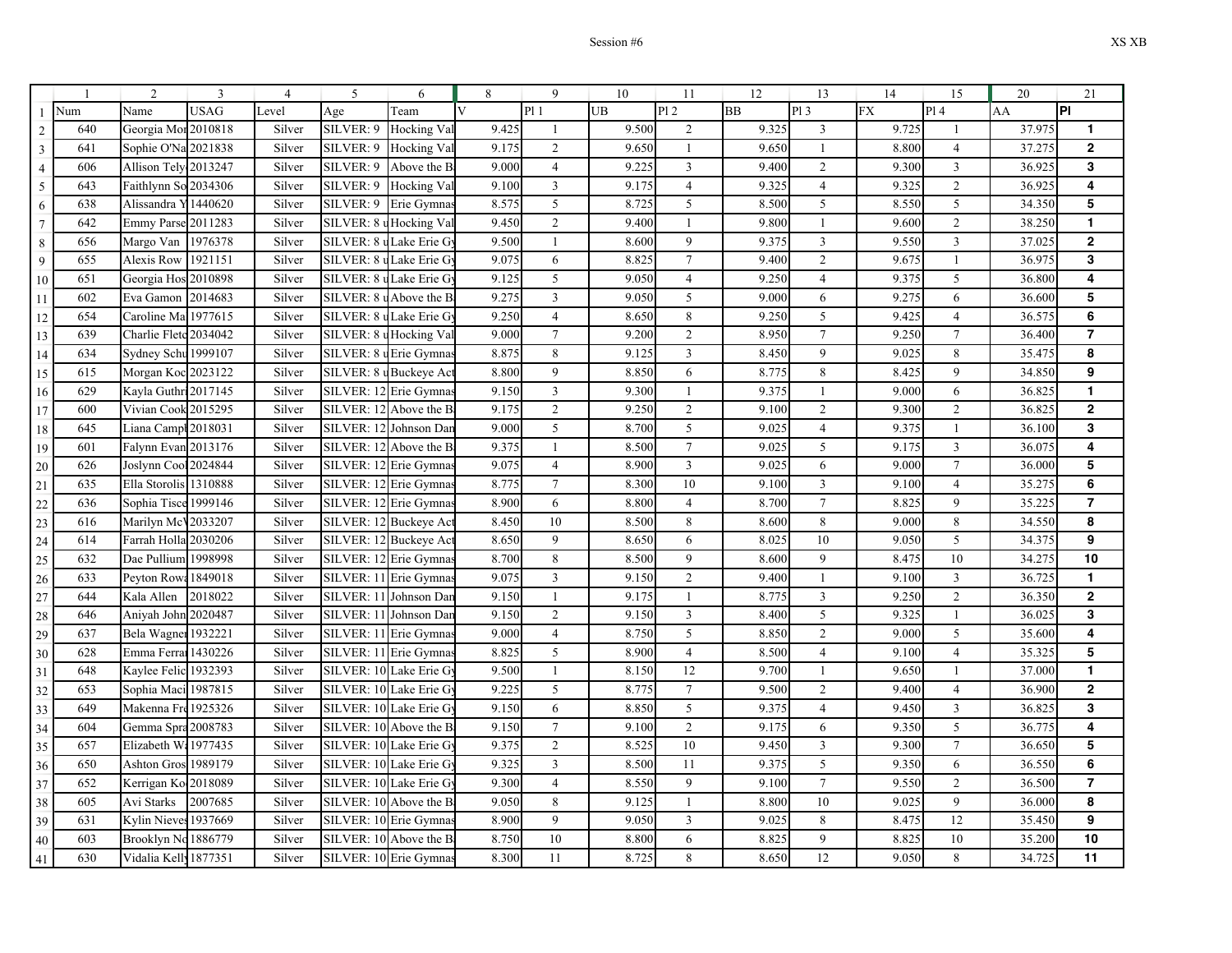| $\mathbf{1}$ | $\overline{c}$        | 3       | $\overline{4}$ | 5                           | 6                            | 8     | 9                | 10    | 11               | 12    | 13             | 14    | 15               | 20     | 21                      |
|--------------|-----------------------|---------|----------------|-----------------------------|------------------------------|-------|------------------|-------|------------------|-------|----------------|-------|------------------|--------|-------------------------|
| 627          | Marin Feely 2016350   |         | Silver         |                             | SILVER: 10 Erie Gymnas       | 8.000 | 12               | 8.925 | $\overline{4}$   | 8.750 | 11             | 8.775 | 11               | 34.450 | 12                      |
| 612          | Monica Mate 2008114   |         | Bronze         | <b>BRONZE: 9 ALL 4 KIDS</b> |                              | 9.125 | $\mathbf{3}$     | 9.100 | $\overline{1}$   | 9.025 | $\overline{3}$ | 9.175 | $\overline{4}$   | 36.425 | 1                       |
| 613          | Abby Morale 2026636   |         | Bronze         |                             | <b>BRONZE: 9 ALL 4 KIDS</b>  | 9.175 | $\mathbf{1}$     | 9.000 | $\overline{3}$   | 8.900 | $\overline{5}$ | 8.950 | 6                | 36.025 | $\mathbf 2$             |
| 661          | Victoria Den 2032457  |         | <b>Bronze</b>  |                             | <b>BRONZE: 9 Pinnacle Gy</b> | 9.175 | $\overline{2}$   | 8.400 | 9                | 9.100 | $\overline{2}$ | 9.300 | $\overline{c}$   | 35.975 | 3                       |
| 680          | Mia Dirker            | 1983498 | Bronze         |                             | <b>BRONZE: 9 West Side G</b> | 8.875 | $7\phantom{.0}$  | 8.925 | 5                | 8.825 | $\tau$         | 9.325 | $\mathbf{1}$     | 35.950 | 4                       |
| 691          | Palma White           | 2019389 | <b>Bronze</b>  |                             | BRONZE: 9 West Side G        | 9.100 | $\overline{4}$   | 8.625 | 8                | 8.900 | 6              | 9.200 | 3                | 35.825 | 5                       |
| 619          | Chloe Hollov          | 1979980 | Bronze         |                             | BRONZE: 9 Emeth Gym          | 8.725 | 8                | 9.000 | $\overline{4}$   | 8.950 | $\overline{4}$ | 8.950 | $\overline{7}$   | 35.625 | 6                       |
| 682          | Hannah Glaı           | 1994141 | Bronze         |                             | BRONZE: 9 West Side G        | 9.000 | 5                | 9.075 | $\overline{2}$   | 8.725 | 8              | 8.800 | 8                | 35.600 | $\overline{7}$          |
| 621          | Genevieve P           | 1980321 | Bronze         |                             | BRONZE: 9 Emeth Gym          | 9.000 | 6                | 8.900 | 6                | 8.075 | 9              | 9.025 | 5                | 35.000 | 8                       |
| 608          | Evelyn Bow            | 2026365 | Bronze         |                             | <b>BRONZE: 9 ALL 4 KIDS</b>  | 8.450 | 9                | 8.700 | $\overline{7}$   | 9.300 | $\mathbf{1}$   | 8.400 | 9                | 34.850 | 9                       |
| 611          | Brigid Mater 2008117  |         | Bronze         | <b>BRONZE: 8 ALL 4 KID:</b> |                              | 9.300 | $\overline{2}$   | 9.200 | $\overline{2}$   | 9.575 | $\mathbf{1}$   | 9.350 | $\overline{c}$   | 37.425 | 1                       |
| 662          | Anna Dziedz 2032192   |         | Bronze         | BRONZE: 8 Pinnacle Gy       |                              | 9.425 | $\mathbf{1}$     | 9.250 | $\mathbf{1}$     | 9.400 | $\overline{3}$ | 9.325 | $\overline{4}$   | 37.400 | $\bf 2$                 |
| 658          | Jenna Allen           | 2034028 | Bronze         |                             | BRONZE: 8 Pinnacle Gy        | 9.250 | $\mathbf{3}$     | 9.100 | $\overline{4}$   | 9.525 | $\overline{2}$ | 9.175 | $\boldsymbol{6}$ | 37.050 | 3                       |
| 669          | Ava Seeling           | 2034820 | Bronze         |                             | <b>BRONZE: 8 Pinnacle Gy</b> | 9.125 | $\mathfrak{S}$   | 9.200 | $\mathfrak{Z}$   | 9.275 | $\overline{4}$ | 9.450 | $\mathbf{1}$     | 37.050 | 4                       |
| 688          | Addison Pete          | 1891084 | Bronze         |                             | <b>BRONZE: 8 West Side G</b> | 9.225 | $\overline{4}$   | 9.050 | $\sqrt{6}$       | 9.050 | $\overline{7}$ | 9.350 | $\mathfrak{Z}$   | 36.675 | 5                       |
| 624          | Carmella Tre 2013259  |         | Bronze         |                             | BRONZE: 8 Emeth Gym          | 9.050 | $\boldsymbol{7}$ | 9.025 | $\overline{7}$   | 9.200 | 6              | 9.175 | $\overline{7}$   | 36.450 | 6                       |
| 609          | Lily DiBiase          | 1981370 | Bronze         |                             | <b>BRONZE: 8 ALL 4 KIDS</b>  | 9.125 | 6                | 9.000 | $\,8\,$          | 9.250 | 5              | 8.375 | 14               | 35.750 | $\overline{\mathbf{r}}$ |
| 625          | Emma Wilki            | 1977438 | Bronze         |                             | BRONZE: 8 Emeth Gym          | 8.775 | 10               | 8.850 | 10               | 8.950 | 8              | 9.025 | 8                | 35.600 | 8                       |
| 607          | Sylvia Bowe           | 2026369 | Bronze         |                             | <b>BRONZE: 8 ALL 4 KIDS</b>  | 9.050 | 8                | 8.550 | 11               | 8.800 | 10             | 8.675 | 11               | 35.075 | 9                       |
| 689          | Daphne Swa 2002227    |         | Bronze         |                             | BRONZE: 8 West Side G        | 8.700 | 11               | 8.900 | 9                | 8.100 | 14             | 8.850 | 9                | 34.550 | 10                      |
| 685          | Aubrie Kran           | 1993418 | Bronze         |                             | BRONZE: 8 West Side G        | 8.625 | 13               | 8.350 | 13               | 8.850 | 9              | 8.725 | 10               | 34.550 | 11                      |
| 678          | Emie Cern             | 2001164 | Bronze         | <b>BRONZE: 8</b>            | West Side G                  | 8.875 | 9                | 8.450 | 12               | 8.450 | 11             | 8.600 | 12               | 34.375 | 12                      |
| 666          | Abi Mixon             | 2033543 | Bronze         | BRONZE: 8 Pinnacle Gy       |                              | 7.500 | 14               | 9.075 | $\sqrt{5}$       | 8.400 | 12             | 9.225 | 5                | 34.200 | 13                      |
| 694          | Julia Woodrt 2016005  |         | Bronze         |                             | BRONZE: 8 West Side G        | 8.675 | 12               | 8.200 | $\overline{14}$  | 8.175 | 13             | 8.525 | 13               | 33.575 | $\overline{14}$         |
| 663          | Harlow Hand 2032848   |         | Bronze         |                             | BRONZE: 7 Pinnacle Gy        | 8.875 | $\mathfrak{Z}$   | 9.100 | $\sqrt{2}$       | 9.250 | $\mathbf{1}$   | 9.050 | $\overline{4}$   | 36.275 | $\mathbf{1}$            |
| 665          | Ella Lesti            | 2033510 | <b>Bronze</b>  |                             | BRONZE: 7 Pinnacle Gy        | 9.100 | $\overline{c}$   | 9.025 | $\mathfrak{Z}$   | 8.750 | $\sqrt{6}$     | 8.900 | 9                | 35.775 | $\mathbf 2$             |
| 672          | Keira Ullma           | 2034335 | Bronze         |                             | BRONZE: 7 Pinnacle Gy        | 9.175 | $\mathbf{1}$     | 8.600 | 6                | 8.925 | $\overline{4}$ | 9.050 | 5                | 35.750 | 3                       |
| 660          | Kiki Apostol          | 2035663 | <b>Bronze</b>  | BRONZE: 7 Pinnacle Gy       |                              | 8.700 | 6                | 8.525 | 8                | 8.925 | 5              | 9.050 | 6                | 35.200 | 4                       |
| 667          | Maddie Mye 2034029    |         | Bronze         |                             | BRONZE: 7 Pinnacle Gy        | 8.750 | 5                | 8.550 | $\boldsymbol{7}$ | 8.700 | $\tau$         | 9.175 | $\mathbf{1}$     | 35.175 | 5                       |
| 683          | Pearl Johnste 2005305 |         | Bronze         |                             | BRONZE: 7 West Side G        | 8.775 | $\overline{4}$   | 8.075 | 12               | 9.000 | $\mathfrak{Z}$ | 9.125 | $\overline{3}$   | 34.975 | 6                       |
| 659          | Riley Anthor 2037346  |         | Bronze         | <b>BRONZE: 7</b>            | Pinnacle Gy                  | 7.350 | 12               | 9.225 | $\overline{1}$   | 9.200 | $\overline{c}$ | 9.050 | $\overline{7}$   | 34.825 | 7                       |
| 692          | Faustina Wh           | 2019388 | Bronze         | <b>BRONZE: 7</b>            | West Side G                  | 8.525 | $7\phantom{.0}$  | 8.750 | $\overline{4}$   | 8.275 | 11             | 9.150 | $\mathfrak{2}$   | 34.700 | 8                       |
| 676          | Kylie Abney 2013951   |         | Bronze         |                             | BRONZE: 7 West Side G        | 8.500 | 8                | 8.450 | 9                | 8.700 | 8              | 8.950 | 8                | 34.600 | 9                       |
| 699          | Sofia Chenet 2010456  |         | Bronze         | <b>BRONZE: 7 ALL 4 KID:</b> |                              | 8.450 | $\overline{9}$   | 8.675 | $\overline{5}$   | 8.600 | 9              | 8.600 | 11               | 34.325 | 10                      |
| 677          | Savannah Ca           | 1990258 | <b>Bronze</b>  | <b>BRONZE: 7</b>            | West Side G                  | 8.400 | 10               | 8.450 | 10               | 8.475 | 10             | 8.850 | 10               | 34.175 | 11                      |
| 690          | Paislee Walk          | 1990212 | Bronze         | <b>BRONZE: 7</b>            | West Side G                  | 7.500 | 11               | 8.100 | 11               | 8.250 | 12             | 8.475 | 12               | 32.325 | 12                      |
| 674          | Frankie Zimi          | 2032278 | <b>Bronze</b>  |                             | BRONZE: 6 Pinnacle Gy        | 9.050 | 2                | 9.225 | $\mathfrak{Z}$   | 9.025 | 5              | 9.175 | 1                | 36.475 | 1.                      |
| 664          | Ava Jacobse           | 2032360 | Bronze         |                             | BRONZE: 6 Pinnacle Gy        | 8.600 | $\boldsymbol{7}$ | 9.325 | $\mathbf{1}$     | 9.125 | $\mathfrak{Z}$ | 9.025 | $\mathfrak z$    | 36.075 | $\overline{\mathbf{2}}$ |
| 670          | Philomena S           | 2033380 | Bronze         | BRONZE: 6 Pinnacle Gy       |                              | 9.175 | $\mathbf{1}$     | 8.850 | 6                | 9.050 | $\overline{4}$ | 9.000 | 5                | 36.075 | 3                       |
| 671          | Emily Trzeb 2033360   |         | Bronze         |                             | BRONZE: 6 Pinnacle Gy        | 9.050 | $\mathfrak{Z}$   | 9.050 | $\sqrt{5}$       | 8.825 | 6              | 9.100 | $\sqrt{2}$       | 36.025 | 4                       |
| 618          | Rosalie Cole 1979568  |         | Bronze         |                             | BRONZE: 6 Emeth Gymr         | 8.450 | 8                | 9.075 | $\overline{4}$   | 9.300 | 1              | 9.025 | $\overline{4}$   | 35.850 | 5                       |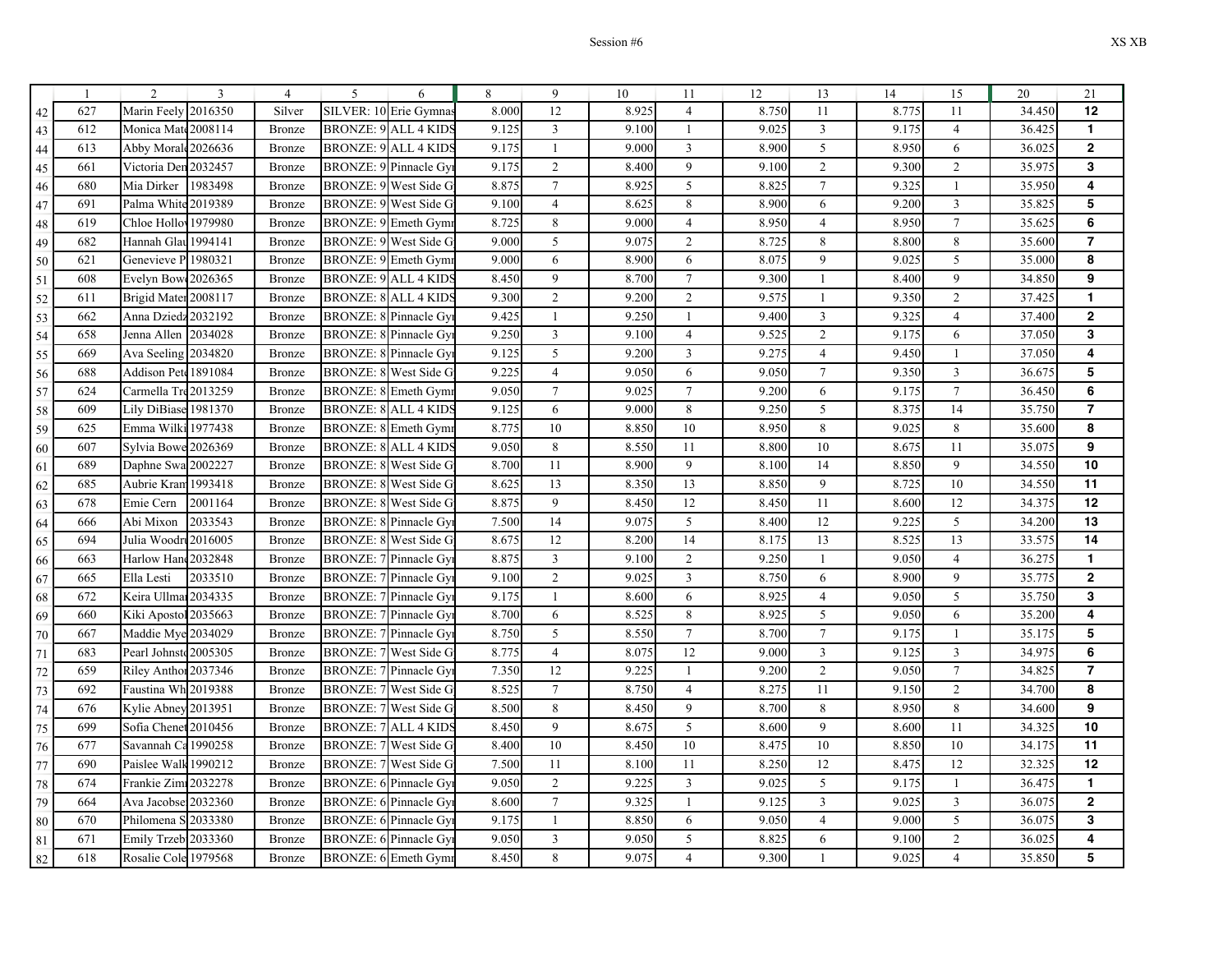|    |     |                       |               |                |                       |       |    | 10    |    |       |    |       |    | 20     | 21 |
|----|-----|-----------------------|---------------|----------------|-----------------------|-------|----|-------|----|-------|----|-------|----|--------|----|
| 83 | 622 | Blythe Stone 1991902  | <b>Bronze</b> |                | BRONZE: 6 Emeth Gymr  | 8.650 |    | 9.300 |    | 9.150 |    | 8.475 |    | 35.575 | b  |
| 84 | 681 | Scarlet Elkin 1992535 | <b>Bronze</b> |                | BRONZE: 6 West Side G | 8.625 | 6. | 8.850 |    | 8.600 | 8  | 8.650 | o  | 34.725 |    |
| 85 | 679 | Makayla Dar 1995753   | <b>Bronze</b> |                | BRONZE: 6 West Side G | 8.650 |    | 8.150 |    | 8.700 |    | 8.200 |    | 33.700 | 8  |
| 86 | 684 | Dot Johnston 2012967  | <b>Bronze</b> |                | BRONZE: 6 West Side G | 8.200 | 10 | 7.900 | 10 | 8.425 |    | 7.750 | 12 | 32.275 | 9  |
| 87 | 693 | Alexis Willia 1991040 | <b>Bronze</b> |                | BRONZE: 6 West Side G | 8.350 |    | 7.500 | 11 | 7.900 | 12 | 8.500 | 8  | 32.250 | 10 |
| 88 | 687 | Dani Paisley 1993313  | <b>Bronze</b> |                | BRONZE: 6 West Side G | 7.000 | 12 | 8.250 | Ō  | 8.125 | 11 | 8.600 |    | 31.975 | 11 |
| 89 | 686 | Camilla Krut 2013415  | <b>Bronze</b> |                | BRONZE: 6 West Side G | 7.850 |    | 7.450 | 12 | 8.275 | 10 | 8.350 | 10 | 31.925 | 12 |
| 90 | 610 | Kyrie Martin 2002169  | <b>Bronze</b> | <b>BRONZE:</b> | <b>ALL 4 KIDS</b>     | 9.225 |    | 9.125 |    | 9.350 |    | 9.550 |    | 37.250 |    |
| 91 | 620 | Lily Johnson 1982290  | <b>Bronze</b> | <b>BRONZE:</b> | Emeth Gymr            | 9.425 |    | 9.100 |    | 9.350 |    | 9.225 |    | 37.100 | ິ  |
| 92 | 673 | Claire Wenzl2034023   | Bronze        | <b>BRONZE:</b> | Pinnacle Gyr          | 9.300 |    | 9.300 |    | 9.000 |    | 9.100 |    | 36.700 | 3  |
| 93 | 617 | Abby Clute 1973855    | <b>Bronze</b> | <b>BRONZE:</b> | <b>Emeth Gymr</b>     | 9.100 |    | 9.100 |    | 8.850 |    | 9.150 |    | 36.200 |    |
| 94 | 623 | Natalie Tred 2013257  | Bronze        | <b>BRONZE:</b> | l Emeth Gymr          | 8.350 |    | 8.850 |    | 9.150 |    | 9.000 |    | 35.350 |    |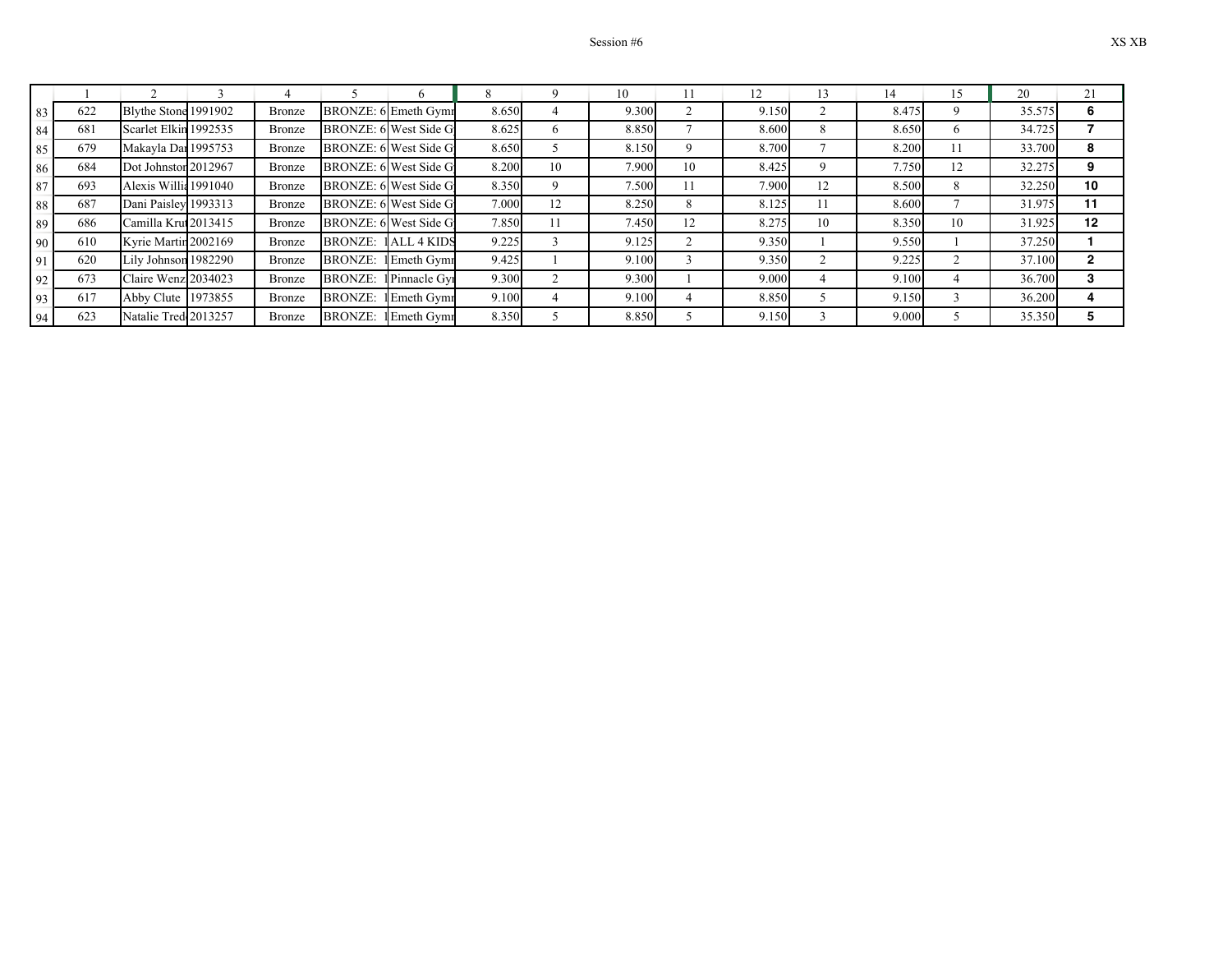|                |                                       |          | 8      | 9   | 10       | 11  | 12        | 13   | 14       | 15  | 20        |
|----------------|---------------------------------------|----------|--------|-----|----------|-----|-----------|------|----------|-----|-----------|
|                | Team                                  | Sub Team |        | P1. | UB       | P12 | <b>BB</b> | P1 3 | FX       | P14 | Total     |
| 2 <sub>1</sub> | <b>Hocking Valley Gymnastics Cent</b> |          | 28.050 |     | 2 28.550 |     | 28.775    |      | 28.650   |     | 2 114.025 |
| $\mathbf{3}$   | Lake Erie Gymnastic School Inc        |          | 28.375 |     | 26.725   |     | 5 28.650  |      | 2 28.875 |     | 1 112.625 |
|                | 4 Above the Barre Gymnastics          |          | 27.825 |     | 3 27 600 |     | 2 27.675  |      | 4 27.950 |     | 3 111.050 |
|                | Erie Gymnastic Center                 |          | 27.300 |     | 4 27 575 |     | 3 27 875  |      | 3 27.300 |     | 5 110.050 |
| 6              | Johnson Dance and Gymnastics I        |          | 27.300 |     | 5 27 025 |     | 4 26 200  |      | 5 27.950 |     | 4 108.475 |
|                | <b>Buckeye Activity Center</b>        |          | 25.900 |     | 6 26 000 |     | 6 25.400  |      | 6 26.475 | 6.  | 103.775   |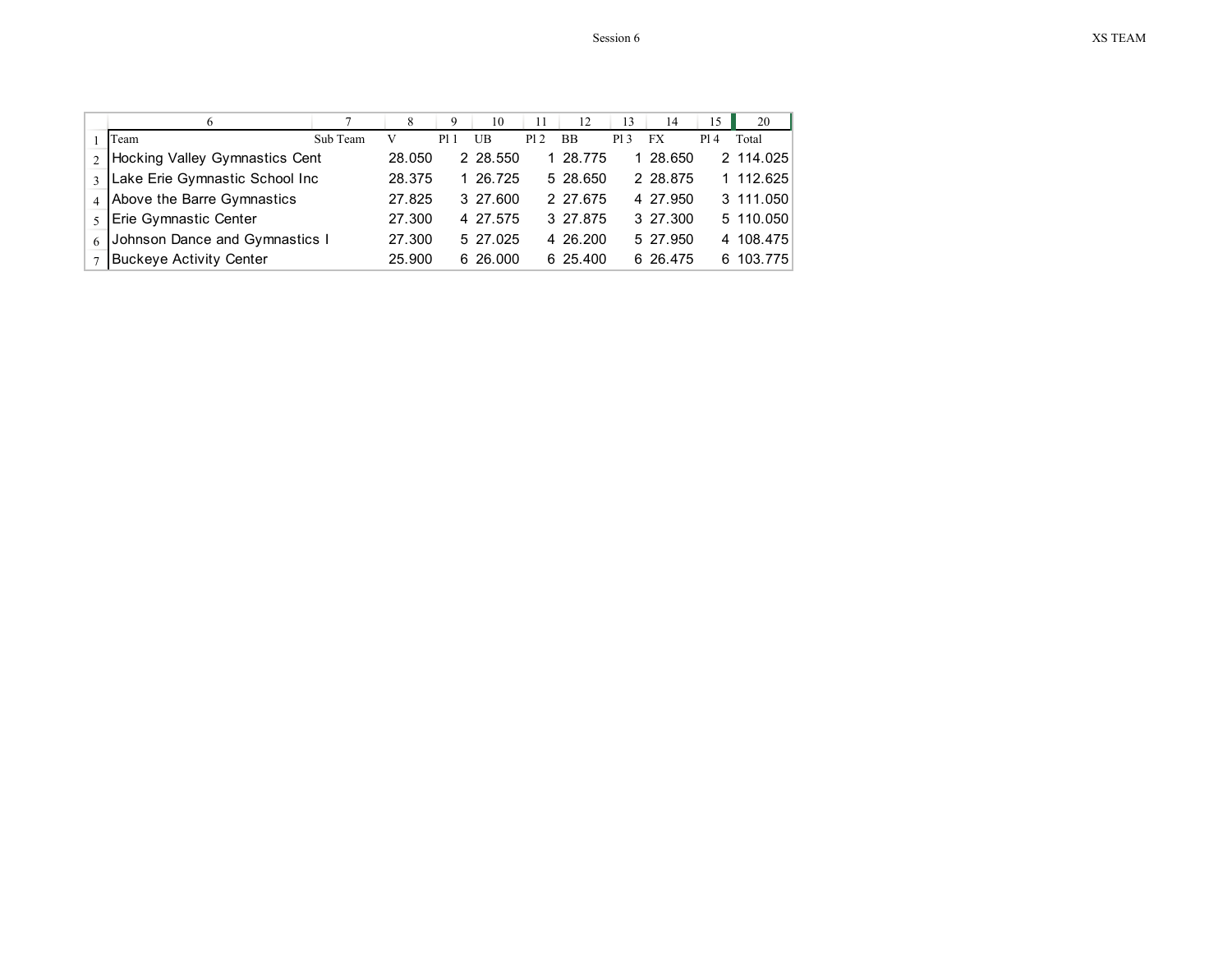|                                   |          |        |      | 10       |     | 12        |     | 14       |      | 20        |
|-----------------------------------|----------|--------|------|----------|-----|-----------|-----|----------|------|-----------|
| Team                              | Sub Team |        | P1 1 | UB       | P12 | <b>BB</b> | P13 | FX       | P1 4 | Total     |
| 2. Pinnacle Gymnastics and Trampo |          | 27.975 |      | 1 27.875 |     | 1 28.200  |     | 2 28.075 |      | 2 112 125 |
| 3 ALL 4 KIDS Enrichment Center    |          | 27.700 |      | 2 27 425 |     | 3 28 225  |     | 1 28.075 |      | 1 111 425 |
| <b>Emeth Gymnastics</b>           |          | 27.575 |      | 3 27.500 |     | 2 27.850  |     | 3 27.550 |      | 4 110.475 |
| <b>West Side Gymnastics</b>       |          | 27.325 |      | 4 27.050 |     | 4 26.950  |     | 4 27 875 | 3.   | 109.200   |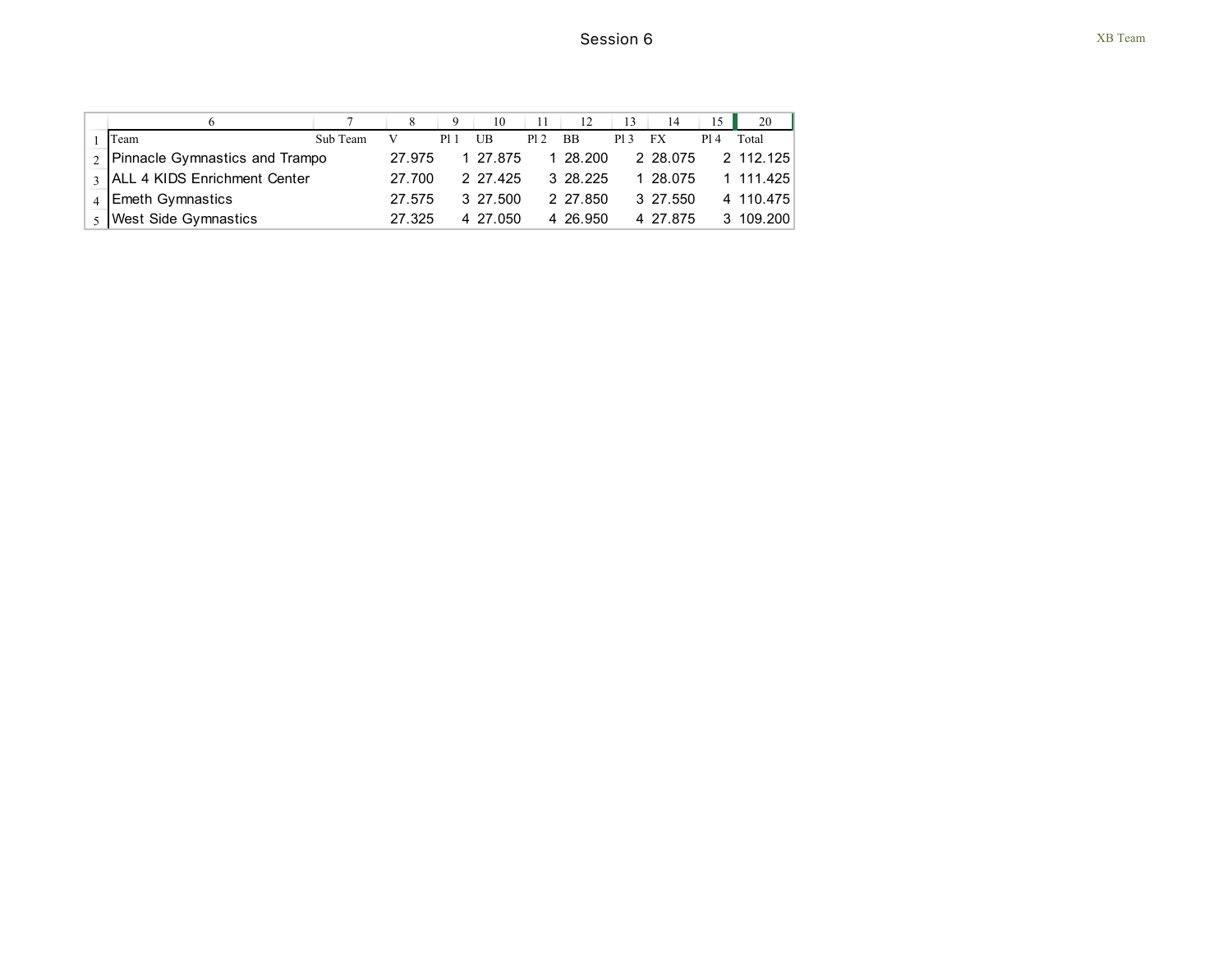|                |     | 2                           | 3           | 4     | 5                                |  | 6                                                              |                         | 9              | 10    | 11             | 12        | 13             | 14        | 15             | 20          | 21                       |
|----------------|-----|-----------------------------|-------------|-------|----------------------------------|--|----------------------------------------------------------------|-------------------------|----------------|-------|----------------|-----------|----------------|-----------|----------------|-------------|--------------------------|
|                | Num | Name                        | <b>USAG</b> | Level | Age                              |  | Team                                                           | $\overline{\mathbf{V}}$ | P11            | UB    | Pl2            | <b>BB</b> | P13            | <b>FX</b> | P14            | AA          | <b>PI</b>                |
| $\overline{c}$ | 702 | Lauren Ferrante             | 1001280     |       |                                  |  | Platinum PLATINUM: 16 olde Erie Gymnastic Center               | 8.850                   | 3              | 9.350 | $\mathbf 1$    | 9.125     | 5              | 9.525     | 1              | 36.850      | $\overline{1}$           |
| 3              | 708 | Alexa Sala                  | 955240      |       |                                  |  | Platinum PLATINUM: 16 older Erie Gymnastic Center              | 8.850                   | 4              | 9.175 | 2              | 8.725     | 9              | 9.375     | $\overline{2}$ | 36.125      | $\overline{2}$           |
| 4              | 703 | Elli Gruwell                | 576782      |       |                                  |  | Platinum PLATINUM: 16 olde Erie Gymnastic Center               | 9.000                   | $\overline{2}$ | 9.150 | 3              | 8.350     | 10             | 9.375     | 3              | 35.875      | 3                        |
| 5              | 705 | Isabella Kinslow            | 1310914     |       |                                  |  | Platinum PLATINUM: 16 older Erie Gymnastic Center              | 8.800                   | 5              | 8.700 | 6              | 9.125     | 6              | 9.125     | 6              | 35.750      | $\overline{4}$           |
| 6              | 740 | Anna Ramsier                | 1029036     |       |                                  |  | Platinum PLATINUM: 16 older Pinnacle Gymnastics and Tram       | 8.700                   | 7              | 8.600 | $\overline{7}$ | 9.575     | 1              | 8.850     | 10             | 35.725      | 5                        |
| $\tau$         | 725 | Gwen Evanoff                | 1941675     |       |                                  |  | Platinum PLATINUM: 16 older Ohio Gymnastics Institute          | 8.550                   | 9              | 9.050 | 4              | 9.000     | 8              | 9.100     | 8              | 35.700      | 6                        |
| 8              | 714 | Sydnee Sherman              | 935818      |       | Platinum PLATINUM: 16 olde Flytz |  |                                                                | 9.125                   |                | 7.750 | 11             | 9.350     | $\overline{2}$ | 9.350     | 4              | 35.575      | $\overline{7}$           |
| 9              | 707 | Jalen Plaster               | 955248      |       |                                  |  | Platinum PLATINUM: 16 olde Erie Gymnastic Center               | 8.550                   | 10             | 8.300 | 8              | 9.275     | 4              | 9.350     | 5              | 35.475      | 8                        |
| 10             | 736 | Evelyn Jeffers              | 952757      |       |                                  |  | Platinum PLATINUM: 16 older Pinnacle Gymnastics and Tram 8.600 |                         | 8              | 8.100 | 10             | 9.350     | 3              | 9.000     | 9              | 35.050      | 9                        |
| 11             | 737 | <b>Kelsey Linard</b>        | 952760      |       |                                  |  | Platinum PLATINUM: 16 older Pinnacle Gymnastics and Tram 8.550 |                         | 11             | 8.800 | 5              | 9.125     | $\overline{7}$ | 8.150     | 11             | $34.625$ 10 |                          |
| 12             | 733 | Ella Easterling             | 960048      |       |                                  |  | Platinum PLATINUM: 16 older Pinnacle Gymnastics and Tram 8.800 |                         | 6              | 8.150 | 9              | 8.175     | 11             | 9.125     | 7              | 34.250 11   |                          |
| 13             | 723 | Clara Carrocce              | 1933313     |       | Platinum PLATINUM: 15            |  | <b>Ohio Gymnastics Institute</b>                               | 8.425                   | 9              | 8.700 | 3              | 9.350     | $\mathbf{1}$   | 9.275     | 3              | 35.750      | $\overline{1}$           |
| 14             | 717 | <b>Kylie Kapics</b>         | 621532      |       | Platinum PLATINUM: 15            |  | Kathi's Dance And Gym Center                                   | 8.850                   | 5              | 8.375 | 8              | 8.825     | 5              | 9.325     | 2              | 35.375      | $\overline{2}$           |
| 15             | 712 | Ava DiGiacomo               | 1291573     |       | Platinum PLATINUM: 15            |  | Flytz                                                          | 9.000                   | $\overline{2}$ | 8.325 | 9              | 8.775     | 6              | 9.250     | 5              | 35.350      | 3                        |
| 16             | 760 | Maddy Burgoyne              | 960041      |       | Platinum PLATINUM: 15            |  | West Side Gymnastics                                           | 8.575                   | 8              | 8.400 | 5              | 8.875     | 4              | 9.400     | $\mathbf{1}$   | 35.250      | $\overline{4}$           |
| 17             | 709 | Kiley Arrendale             | 1576345     |       | Platinum PLATINUM: 15            |  | Flytz                                                          | 9.125                   | 1              | 8.400 | 6              | 8.425     | 8              | 9.275     | 4              | 35.225      | 5                        |
| 18             | 732 | Gwenneth Asher              | 1000472     |       | Platinum PLATINUM: 15            |  | Pinnacle Gymnastics and Tram 8.900                             |                         | 3              | 8.850 | $\overline{2}$ | 8.000     | 12             | 9.050     | 8              | 34.800      | 6                        |
| 19             | 756 | Ella Whitticar              | 1022703     |       | Platinum PLATINUM: 15            |  | <b>Prestige Gymnastics</b>                                     | 8.900                   | 4              | 8.625 | 4              | 9.050     | 2              | 8.075     | 12             | 34.650      | $\overline{7}$           |
| 20             | 720 | Lauren Wright               | 1210177     |       | Platinum PLATINUM: 15            |  | Kathi's Dance And Gym Center 8.700                             |                         | 7              | 8.400 | -7             | 8.300     | 9              | 9.100     | 6              | 34.500      | 8                        |
| 21             | 719 | Mia Melone                  | 1487410     |       | Platinum PLATINUM: 15            |  | Kathi's Dance And Gym Center                                   | 7.900                   | 12             | 9.000 | $\mathbf 1$    | 8.150     | 10             | 9.100     | 7              | 34.150      | - 9                      |
| 22             | 729 | Ellayna Meloy               | 2001896     |       | Platinum PLATINUM: 15            |  | Ohio Gymnastics Institute                                      | 8.225                   | 10             | 7.800 | 10             | 9.050     | 3              | 8.675     | 10             | 33.750 10   |                          |
| 23             | 700 | Addison Leonard             | 1173275     |       | Platinum PLATINUM: 15            |  | <b>Buckeye Activity Center</b>                                 | 8.750                   | 6              | 7.650 | 11             | 8.025     | 11             | 8.700     | 9              | 33.125 11   |                          |
| 24             | 758 | Elyssa Dzyak                | 1010598     |       | Platinum PLATINUM: 15            |  | <b>Warrior Athletics LLC</b>                                   | 8.000                   | 11             | 7.250 | 12             | 8.475     | 7              | 8.575     | 11             | 32.300 12   |                          |
| 25             | 713 | Maris Fedak                 | 1173602     |       | Platinum PLATINUM: 14            |  | Flytz                                                          | 9.025                   | $\overline{4}$ | 9.300 | $\overline{2}$ | 9.250     | 3              | 9.575     | 1              | 37.150      | $\overline{\mathbf{1}}$  |
| 26             | 739 | Emma Prentiss               | 957145      |       | Platinum PLATINUM: 14            |  | Pinnacle Gymnastics and Tram 9.075                             |                         | 3              | 9.025 | 6              | 9.300     | 2              | 9.525     | 2              | 36.925      | 2                        |
| 27             | 710 | <b>Hailey Benoit</b>        | 1004036     |       | Platinum PLATINUM: 14            |  | Flytz                                                          | 9.200                   | -1             | 9.350 | $\mathbf 1$    | 8.900     | 7              | 9.325     | 3              | 36.775      | 3                        |
| 28             | 741 | Delani Smith                | 999508      |       | Platinum PLATINUM: 14            |  | Pinnacle Gymnastics and Tram 9.125                             |                         | 2              | 8.950 | 8              | 9.325     | 1              | 9.325     | 4              | 36.725      | $\overline{4}$           |
| 29             | 721 | Ashlyn Cocklin              | 1406396     |       | Platinum PLATINUM: 14            |  | Medina Gymnastics Academy                                      | 9.000                   | 5              | 9.000 | -7             | 9.200     | 4              | 9.225     | 8              | 36.425      | 5                        |
| 30             | 718 | Koreylynn Kenned 1487385    |             |       | Platinum PLATINUM: 14            |  | Kathi's Dance And Gym Center                                   | 8.625                   | 8              | 9.200 | $\overline{4}$ | 8.925     | 6              | 9.300     | 6              | 36.050      | 6                        |
| 31             | 724 | Samantha Davis              | 1937344     |       | Platinum PLATINUM: 14            |  | <b>Ohio Gymnastics Institute</b>                               | 8.550                   | 10             | 9.250 | 3              | 8.400     | 10             | 9.325     | 5              | 35.525      | 7                        |
| 32             | 722 | <b>Allie Cocklin</b>        | 1406391     |       | Platinum PLATINUM: 14            |  | Medina Gymnastics Academy                                      | 8.400                   | 11             | 9.150 | -5             | 8.750     | 9              | 9.175     | 9              | $35.475$ 8  |                          |
| 33             | 734 | <b>Presley Easterly</b>     | 1270626     |       | Platinum PLATINUM: 14            |  | Pinnacle Gymnastics and Tram                                   | 8.700                   | 7              | 8.800 | 9              | 8.400     | 11             | 9.075     | 11             | 34.975 9    |                          |
| 34             | 742 | Larkin Tackett              | 1174006     |       | Platinum PLATINUM: 14            |  | Pinnacle Gymnastics and Tram                                   | 8.750                   | 6              | 7.900 | 11             | 8.850     | 8              | 9.275     | 7              | 34.775 10   |                          |
| 35             | 748 | Olivia Hamilton             | 1867013     |       | Platinum PLATINUM: 14            |  | <b>Prestige Gymnastics</b>                                     | 8.575                   | 9              | 7.675 | 12             | 9.200     | 5              | 9.100     | 10             | 34.550 11   |                          |
| 36             | 901 | Ava Popovich                | 2051314     |       | Platinum PLATINUM: 14            |  | <b>Prestige Gymnastics</b>                                     | 8.400                   | 12             | 8.000 | 10             | 7.100     | 12             | 8.700     | 12             | 32.200 12   |                          |
| 37             | 704 | Kaylin Harrington   1001284 |             |       | Platinum PLATINUM: 13            |  | Erie Gymnastic Center                                          | 8.850                   | 6              | 9.325 | 1              | 9.425     | $\overline{2}$ | 9.200     | 7              | 36.800      | $\overline{\phantom{1}}$ |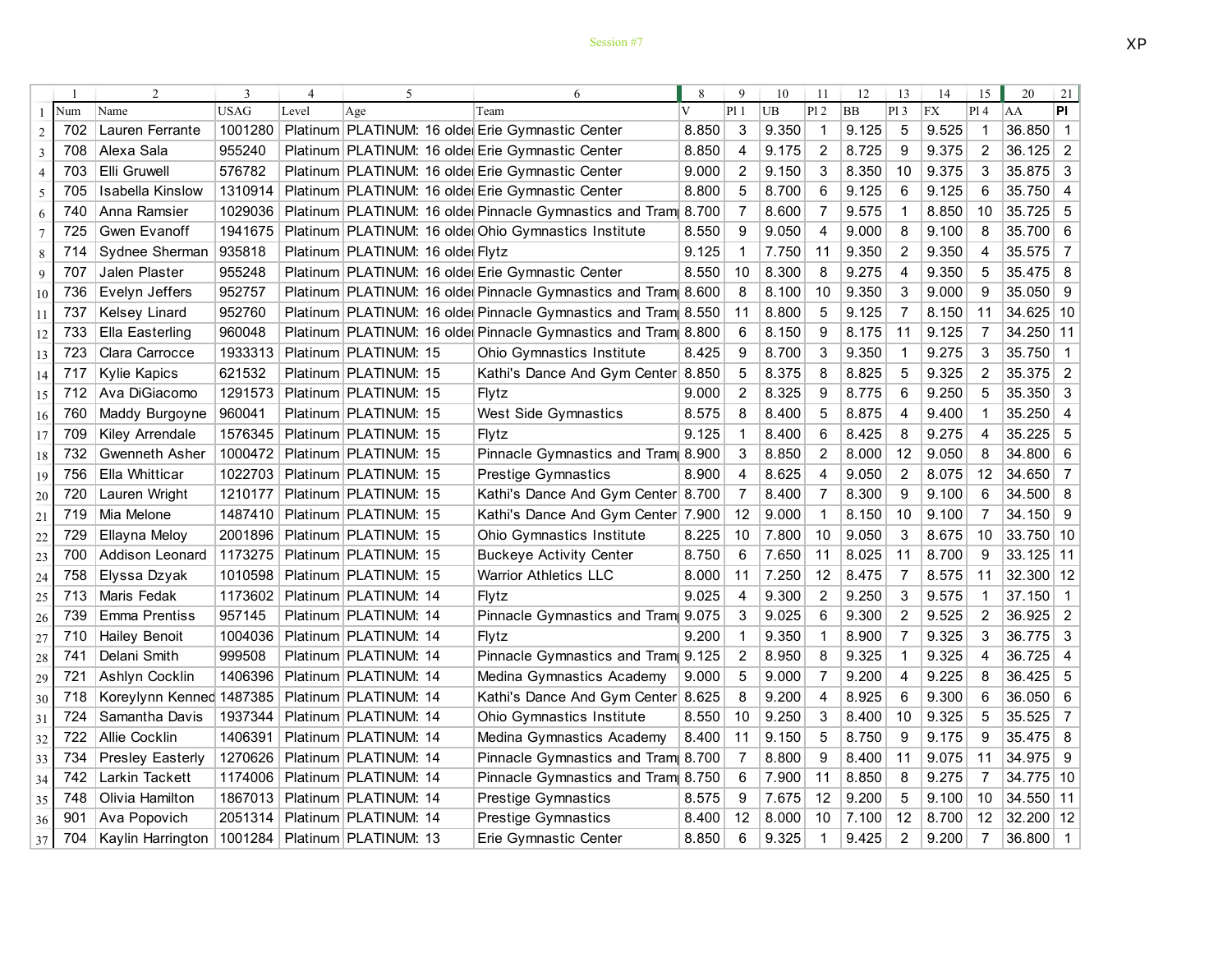## Session  $#7$  XP

|                 |     |                         | 3       |                       |                                                                | 8     | 9  | 10    |    | 12    | 13 | 14    | 15 | 20                 | 21             |
|-----------------|-----|-------------------------|---------|-----------------------|----------------------------------------------------------------|-------|----|-------|----|-------|----|-------|----|--------------------|----------------|
| 38              | 706 | Kinslie Larson          | 1149192 | Platinum PLATINUM: 13 | Erie Gymnastic Center                                          | 8.700 | 9  | 9.050 | 4  | 9.500 |    | 9.425 | 3  | $36.675$ 2         |                |
| 39              | 744 | Harper Wagner           | 1578222 | Platinum PLATINUM: 13 | Pinnacle Gymnastics and Tram                                   | 9.000 |    | 9.025 | 5  | 9.050 | 6  | 9.400 |    | $36.475$ 3         |                |
| 40 <sup>1</sup> | 701 | Emmalin Samosky 1354190 |         | Platinum PLATINUM: 13 | <b>Buckeye Activity Center</b>                                 | 8.650 | 10 | 9.175 |    | 9.425 | 3  | 9.000 | 10 | 36.250             | 4              |
| 41              | 711 | Ali Brzuski             | 1404847 | Platinum PLATINUM: 13 | Flytz                                                          | 9.100 |    | 8.450 | 6  | 9.150 | 5  | 9.475 |    | 36.175 5           |                |
| 42              | 745 | Gabby Whalen            | 1483365 | Platinum PLATINUM: 13 | Pinnacle Gymnastics and Tram                                   | 9.000 | 4  | 9.225 | 2  | 8.450 | 9  | 9.450 | 2  | $36.125 \mid 6$    |                |
| 43              | 757 | <b>Whitney Butzier</b>  | 1017296 | Platinum PLATINUM: 13 | <b>Warrior Athletics LLC</b>                                   | 9.050 | 2  | 8.025 | 8  | 9.425 | 4  | 9.175 | 8  | 35.675             | 7 <sup>1</sup> |
| 44              | 753 | Mikalah Malitz          | 1465035 | Platinum PLATINUM: 13 | <b>Prestige Gymnastics</b>                                     | 8.950 | 5  | 8.100 |    | 8.750 | 8  | 9.100 | 9  | 34.900   8         |                |
| 45              | 728 | Sophia McGarrity        | 2001229 | Platinum PLATINUM: 13 | Ohio Gymnastics Institute                                      | 8.350 | 11 | 7.600 | 10 | 8.850 |    | 9.250 | 6. | $34.050$ 9         |                |
| 46 <sup>1</sup> | 761 | <b>Rhemmie Rollic</b>   | 1185486 | Platinum PLATINUM: 13 | West Side Gymnastics                                           | 8.775 |    | 7.500 | 11 | 7.700 | 10 | 9.275 | 5. | 33.250 10          |                |
| 47              | 749 | Hailey Hunter           | 1450004 | Platinum PLATINUM: 13 | Prestige Gymnastics                                            | 8.825 |    | 7.850 | 9  | 7.250 | 11 | 8.875 | 11 | 32.800 11          |                |
| 48              | 715 | Kinsey Williams         | 1876759 |                       | Platinum PLATINUM: 12 unde Hocking Valley Gymnastics Cer 9.050 |       |    | 9.425 |    | 9.600 |    | 9.375 |    | 37.450             |                |
| 49              | 752 | Alina Liao              | 1451369 |                       | Platinum PLATINUM: 12 unde Prestige Gymnastics                 | 8.875 | 2  | 8.750 | 3  | 9.575 | 2  | 9.400 |    | 36.600             | 2              |
| 50 l            | 716 | Janie Yingling          | 1288642 |                       | Platinum PLATINUM: 12 unde Hocking Valley Gymnastics Cer       | 8.525 |    | 9.300 | 2  | 8.675 | 6  | 9.300 | 3  | $35.800$ 3         |                |
| -51             | 731 | Peyton Sterling         | 2045934 |                       | Platinum PLATINUM: 12 unde Ohio Gymnastics Institute           | 8.375 |    | 8.200 | 4  | 9.375 | 3  | 9.050 | 6. | 35.000             | $\overline{4}$ |
| 52              | 727 | Launa Massaro           | 1984507 |                       | Platinum PLATINUM: 12 unde Ohio Gymnastics Institute           | 8.550 |    | 7.850 | 6  | 9.025 | 4  | 8.950 |    | $34.375$ 5         |                |
| 53              | 730 | <b>Taylor Sewell</b>    | 2006962 |                       | Platinum PLATINUM: 12 unde Ohio Gymnastics Institute           | 8.325 | 8  | 8.050 | 5  | 9.000 | 5  | 8.750 | 8. | $34.125$ 6         |                |
| 54 l            | 726 | Abby Lincoln            | 2045898 |                       | Platinum PLATINUM: 12 unde Ohio Gymnastics Institute           | 8.025 | 9  | 7.600 |    | 8.400 |    | 9.100 | 4  | 33.125             | 7 <sup>1</sup> |
| 55 I            | 743 | Alice Tymann            | 1271451 |                       | Platinum PLATINUM: 12 unde Pinnacle Gymnastics and Tram        | 8.425 |    | 7.025 | 9  | 7.675 | 8  | 9.075 | 5. | $32.200 \,   \, 8$ |                |
| 56 l            | 755 | Kaitlyn Supler          | 1447553 |                       | Platinum PLATINUM: 12 unde Prestige Gymnastics                 | 8.725 |    | 7.600 | 8  | 6.900 | 9  | 8.350 | 9  | $31.575$ 9         |                |